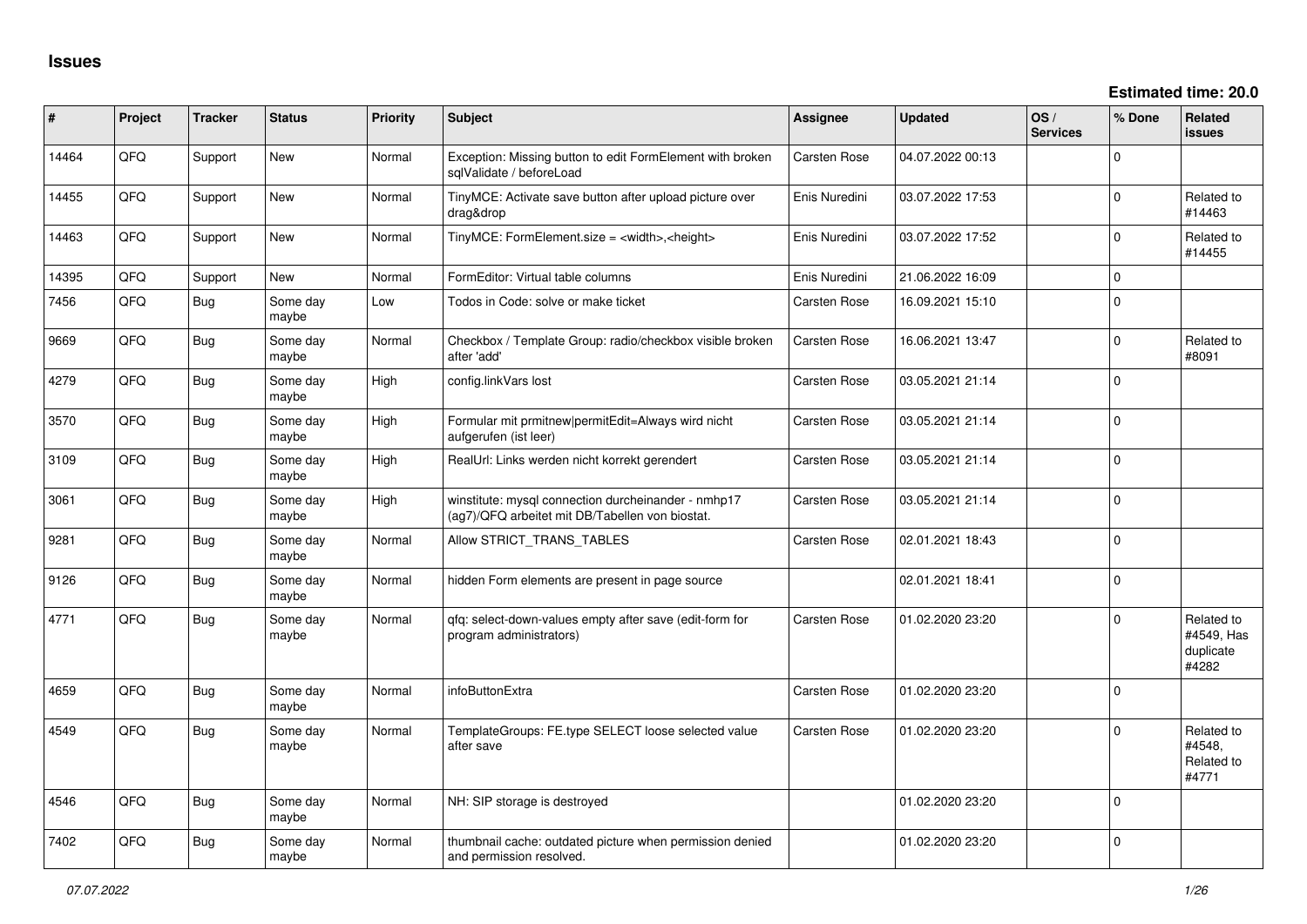| #    | Project | <b>Tracker</b> | <b>Status</b>     | <b>Priority</b> | <b>Subject</b>                                                                                                                                           | <b>Assignee</b>     | <b>Updated</b>   | OS/<br><b>Services</b> | % Done      | Related<br><b>issues</b> |
|------|---------|----------------|-------------------|-----------------|----------------------------------------------------------------------------------------------------------------------------------------------------------|---------------------|------------------|------------------------|-------------|--------------------------|
| 7101 | QFQ     | <b>Bug</b>     | Some day<br>maybe | Normal          | 'form' in SIP and 'report' - breaks                                                                                                                      |                     | 01.02.2020 23:20 |                        | $\Omega$    |                          |
| 4651 | QFQ     | <b>Bug</b>     | Some day<br>maybe | Normal          | "Loading document" Modal wird angezeigt bei uzhcd type=2<br>Ansicht                                                                                      | <b>Carsten Rose</b> | 01.02.2020 23:20 |                        | $\Omega$    |                          |
| 4454 | QFQ     | Bug            | Some day<br>maybe | Normal          | Required Elements: multiple elements in a row - whole row<br>marked if only one input is empty.                                                          | Benjamin Baer       | 01.02.2020 23:20 |                        | $\Omega$    |                          |
| 4398 | QFQ     | <b>Bug</b>     | Some day<br>maybe | Normal          | Typeahead: mouse click in a prefilled input opens a single<br>item dropdown with the current value - click on it seems to<br>set the value, not the key. | Benjamin Baer       | 01.02.2020 23:20 |                        | $\Omega$    | Related to<br>#4457      |
| 4328 | QFQ     | Bug            | Some day<br>maybe | Normal          | Error Message: Show FE name/number on problems in FE                                                                                                     | Carsten Rose        | 01.02.2020 23:20 |                        | $\Omega$    |                          |
| 7281 | QFQ     | Bug            | Some day<br>maybe | Normal          | Subrecords: on large screen separator line too short                                                                                                     |                     | 01.02.2020 23:19 |                        | $\Omega$    |                          |
| 5991 | QFQ     | <b>Bug</b>     | Some day<br>maybe | Normal          | URLs with ' ' or long parameter are problematic                                                                                                          | <b>Carsten Rose</b> | 01.02.2020 23:19 |                        | $\Omega$    |                          |
| 5877 | QFQ     | Bug            | Some day<br>maybe | Normal          | FE.type=note:bsColumn strange behaviour                                                                                                                  |                     | 01.02.2020 23:19 |                        | $\mathbf 0$ |                          |
| 5768 | QFQ     | Bug            | Some day<br>maybe | Normal          | {{pageLanguage:T}}' missing if QFQ is called via api                                                                                                     | Carsten Rose        | 01.02.2020 23:19 |                        | $\mathbf 0$ |                          |
| 5706 | QFQ     | <b>Bug</b>     | Some day<br>maybe | Normal          | upload: fileDestination needs to be sanatized                                                                                                            | <b>Carsten Rose</b> | 01.02.2020 23:19 |                        | $\Omega$    |                          |
| 5557 | QFQ     | Bug            | Some day<br>maybe | Normal          | Form load: STORE_RECORD filled, but should be empty                                                                                                      | <b>Carsten Rose</b> | 01.02.2020 23:19 |                        | $\Omega$    |                          |
| 5021 | QFQ     | <b>Bug</b>     | Some day<br>maybe | Normal          | FE.typ=extra - during save displays error 'datum2' already<br>filled in STORE_SIP - the value is stored nevertheless                                     | Carsten Rose        | 01.02.2020 23:19 |                        | $\Omega$    | Related to<br>#3875      |
| 4583 | QFQ     | <b>Bug</b>     | Some day<br>maybe | Normal          | Dynamic Update bei TypeAhead Feldern                                                                                                                     | Carsten Rose        | 01.02.2020 23:19 |                        | $\Omega$    |                          |
| 4528 | QFQ     | Bug            | Some day<br>maybe | Normal          | extraButtonLock mit SQLAhead Bug                                                                                                                         | <b>Carsten Rose</b> | 01.02.2020 23:19 |                        | $\Omega$    |                          |
| 4092 | QFQ     | Bug            | Some day<br>maybe | Normal          | 1) Logging verbessern wann welches FE warum ausgefuehrt<br>wird, 2) Documentation: Best Practice Template Group                                          | <b>Carsten Rose</b> | 01.02.2020 23:19 |                        | $\mathbf 0$ | Related to<br>#3504      |
| 3613 | QFQ     | <b>Bug</b>     | Some day<br>maybe | Normal          | note /note unchecked -> note div (col-md) wird weiterhin<br>gerendert                                                                                    | Elias Villiger      | 01.02.2020 23:19 |                        | 100         |                          |
| 9024 | QFQ     | Bug            | Some day<br>maybe | Normal          | QFQ Einarbeitung                                                                                                                                         |                     | 01.02.2020 15:56 |                        | $\Omega$    |                          |
| 2643 | QFQ     | <b>Bug</b>     | Some day<br>maybe | Normal          | Zend / PHP Webinars anschauen                                                                                                                            | Carsten Rose        | 01.02.2020 15:56 |                        | $\Omega$    |                          |
| 3130 | QFQ     | <b>Bug</b>     | Some day<br>maybe | Normal          | Debug Info's nicht korrekt nach 'New > Save'.                                                                                                            | Carsten Rose        | 11.12.2019 16:03 |                        | $\Omega$    | Related to<br>#3253      |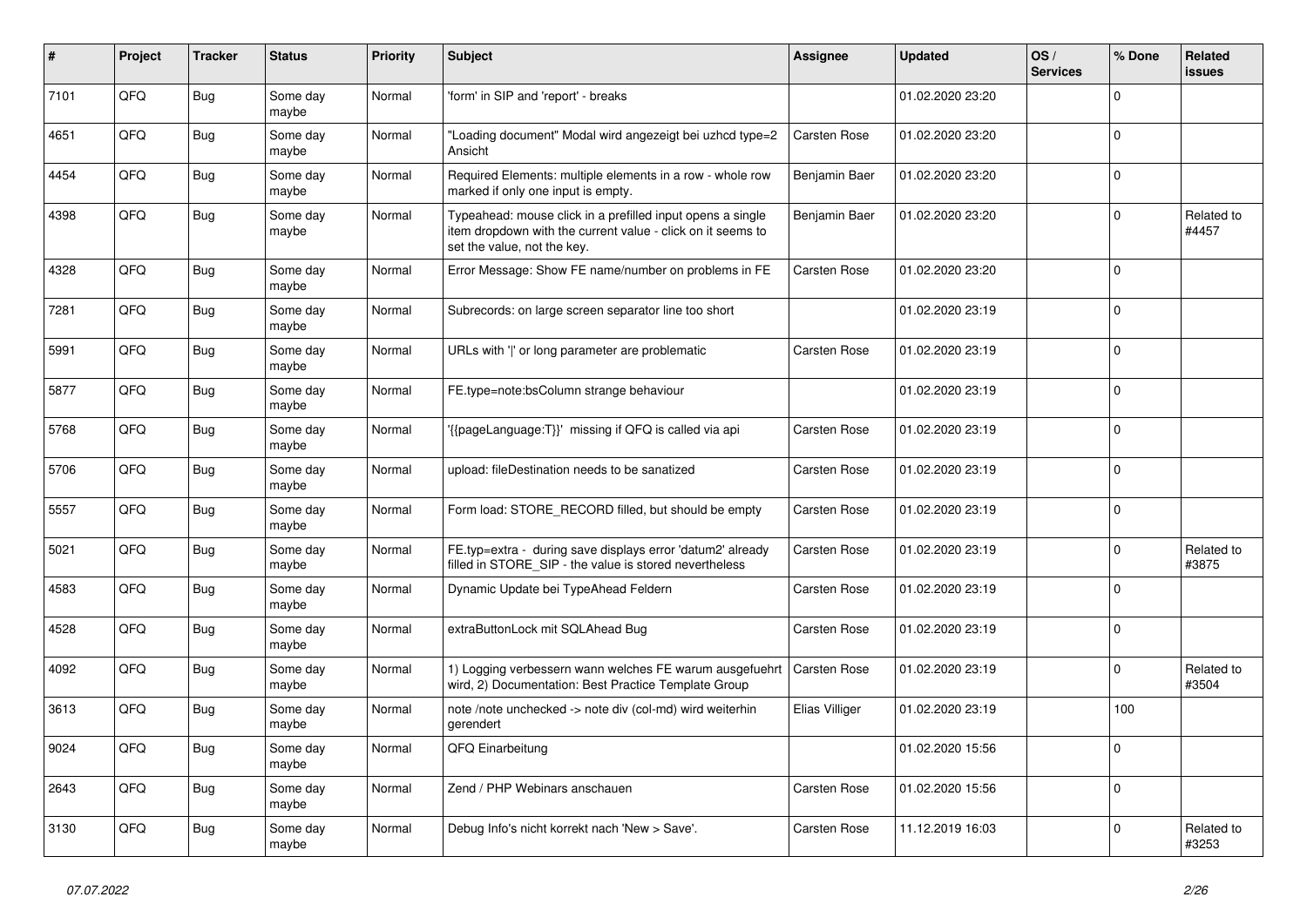| #     | Project | <b>Tracker</b> | <b>Status</b>     | <b>Priority</b> | <b>Subject</b>                                                                                                                | <b>Assignee</b>     | <b>Updated</b>   | OS/<br><b>Services</b> | % Done       | Related<br>issues    |
|-------|---------|----------------|-------------------|-----------------|-------------------------------------------------------------------------------------------------------------------------------|---------------------|------------------|------------------------|--------------|----------------------|
| 2063  | QFQ     | Bug            | Some day<br>maybe | Normal          | Pills auf 'inaktiv' setzen falls keine Element auf dem Pill<br>sichtbar sind.                                                 | Benjamin Baer       | 11.12.2019 16:03 |                        | $\Omega$     | Related to<br>#3752  |
| 4293  | QFQ     | <b>Bug</b>     | Some day<br>maybe | Normal          | Download broken if token 'd:' is missing - but no error<br>message                                                            | <b>Carsten Rose</b> | 11.12.2019 16:03 |                        | $\mathbf 0$  | Related to<br>#7514  |
| 4138  | QFQ     | <b>Bug</b>     | Some day<br>maybe | Normal          | _style fehlt                                                                                                                  |                     | 11.12.2019 16:03 |                        | 0            |                      |
| 4122  | QFQ     | <b>Bug</b>     | Some day<br>maybe | Normal          | file: Render Mode hat keinen Effekt                                                                                           |                     | 11.12.2019 16:03 |                        | $\mathbf 0$  |                      |
| 4008  | QFQ     | Bug            | Some day<br>maybe | Normal          | FormElemen.type=sendmail: wrong 'TO' if 'real<br>name <rea@mail.to>' is used</rea@mail.to>                                    | <b>Carsten Rose</b> | 11.12.2019 16:03 |                        | $\mathbf 0$  |                      |
| 3895  | QFQ     | Bug            | Some day<br>maybe | Normal          | typeahead pedantic: on lehrkredit Idap webpass - if only one<br>person is in dropdown, such person can't be selected          | <b>Carsten Rose</b> | 11.12.2019 16:03 |                        | $\Omega$     |                      |
| 3882  | QFQ     | <b>Bug</b>     | Some day<br>maybe | Normal          | templateGroup: disable 'add' if limit is reached - funktioniert<br>nicht wenn bereits records existierten                     | <b>Carsten Rose</b> | 11.12.2019 16:03 |                        | $\Omega$     |                      |
| 3811  | QFQ     | <b>Bug</b>     | Some day<br>maybe | Normal          | Dynamic Update: extraButtonInfo - Text aktualisieren                                                                          | Carsten Rose        | 11.12.2019 16:03 |                        | $\mathbf 0$  | Related to<br>#11517 |
| 3750  | QFQ     | <b>Bug</b>     | Some day<br>maybe | Normal          | FE in a row: if one violates check, all are red                                                                               | <b>Carsten Rose</b> | 11.12.2019 16:03 |                        | $\mathbf 0$  |                      |
| 3682  | QFQ     | <b>Bug</b>     | Some day<br>maybe | Normal          | Dynamic update: Radio buttons                                                                                                 | <b>Carsten Rose</b> | 11.12.2019 16:02 |                        | $\mathbf 0$  |                      |
| 3588  | QFQ     | <b>Bug</b>     | Some day<br>maybe | Normal          | templateGroup: versteckte Elemente werden weiterhin<br>gespeichert.                                                           | <b>Carsten Rose</b> | 11.12.2019 16:02 |                        | $\mathbf{0}$ |                      |
| 3349  | QFQ     | <b>Bug</b>     | Some day<br>maybe | Normal          | config.qfq.ini: a) vertraegt keine '=' im Value (z.B. Passwort),<br>b) Values sollten in ticks einschliessbar sein (spaces, ) | <b>Carsten Rose</b> | 11.12.2019 16:02 |                        | $\mathbf 0$  |                      |
| 4441  | QFQ     | <b>Bug</b>     | Some day<br>maybe | Normal          | \$ SERVER Vars sollten nur aus dem Store genommen<br>werden - Code entsprechend anpassen.                                     |                     | 11.12.2019 16:02 |                        | $\mathbf 0$  |                      |
| 9020  | QFQ     | <b>Bug</b>     | Some day<br>maybe | Normal          | radio mit buttonClass und dynamicUpdate lassen sich nicht<br>kombinieren                                                      |                     | 11.12.2019 16:01 |                        | $\Omega$     |                      |
| 8106  | QFQ     | Bug            | Some day<br>maybe | Normal          | Dynamic Update: Feld kann nicht auf empty zurückgesetzt<br>werden                                                             | Carsten Rose        | 11.12.2019 16:01 |                        | $\mathbf 0$  |                      |
| 11630 | QFQ     | <b>Bug</b>     | Feedback          | High            | Bitte check ob CALL() in 20.11.0 noch so funktioniert wie in<br>20.4.1                                                        | Enis Nuredini       | 28.05.2022 13:45 |                        | $\mathbf 0$  | Related to<br>#11325 |
| 13767 | QFQ     | <b>Bug</b>     | Feedback          | Normal          | date/time-picker: required shows up/down button orange                                                                        | Enis Nuredini       | 16.05.2022 23:16 |                        | $\Omega$     |                      |
| 12546 | QFQ     | <b>Bug</b>     | Feedback          | Normal          | Branch 'Development' - Unit Tests mit dirty workaround<br>angepasst                                                           | Carsten Rose        | 19.03.2022 17:48 |                        | $\mathbf 0$  |                      |
| 11347 | QFQ     | <b>Bug</b>     | Feedback          | Normal          | If Bedingungen funktionieren nicht korrekt                                                                                    | Christoph Fuchs     | 21.03.2021 20:37 |                        | $\mathbf 0$  |                      |
| 9898  | QFQ     | Bug            | Feedback          | Normal          | Formular trotz Timeout gespeichert                                                                                            | Benjamin Baer       | 01.02.2020 15:56 |                        | 0            |                      |
| 9535  | QFQ     | Bug            | Feedback          | Normal          | Report:  AS '_vertical' - column to wide - vertical >> rot45,<br>rot90                                                        | Benjamin Baer       | 01.02.2020 15:56 |                        | $\mathbf 0$  |                      |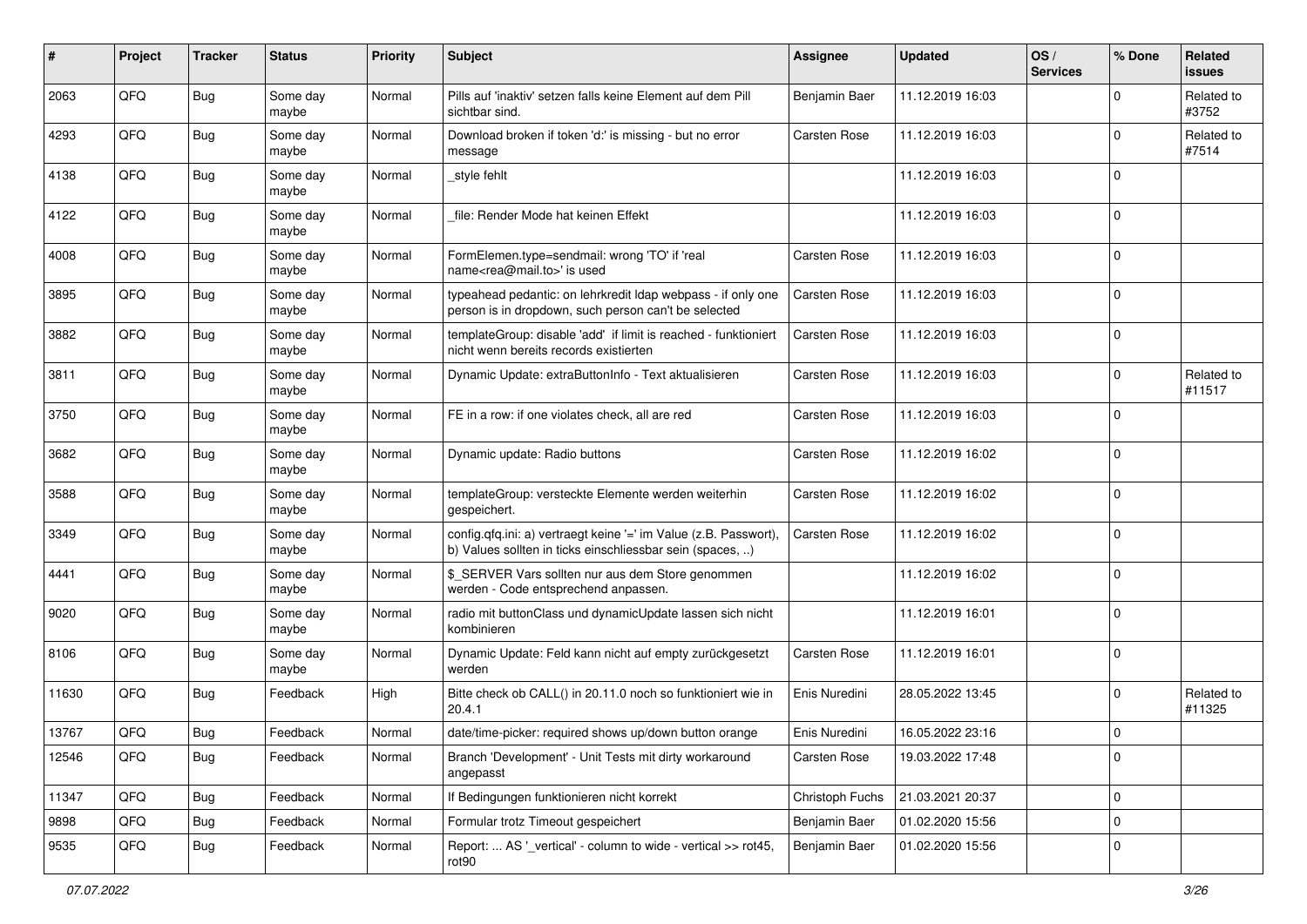| #     | Project | <b>Tracker</b> | <b>Status</b> | <b>Priority</b> | <b>Subject</b>                                                                                      | <b>Assignee</b>     | <b>Updated</b>   | OS/<br><b>Services</b> | % Done              | Related<br><b>issues</b>                                                                                                       |
|-------|---------|----------------|---------------|-----------------|-----------------------------------------------------------------------------------------------------|---------------------|------------------|------------------------|---------------------|--------------------------------------------------------------------------------------------------------------------------------|
| 8316  | QFQ     | <b>Bug</b>     | Feedback      | Normal          | Documentation/Behaviour for Nested Queries and<br>Record-Store confusing                            | Nicola Chiapolini   | 20.11.2019 09:14 |                        | $\mathbf 0$         |                                                                                                                                |
| 14323 | QFQ     | <b>Bug</b>     | In Progress   | Normal          | Report: render=both single - no impact                                                              | <b>Carsten Rose</b> | 19.06.2022 18:31 |                        | $\mathsf{O}\xspace$ |                                                                                                                                |
| 14175 | QFQ     | <b>Bug</b>     | In Progress   | Normal          | Opening a form with no QFQ Session cookie fails                                                     | <b>Carsten Rose</b> | 03.06.2022 10:40 |                        | $\mathbf 0$         |                                                                                                                                |
| 11517 | QFQ     | <b>Bug</b>     | In Progress   | Normal          | extraButtonInfo Broken for multiple FormElements                                                    | Carsten Rose        | 12.05.2022 13:12 |                        | $\mathbf 0$         | Related to<br>#7890,<br>Related to<br>#3811, Has<br>duplicate<br>#10905, Has<br>duplicate<br>#10553, Has<br>duplicate<br>#6779 |
| 12508 | QFQ     | Bug            | In Progress   | High            | gfg Form: sendMail                                                                                  | Karin Niffeler      | 19.03.2022 17:48 |                        | $\mathbf 0$         |                                                                                                                                |
| 9789  | QFQ     | <b>Bug</b>     | In Progress   | High            | Record Lock: release to early on 'leave page'                                                       | Carsten Rose        | 10.01.2022 09:25 |                        | 100                 | Related to<br>#10081,<br>Related to<br>#9173,<br>Related to<br>#8702                                                           |
| 10661 | QFQ     | Bug            | In Progress   | Normal          | Typo3 Warnungen                                                                                     | <b>Carsten Rose</b> | 07.09.2021 13:23 |                        | $\Omega$            | Related to<br>#12440                                                                                                           |
| 9691  | QFQ     | Bug            | In Progress   | Normal          | Checkbox: dynamic update > readonly                                                                 | <b>Carsten Rose</b> | 01.02.2020 23:22 |                        | 50                  | Related to<br>#9834                                                                                                            |
| 13899 | QFQ     | <b>Bug</b>     | ToDo          | Normal          | Selenium: zum laufen bringen                                                                        | Enis Nuredini       | 25.03.2022 10:24 |                        | $\mathbf{0}$        |                                                                                                                                |
| 12395 | QFQ     | <b>Bug</b>     | ToDo          | High            | QFQ Function: Result two times shown                                                                | <b>Carsten Rose</b> | 18.02.2022 08:59 |                        | $\pmb{0}$           |                                                                                                                                |
| 12463 | QFQ     | Bug            | ToDo          | High            | QFQ Function: 'function' and 'sql' on same level - output of<br>sal is shown two times.             | Carsten Rose        | 15.12.2021 16:31 |                        | $\pmb{0}$           |                                                                                                                                |
| 14283 | QFQ     | Bug            | Priorize      | Normal          | HEIC / HEIF convert doesn't trigger                                                                 | Carsten Rose        | 19.06.2022 16:37 |                        | $\pmb{0}$           |                                                                                                                                |
| 13943 | QFQ     | Bug            | Priorize      | Normal          | unable to find formgroup                                                                            | Enis Nuredini       | 28.05.2022 11:03 |                        | $\mathbf 0$         |                                                                                                                                |
| 6140  | QFQ     | <b>Bug</b>     | Priorize      | Normal          | QFQ DnD Sort: Locked fields                                                                         | Benjamin Baer       | 21.03.2022 09:56 |                        | $\mathsf{O}\xspace$ |                                                                                                                                |
| 2665  | QFQ     | <b>Bug</b>     | Priorize      | Normal          | Dynamic Update funktioniert nicht, wenn beim<br>entsprechenden FormElement eine size angegeben ist. | Benjamin Baer       | 03.01.2022 08:12 |                        | 30                  |                                                                                                                                |
| 6566  | QFQ     | <b>Bug</b>     | Priorize      | Normal          | Link Function 'delete': provided parameter missing on page<br>reload                                | Benjamin Baer       | 03.01.2022 08:08 |                        | $\mathbf 0$         |                                                                                                                                |
| 4457  | QFQ     | Bug            | Priorize      | Normal          | typeahead: pressing return to select an item, saves the form<br>and closes the form.                | Benjamin Baer       | 03.01.2022 08:01 |                        | $\pmb{0}$           | Related to<br>#4398                                                                                                            |
| 6116  | QFQ     | Bug            | Priorize      | High            | value of checkbox not saved                                                                         | <b>Carsten Rose</b> | 07.12.2021 17:19 |                        | $\mathbf 0$         |                                                                                                                                |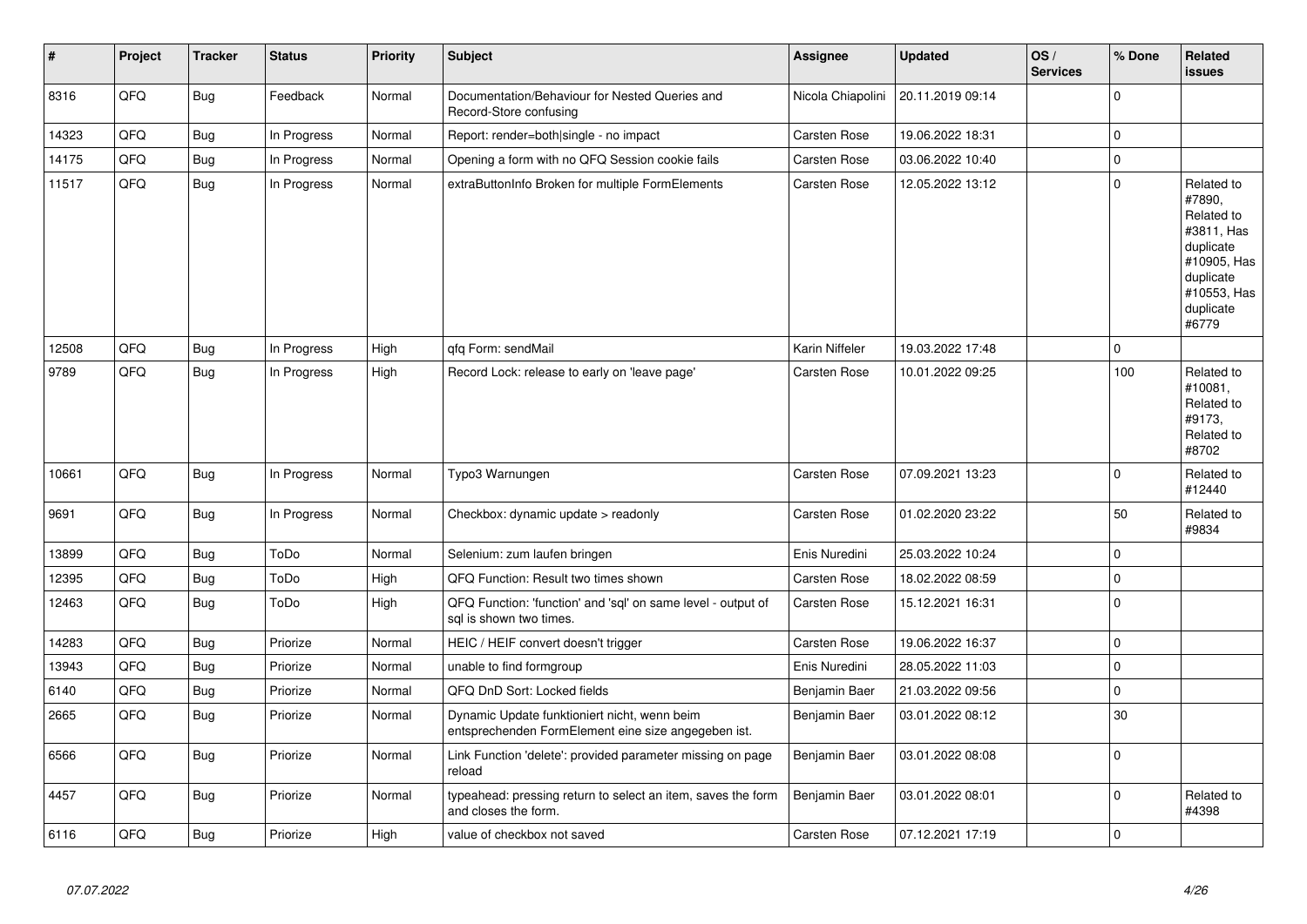| #     | Project | <b>Tracker</b> | <b>Status</b> | <b>Priority</b> | <b>Subject</b>                                                                                           | Assignee            | <b>Updated</b>   | OS/<br><b>Services</b> | % Done         | Related<br>issues                                                       |
|-------|---------|----------------|---------------|-----------------|----------------------------------------------------------------------------------------------------------|---------------------|------------------|------------------------|----------------|-------------------------------------------------------------------------|
| 9834  | QFQ     | Bug            | Priorize      | Normal          | Input elements with tag 'disabled' are missing on<br>form-submit: server option 'processReadOnly' broken | <b>Carsten Rose</b> | 07.12.2021 16:43 |                        | $\mathbf 0$    | Related to<br>#9691,<br>Related to<br>#5305, Has<br>duplicate<br>#12331 |
| 12325 | QFQ     | Bug            | Priorize      | Normal          | MultiDB form.dblndex not working for report syntax                                                       | <b>Carsten Rose</b> | 07.09.2021 13:37 |                        | $\overline{0}$ | Related to<br>#12145,<br>Related to<br>#12314                           |
| 9121  | QFQ     | Bug            | Priorize      | High            | sip links have r and dblndexData set                                                                     | <b>Carsten Rose</b> | 12.06.2021 10:41 |                        | $\mathbf 0$    |                                                                         |
| 9534  | QFQ     | Bug            | Priorize      | Urgent          | FE.type=upload: 'Unknown Mode: ID"                                                                       | <b>Carsten Rose</b> | 03.05.2021 21:14 |                        | $\overline{0}$ | Related to<br>#9532                                                     |
| 9173  | QFQ     | Bug            | Priorize      | Urgent          | Stale Record Lock: Firefox                                                                               | <b>Carsten Rose</b> | 03.05.2021 21:14 |                        | $\overline{0}$ | Related to<br>#9789                                                     |
| 9958  | QFQ     | Bug            | Priorize      | Normal          | Broken subrecord query: no error message                                                                 | Carsten Rose        | 05.02.2021 15:15 |                        | $\overline{0}$ |                                                                         |
| 9975  | QFQ     | <b>Bug</b>     | Priorize      | Normal          | Dropdown Menu: 'r:3' broken                                                                              | <b>Carsten Rose</b> | 01.02.2020 10:13 |                        | $\mathbf 0$    |                                                                         |
| 9947  | QFQ     | Bug            | Priorize      | Normal          | Unwanted error message if missing 'typeAheadSqlPrefetch'                                                 | <b>Carsten Rose</b> | 01.02.2020 10:13 |                        | $\mathbf 0$    |                                                                         |
| 9862  | QFQ     | Bug            | Priorize      | Normal          | Failed writing to sql mail qfq.log should throw an exception                                             | <b>Carsten Rose</b> | 01.02.2020 10:13 |                        | $\mathbf 0$    |                                                                         |
| 8037  | QFQ     | Bug            | Priorize      | Normal          | FE.type=upload (advanced mode): {{slaveId:V}} missing<br>during dynamic update                           | <b>Carsten Rose</b> | 01.02.2020 10:13 |                        | $\overline{0}$ |                                                                         |
| 7656  | QFQ     | <b>Bug</b>     | Priorize      | Normal          | FE with required, 'pattern' and 'extraButtonLock': always<br>complain about missing value                | <b>Carsten Rose</b> | 01.02.2020 10:13 |                        | $\overline{0}$ |                                                                         |
| 7616  | QFQ     | Bug            | Priorize      | Normal          | Selectlist with Enum & Dynamic Update                                                                    | <b>Carsten Rose</b> | 01.02.2020 10:13 |                        | $\overline{0}$ |                                                                         |
| 6574  | QFQ     | <b>Bug</b>     | Priorize      | Normal          | qfq.log: Fehlermeldung wurde angezeigt, aber nicht geloggt                                               | <b>Carsten Rose</b> | 01.02.2020 10:13 |                        | $\overline{0}$ |                                                                         |
| 3782  | QFQ     | Bug            | Priorize      | Normal          | Bei fehlerhafter Eingabe (z.B. Datum) sollte das erwartete<br>Format angezeigt werden                    | <b>Carsten Rose</b> | 01.02.2020 10:13 |                        | $\overline{0}$ |                                                                         |
| 9077  | QFQ     | <b>Bug</b>     | New           | Normal          | typeAheadSql: report broken SQL                                                                          | Carsten Rose        | 29.06.2022 22:35 |                        | $\overline{0}$ | Related to<br>#4018                                                     |
| 14377 | QFQ     | <b>Bug</b>     | New           | Normal          | Documentation > General Tips: white page after migration                                                 | Enis Nuredini       | 19.06.2022 16:37 |                        | $\overline{0}$ |                                                                         |
| 14322 | QFQ     | <b>Bug</b>     | New           | Normal          | Form Load: by default no scroll (save & close should be<br>visible)                                      | Enis Nuredini       | 15.06.2022 14:12 |                        | $\overline{0}$ | Related to<br>#14321,<br>Related to<br>#6232                            |
| 14305 | QFQ     | <b>Bug</b>     | New           | Normal          | Inline Report editing does not create history entries                                                    | Carsten Rose        | 10.06.2022 11:55 |                        | $\overline{0}$ |                                                                         |
| 14304 | QFQ     | <b>Bug</b>     | New           | Normal          | table sorter view safer does not work                                                                    | Carsten Rose        | 10.06.2022 11:49 |                        | $\overline{0}$ |                                                                         |
| 13716 | QFQ     | <b>Bug</b>     | New           | High            | Firefox ask to store username/password                                                                   | Enis Nuredini       | 30.05.2022 09:31 |                        | $\overline{0}$ | Related to<br>#13827                                                    |
| 12066 | QFQ     | <b>Bug</b>     | New           | High            | enterAsSubmit: Forward wird nicht ausgeführt                                                             | Enis Nuredini       | 29.05.2022 09:23 |                        | $\overline{0}$ |                                                                         |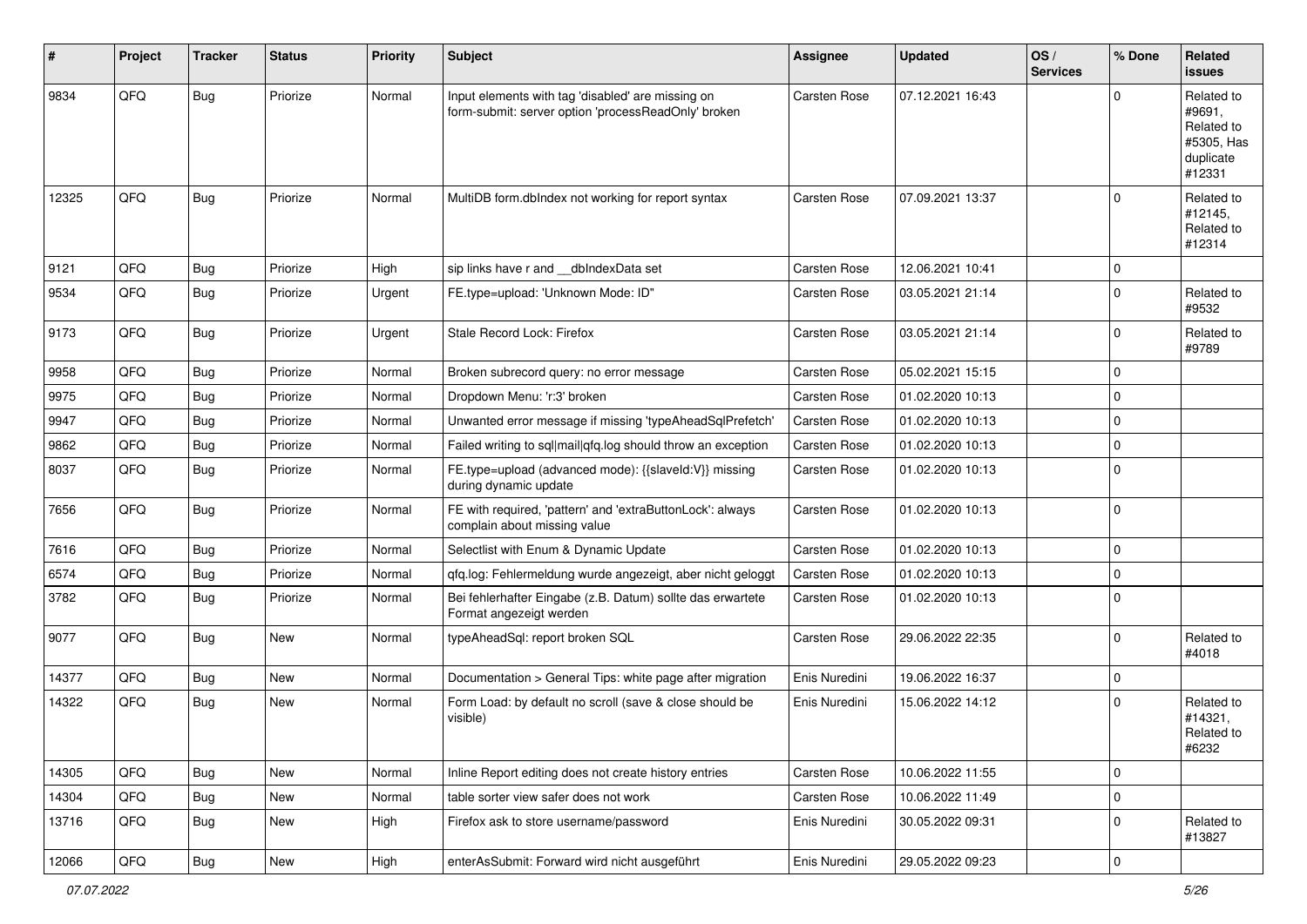| #     | <b>Project</b> | <b>Tracker</b> | <b>Status</b> | <b>Priority</b> | <b>Subject</b>                                                                                                                                      | Assignee            | <b>Updated</b>   | OS/<br><b>Services</b> | % Done      | Related<br>issues                           |
|-------|----------------|----------------|---------------|-----------------|-----------------------------------------------------------------------------------------------------------------------------------------------------|---------------------|------------------|------------------------|-------------|---------------------------------------------|
| 12989 | QFQ            | <b>Bug</b>     | <b>New</b>    | Normal          | empty string does not trigger dynamic update                                                                                                        | Enis Nuredini       | 28.05.2022 11:09 |                        | $\Omega$    |                                             |
| 14233 | QFQ            | Bug            | New           | Normal          | AS link: question - HTML is not rendered                                                                                                            | Carsten Rose        | 28.05.2022 11:02 |                        | $\Omega$    |                                             |
| 14077 | QFQ            | Bug            | New           | Normal          | As _link: Attribute 'class' missing by r:1 and r:3 - but should<br>set                                                                              | <b>Carsten Rose</b> | 28.05.2022 11:02 |                        | $\Omega$    | Related to<br>#5342,<br>Related to<br>#4343 |
| 14091 | QFQ            | Bug            | <b>New</b>    | Normal          | inconsistent template path for twig                                                                                                                 | Carsten Rose        | 19.04.2022 18:36 |                        | $\Omega$    |                                             |
| 13451 | QFQ            | <b>Bug</b>     | New           | Normal          | Character Counter / Max Character: Problem in Safari                                                                                                | <b>Carsten Rose</b> | 15.04.2022 17:18 |                        | $\Omega$    |                                             |
| 8891  | QFQ            | Bug            | New           | High            | formSubmitLog: do not log passwords                                                                                                                 | Enis Nuredini       | 25.03.2022 09:06 |                        | $\Omega$    |                                             |
| 12714 | QFQ            | <b>Bug</b>     | <b>New</b>    | Normal          | Conversion of GIF to PDF broken when GIF contains Alpha.                                                                                            | <b>Carsten Rose</b> | 19.03.2022 17:49 |                        | $\Omega$    |                                             |
| 12512 | QFQ            | Bug            | New           | Normal          | Some MySQL Installation can't use 'stored procedures'                                                                                               | Carsten Rose        | 19.03.2022 17:48 |                        | $\Omega$    |                                             |
| 12520 | QFQ            | Bug            | New           | Normal          | Switch FE User: still active even FE User session expired                                                                                           | <b>Carsten Rose</b> | 19.03.2022 17:48 |                        | $\mathbf 0$ |                                             |
| 12581 | QFQ            | <b>Bug</b>     | New           | Normal          | Form.forward=close: Record 'new' in new browser tab > save<br>(& close) >> Form is not reloaded with new created record id<br>and stays in mode=new | <b>Carsten Rose</b> | 19.03.2022 17:48 |                        | $\Omega$    |                                             |
| 12716 | QFQ            | Bug            | <b>New</b>    | Normal          | template group: Pattern only applied to first instance                                                                                              | <b>Carsten Rose</b> | 19.03.2022 17:47 |                        | $\Omega$    |                                             |
| 13331 | QFQ            | <b>Bug</b>     | New           | Normal          | Multi Form: Clear Icon misplaced                                                                                                                    | Carsten Rose        | 19.03.2022 17:47 |                        | $\Omega$    |                                             |
| 13332 | QFQ            | Bug            | New           | Normal          | Multi Form: Required Felder werden visuell nicht markiert.                                                                                          | <b>Carsten Rose</b> | 19.03.2022 17:47 |                        | $\Omega$    |                                             |
| 13460 | QFQ            | Bug            | New           | Normal          | Doc: Password set/reset  password should not processed<br>with 'html encode'                                                                        | Carsten Rose        | 19.03.2022 17:46 |                        | $\mathbf 0$ |                                             |
| 13528 | QFQ            | Bug            | New           | Normal          | gfg.io > releases: es wird kein neues Release angelegt                                                                                              | Benjamin Baer       | 19.03.2022 17:46 |                        | $\mathbf 0$ |                                             |
| 13592 | QFQ            | <b>Bug</b>     | <b>New</b>    | Normal          | QFQ Build Queue: das vergeben von Tags klappt nicht. Es<br>werden keine Releases gebaut.                                                            | Carsten Rose        | 19.03.2022 17:45 |                        | $\Omega$    |                                             |
| 13647 | QFQ            | Bug            | <b>New</b>    | Normal          | Autofocus funktioniert nicht auf Chrome                                                                                                             | Benjamin Baer       | 19.03.2022 17:44 |                        | $\mathbf 0$ |                                             |
| 13706 | QFQ            | <b>Bug</b>     | New           | Normal          | Wrong CheckType in FieldElement LastStatus of Form Cron                                                                                             | <b>Carsten Rose</b> | 21.01.2022 18:20 |                        | $\Omega$    |                                             |
| 13659 | QFQ            | Bug            | New           | Normal          | wrong sanitize class applied to R-store                                                                                                             | Carsten Rose        | 15.01.2022 14:23 |                        | $\Omega$    |                                             |
| 12327 | QFQ            | <b>Bug</b>     | <b>New</b>    | Normal          | Copy to clipboard: Glyphicon can not be changed                                                                                                     | Carsten Rose        | 27.12.2021 17:59 |                        | $\Omega$    |                                             |
| 12702 | QFQ            | <b>Bug</b>     | <b>New</b>    | High            | templateGroup: broken in multiDb Setup                                                                                                              | <b>Carsten Rose</b> | 14.12.2021 16:02 |                        | $\mathbf 0$ |                                             |
| 12545 | QFQ            | Bug            | <b>New</b>    | Urgent          | sql.log not created / updated                                                                                                                       | Carsten Rose        | 14.12.2021 16:02 |                        | $\Omega$    |                                             |
| 12974 | QFQ            | <b>Bug</b>     | New           | High            | Sanitize Queries in Action-Elements                                                                                                                 | Carsten Rose        | 07.12.2021 17:19 |                        | $\Omega$    |                                             |
| 12670 | QFQ            | Bug            | New           | High            | Dropdown-Menu classes können nicht mehr angegeben<br>werden                                                                                         | Carsten Rose        | 07.12.2021 17:19 |                        | $\Omega$    |                                             |
| 12513 | QFQ            | Bug            | <b>New</b>    | High            | Implement server side check of maxlength                                                                                                            | Carsten Rose        | 07.12.2021 17:19 |                        | $\mathbf 0$ |                                             |
| 9013  | QFQ            | Bug            | New           | Normal          | Error in Twig template not handled                                                                                                                  | <b>Carsten Rose</b> | 20.10.2021 13:43 |                        | $\Omega$    |                                             |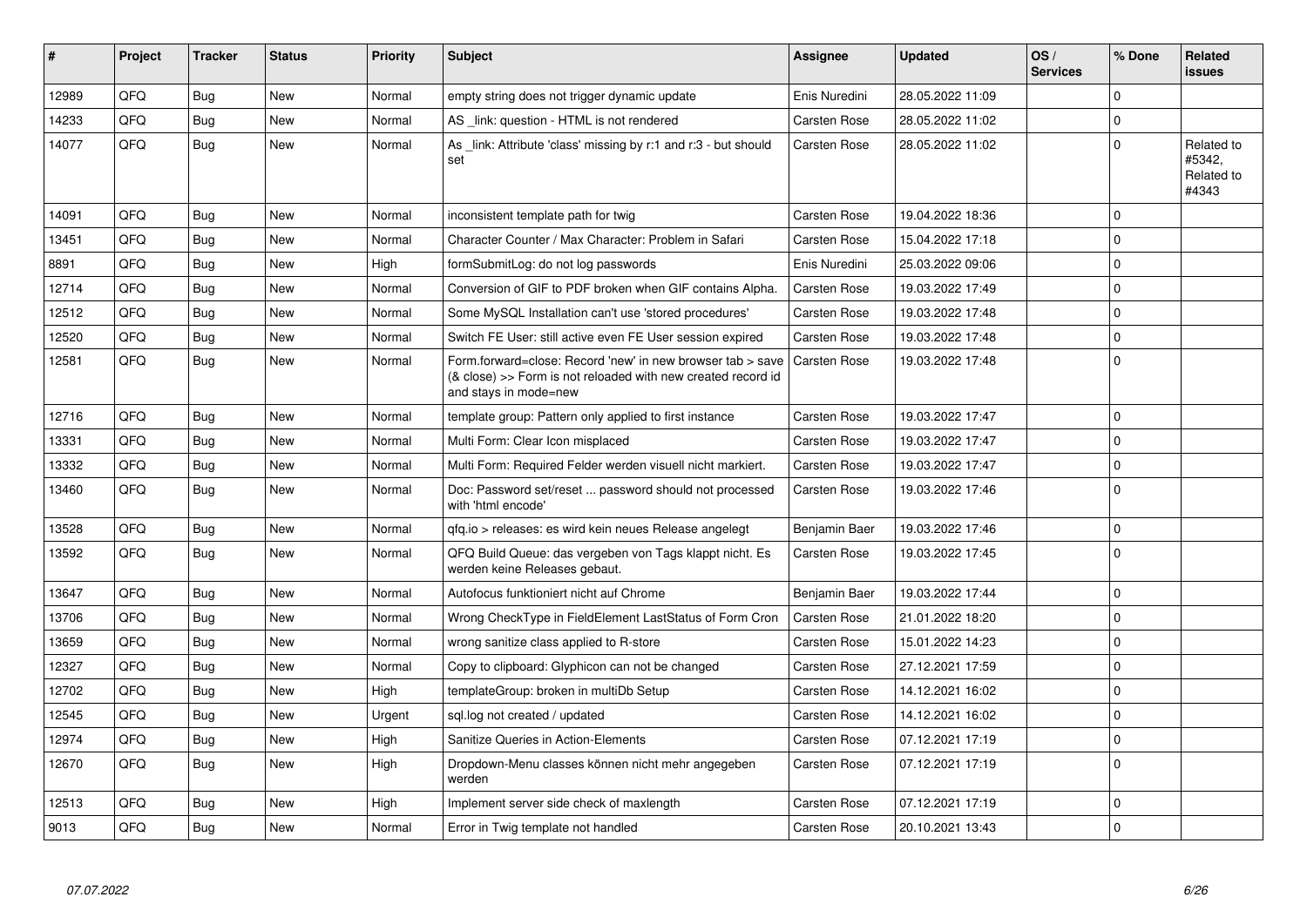| #     | Project | <b>Tracker</b> | <b>Status</b> | <b>Priority</b> | Subject                                                                          | Assignee            | <b>Updated</b>   | OS/<br><b>Services</b> | % Done      | Related<br><b>issues</b>                     |
|-------|---------|----------------|---------------|-----------------|----------------------------------------------------------------------------------|---------------------|------------------|------------------------|-------------|----------------------------------------------|
| 5305  | QFQ     | Bug            | <b>New</b>    | Normal          | Upload FormElement: nicht disabled by readonly Form                              | Carsten Rose        | 16.06.2021 13:43 |                        | $\Omega$    | Related to<br>#9347,<br>Related to<br>#9834  |
| 9347  | QFQ     | Bug            | <b>New</b>    | High            | FE.type=upload with dynamic show/hidden: required not<br>detected                | <b>Carsten Rose</b> | 12.06.2021 10:40 |                        | $\Omega$    | Related to<br>#5305,<br>Related to<br>#12398 |
| 7890  | QFQ     | Bug            | <b>New</b>    | Normal          | FormElement 'required': extraButtonInfo not aligned                              | <b>Carsten Rose</b> | 11.06.2021 21:17 |                        | $\mathbf 0$ | Related to<br>#11517                         |
| 9531  | QFQ     | <b>Bug</b>     | <b>New</b>    | High            | FE File: Dynamic Update / modeSql / required detected even<br>it not set         | <b>Carsten Rose</b> | 11.06.2021 20:32 |                        | $\mathbf 0$ | Related to<br>#12398                         |
| 8668  | QFQ     | <b>Bug</b>     | New           | High            | Pill disabled: dyamic mode 'hidden' not respected - FE is still<br>required      | Carsten Rose        | 03.05.2021 21:14 |                        | $\mathbf 0$ |                                              |
| 8431  | QFQ     | Bug            | New           | High            | autocron.php with wrong path                                                     | <b>Carsten Rose</b> | 03.05.2021 21:14 |                        | $\mathbf 0$ |                                              |
| 8083  | QFQ     | Bug            | <b>New</b>    | High            | FormEditor: primary table list does not respect<br>'indexDb={{indexData:Y}}'     | <b>Carsten Rose</b> | 03.05.2021 21:14 |                        | $\Omega$    | Has<br>duplicate<br>#6678                    |
| 7899  | QFQ     | <b>Bug</b>     | <b>New</b>    | High            | Fe.type=password / retype / required: always complain about<br>missing value     | Carsten Rose        | 03.05.2021 21:14 |                        | $\Omega$    |                                              |
| 7650  | QFQ     | Bug            | <b>New</b>    | High            | Optional do not show 'required' sign on FormElement                              | <b>Carsten Rose</b> | 03.05.2021 21:14 |                        | $\mathbf 0$ |                                              |
| 5459  | QFQ     | Bug            | <b>New</b>    | High            | Multi DB: spread system tables between 'QFQ' and 'Data'-DB   Carsten Rose        |                     | 03.05.2021 21:14 |                        | $\Omega$    | Related to<br>#4720                          |
| 5221  | QFQ     | Bug            | New           | High            | Download Dialog: Bleibt stehen in FF wenn Datei<br>automatisch gespeichert wird. | Carsten Rose        | 03.05.2021 21:14 |                        | $\mathbf 0$ |                                              |
| 12468 | QFQ     | <b>Bug</b>     | <b>New</b>    | Urgent          | Form: update Form.title after save                                               | <b>Carsten Rose</b> | 03.05.2021 21:12 |                        | $\mathbf 0$ |                                              |
| 11237 | QFQ     | Bug            | New           | High            | Radiobutton / parameter.buttonClass= btn-default - kein dirty<br>Trigger         | Benjamin Baer       | 03.05.2021 21:12 |                        | $\Omega$    | Related to<br>#10766                         |
| 11057 | QFQ     | <b>Bug</b>     | <b>New</b>    | High            | Checkboxes ohne span.checkmark im Report werden<br>ausgeblendet                  | Benjamin Baer       | 03.05.2021 21:12 |                        | $\Omega$    | Related to<br>#11039                         |
| 10766 | QFQ     | <b>Bug</b>     | New           | High            | Radiobutton / parameter.buttonClass=btn-default: dynamic<br>update               |                     | 03.05.2021 21:12 |                        | $\Omega$    | Related to<br>#11237                         |
| 10640 | QFQ     | <b>Bug</b>     | New           | High            | TypeAhead Tag: FE editierbar trotz readOnly                                      | <b>Carsten Rose</b> | 03.05.2021 21:12 |                        | $\mathbf 0$ | Related to<br>#7795                          |
| 10508 | QFQ     | Bug            | New           | High            | Multi Form broken on Multi DB Instance                                           | Carsten Rose        | 03.05.2021 21:12 |                        | $\mathbf 0$ |                                              |
| 10506 | QFQ     | <b>Bug</b>     | <b>New</b>    | High            | Template Group broken on MultiDB instance                                        | <b>Carsten Rose</b> | 03.05.2021 21:12 |                        | $\Omega$    | Related to<br>#10505                         |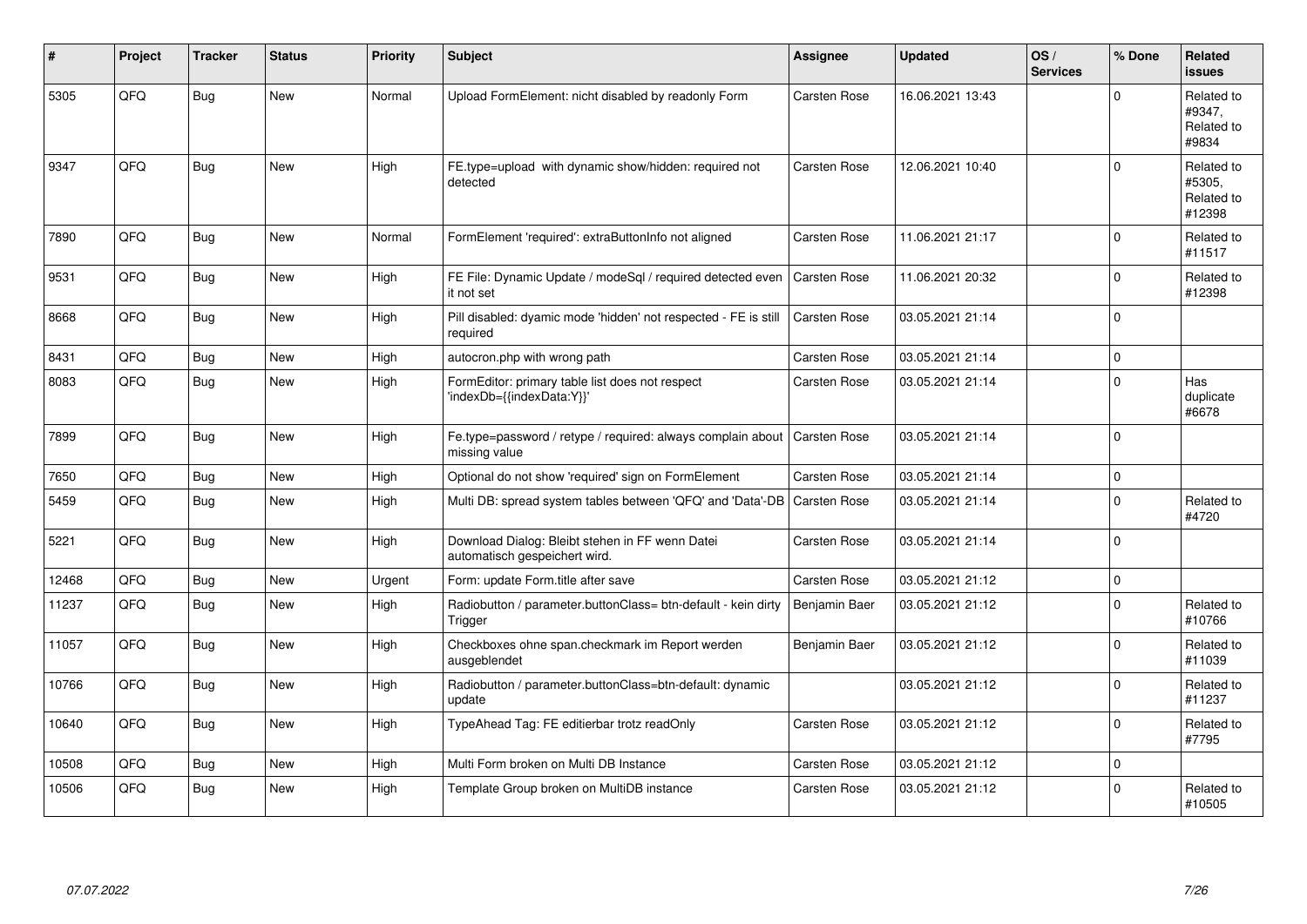| #     | Project | <b>Tracker</b> | <b>Status</b> | <b>Priority</b> | <b>Subject</b>                                                                      | Assignee            | <b>Updated</b>   | OS/<br><b>Services</b> | % Done      | Related<br><b>issues</b>                                             |
|-------|---------|----------------|---------------|-----------------|-------------------------------------------------------------------------------------|---------------------|------------------|------------------------|-------------|----------------------------------------------------------------------|
| 10081 | QFQ     | <b>Bug</b>     | New           | High            | Stale record lock after 'forbidden' character                                       | Carsten Rose        | 03.05.2021 21:12 |                        | 0           | Related to<br>#10082,<br>Related to<br>#9789                         |
| 11668 | QFQ     | <b>Bug</b>     | <b>New</b>    | Normal          | Play function.sql - problem with mysql                                              | <b>Carsten Rose</b> | 03.05.2021 20:48 |                        | $\Omega$    |                                                                      |
| 11667 | QFQ     | <b>Bug</b>     | New           | Normal          | MySQL mariadb-server-10.3: Incorrect datetime value                                 | <b>Carsten Rose</b> | 03.05.2021 20:48 |                        | $\mathbf 0$ |                                                                      |
| 12187 | QFQ     | <b>Bug</b>     | New           | Normal          | Trigger FormAsFile() via Report: probably problem with multi<br>DB setup            | <b>Carsten Rose</b> | 20.03.2021 21:20 |                        | $\Omega$    |                                                                      |
| 12133 | QFQ     | <b>Bug</b>     | <b>New</b>    | Normal          | NPM, phpSpreadSheet aktualisieren                                                   | <b>Carsten Rose</b> | 15.03.2021 09:04 |                        | $\mathbf 0$ |                                                                      |
| 12045 | QFQ     | <b>Bug</b>     | New           | Normal          | templateGroup afterSave FE: Aufruf ohne<br>sqlHonorFormElements funktioniert nicht  | <b>Carsten Rose</b> | 18.02.2021 16:33 |                        | $\Omega$    |                                                                      |
| 12040 | QFQ     | Bug            | New           | Normal          | FE Mode 'hidden' für zwei FEs auf einer Zeile                                       | <b>Carsten Rose</b> | 18.02.2021 10:13 |                        | $\mathbf 0$ |                                                                      |
| 11752 | QFQ     | <b>Bug</b>     | New           | Normal          | checkbox renders multiple input elements with same name                             | <b>Carsten Rose</b> | 17.12.2020 14:58 |                        | 0           | Related to<br>#11750                                                 |
| 11715 | QFQ     | <b>Bug</b>     | New           | Normal          | acceptZeroAsRequired and requiredOffButMark do not<br>coincide                      |                     | 08.12.2020 12:13 |                        | $\Omega$    |                                                                      |
| 11695 | QFQ     | <b>Bug</b>     | New           | Normal          | MultiForm required FE Error                                                         | <b>Carsten Rose</b> | 04.12.2020 13:34 |                        | $\mathbf 0$ |                                                                      |
| 11522 | QFQ     | <b>Bug</b>     | New           | Normal          | Aus/Einblenden von Reitern                                                          |                     | 13.11.2020 14:58 |                        | $\mathbf 0$ |                                                                      |
| 10937 | QFQ     | <b>Bug</b>     | New           | Normal          | Fehler mit abhängigen Select- Feldern beim Positionieren                            | <b>Carsten Rose</b> | 12.11.2020 23:45 |                        | 0           |                                                                      |
| 10759 | QFQ     | <b>Bug</b>     | New           | Normal          | emptyMeansNull - Feld falsch aktualisiert                                           |                     | 12.11.2020 23:45 |                        | $\Omega$    |                                                                      |
| 10704 | QFQ     | <b>Bug</b>     | New           | Normal          | wkhtml problem rendering fullCalendar.js / fabric.js >><br>successor: puppeteer     | <b>Carsten Rose</b> | 12.11.2020 23:45 |                        | 0           | Related to<br>#5024,<br>Related to<br>#4650,<br>Related to<br>#10715 |
| 10588 | QFQ     | <b>Bug</b>     | <b>New</b>    | Normal          | typeahed Tag: Doku anpassen                                                         | Carsten Rose        | 12.11.2020 23:45 |                        | 0           |                                                                      |
| 11239 | QFQ     | Bug            | New           | Normal          | Radiobutton (plain): horizontales Rendern abhängig vom<br>Datentyp in der Datenbank | <b>Carsten Rose</b> | 30.09.2020 18:37 |                        | $\Omega$    |                                                                      |
| 11195 | QFQ     | Bug            | New           | Low             | Dynamic Update: Note not updated if new text is empty<br>(v20.4)                    |                     | 25.09.2020 11:14 |                        | $\Omega$    |                                                                      |
| 10890 | QFQ     | <b>Bug</b>     | New           | Normal          | AutoCron hangs                                                                      |                     | 20.07.2020 13:56 |                        | 0           |                                                                      |
| 10658 | QFQ     | Bug            | New           | Normal          | processReadOnly broken                                                              | Carsten Rose        | 27.05.2020 17:55 |                        | $\mathbf 0$ |                                                                      |
| 5559  | QFQ     | Bug            | New           | Normal          | FE.type = Upload: 'accept' might contain variables                                  | Carsten Rose        | 11.05.2020 21:23 |                        | $\mathbf 0$ |                                                                      |
| 10322 | QFQ     | <b>Bug</b>     | New           | Normal          | FormElement / Radio: missing column 'enum' >> FE not<br>reported                    | Carsten Rose        | 07.05.2020 09:37 |                        | 0           |                                                                      |
| 10082 | QFQ     | Bug            | New           | Normal          | FE.type=SELECT - 'sanatize' Class                                                   | Carsten Rose        | 07.05.2020 09:36 |                        | $\mathbf 0$ | Related to<br>#10081                                                 |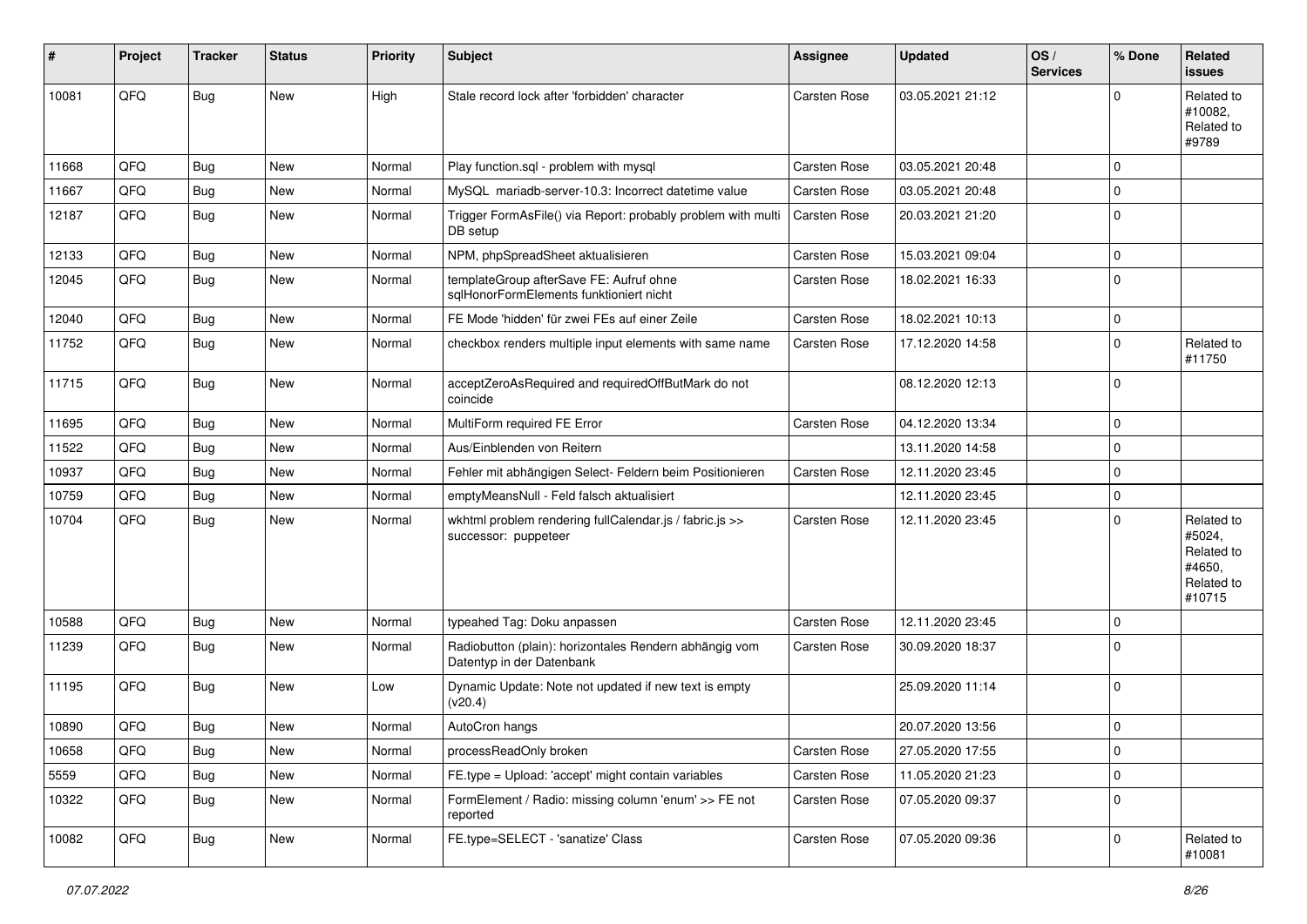| #     | Project | <b>Tracker</b> | <b>Status</b> | <b>Priority</b> | <b>Subject</b>                                                                                                   | Assignee            | <b>Updated</b>   | OS/<br><b>Services</b> | % Done      | Related<br><b>issues</b> |
|-------|---------|----------------|---------------|-----------------|------------------------------------------------------------------------------------------------------------------|---------------------|------------------|------------------------|-------------|--------------------------|
| 10324 | QFQ     | <b>Bug</b>     | <b>New</b>    | Normal          | Excel Export mit Template funktioniert nur, wenn Template<br>vor uid kommt                                       |                     | 30.03.2020 11:20 |                        | $\Omega$    | Related to<br>#10257     |
| 9783  | QFQ     | Bug            | <b>New</b>    | Normal          | Email with special characters                                                                                    | <b>Carsten Rose</b> | 01.02.2020 23:22 |                        | $\mathbf 0$ |                          |
| 9533  | QFQ     | <b>Bug</b>     | <b>New</b>    | Normal          | FE.type=upload: Check in 'beforeSave' if upload is given                                                         | <b>Carsten Rose</b> | 01.02.2020 23:22 |                        | $\Omega$    | Related to<br>#11523     |
| 9317  | QFQ     | Bug            | <b>New</b>    | Normal          | FE.type=note: with dynamic show/hidden an empty label<br>causes trouble                                          | <b>Carsten Rose</b> | 01.02.2020 23:22 |                        | $\mathbf 0$ |                          |
| 9275  | QFQ     | <b>Bug</b>     | New           | Normal          | autcron: t3 page, which takes to long to respond, is not<br>reported properly                                    | Carsten Rose        | 01.02.2020 23:22 |                        | 100         |                          |
| 9177  | QFQ     | Bug            | <b>New</b>    | Normal          | Bug? QFQ tries to save an action FE, which has real<br>existing column name                                      | <b>Carsten Rose</b> | 01.02.2020 23:22 |                        | $\Omega$    |                          |
| 9127  | QFQ     | Bug            | <b>New</b>    | Normal          | Error Message: change 'roll over' color - text not readable                                                      | Carsten Rose        | 01.02.2020 23:22 |                        | $\Omega$    |                          |
| 8049  | QFQ     | Bug            | <b>New</b>    | Normal          | FE.type=note, column 'value': text moves some pixel to top<br>after save                                         | <b>Carsten Rose</b> | 01.02.2020 23:22 |                        | $\mathbf 0$ |                          |
| 7795  | QFQ     | Bug            | <b>New</b>    | Normal          | Readonly Form: Typeahead-Felder                                                                                  | <b>Carsten Rose</b> | 01.02.2020 23:22 |                        | $\Omega$    | Related to<br>#10640     |
| 7685  | QFQ     | Bug            | New           | Normal          | Open FormElement from QFQ error message and save<br>modified record: error about missing {{formId:F}}            | Carsten Rose        | 01.02.2020 23:22 |                        | $\Omega$    |                          |
| 7547  | QFQ     | Bug            | <b>New</b>    | Normal          | Error Message in afterSave: wrong parameter column<br>reported                                                   | <b>Carsten Rose</b> | 01.02.2020 23:22 |                        | $\Omega$    |                          |
| 7524  | QFQ     | <b>Bug</b>     | <b>New</b>    | Normal          | QFQ throws a 'General Error' if 'fileadmin/protected/log/' is<br>not writeable                                   | <b>Carsten Rose</b> | 01.02.2020 23:22 |                        | $\Omega$    |                          |
| 7513  | QFQ     | Bug            | <b>New</b>    | Normal          | Radios not correct aligned                                                                                       | <b>Carsten Rose</b> | 01.02.2020 23:22 |                        | $\mathbf 0$ |                          |
| 7512  | QFQ     | <b>Bug</b>     | <b>New</b>    | Normal          | FE: inputType=number >> 'pattern' is not respected                                                               | <b>Carsten Rose</b> | 01.02.2020 23:22 |                        | $\Omega$    |                          |
| 7002  | QFQ     | Bug            | <b>New</b>    | Normal          | Dynamic Update: row does not disappear / appear                                                                  | Carsten Rose        | 01.02.2020 23:22 |                        | $\Omega$    |                          |
| 7574  | QFQ     | Bug            | New           | Normal          | Substitute error: form element not reported / dont parse<br>Form.note                                            | <b>Carsten Rose</b> | 01.02.2020 23:21 |                        | $\Omega$    |                          |
| 7261  | QFQ     | <b>Bug</b>     | <b>New</b>    | Normal          | Report pathFilename for user without path, only the filename                                                     | <b>Carsten Rose</b> | 01.02.2020 23:21 |                        | $\Omega$    |                          |
| 7219  | QFQ     | <b>Bug</b>     | <b>New</b>    | Normal          | typeSheadSql / typeAheadSqlPrefetch: change to curly<br>braces                                                   | Carsten Rose        | 01.02.2020 23:21 |                        | $\Omega$    |                          |
| 7014  | QFQ     | <b>Bug</b>     | <b>New</b>    | Normal          | Sending invalid emails succeeds when<br>debug.redirectAllMailTo is set                                           | <b>Carsten Rose</b> | 01.02.2020 23:21 |                        | $\Omega$    |                          |
| 6912  | QFQ     | <b>Bug</b>     | <b>New</b>    | Normal          | error Message Var 'deadline' already set in SIP - in Form<br>with FE.value={{deadline:R:::{{deadlinePeriod:Y}}}} | <b>Carsten Rose</b> | 01.02.2020 23:21 |                        | $\Omega$    |                          |
| 6677  | QFQ     | <b>Bug</b>     | <b>New</b>    | Normal          | Error message FE Action Element: no/wrong FE reference<br>who cause the problem.                                 | Carsten Rose        | 01.02.2020 23:21 |                        | $\Omega$    |                          |
| 6483  | QFQ     | Bug            | <b>New</b>    | Normal          | R Store funktioniert nicht bei 'Report Notation' im FE                                                           | <b>Carsten Rose</b> | 01.02.2020 23:21 |                        | $\Omega$    |                          |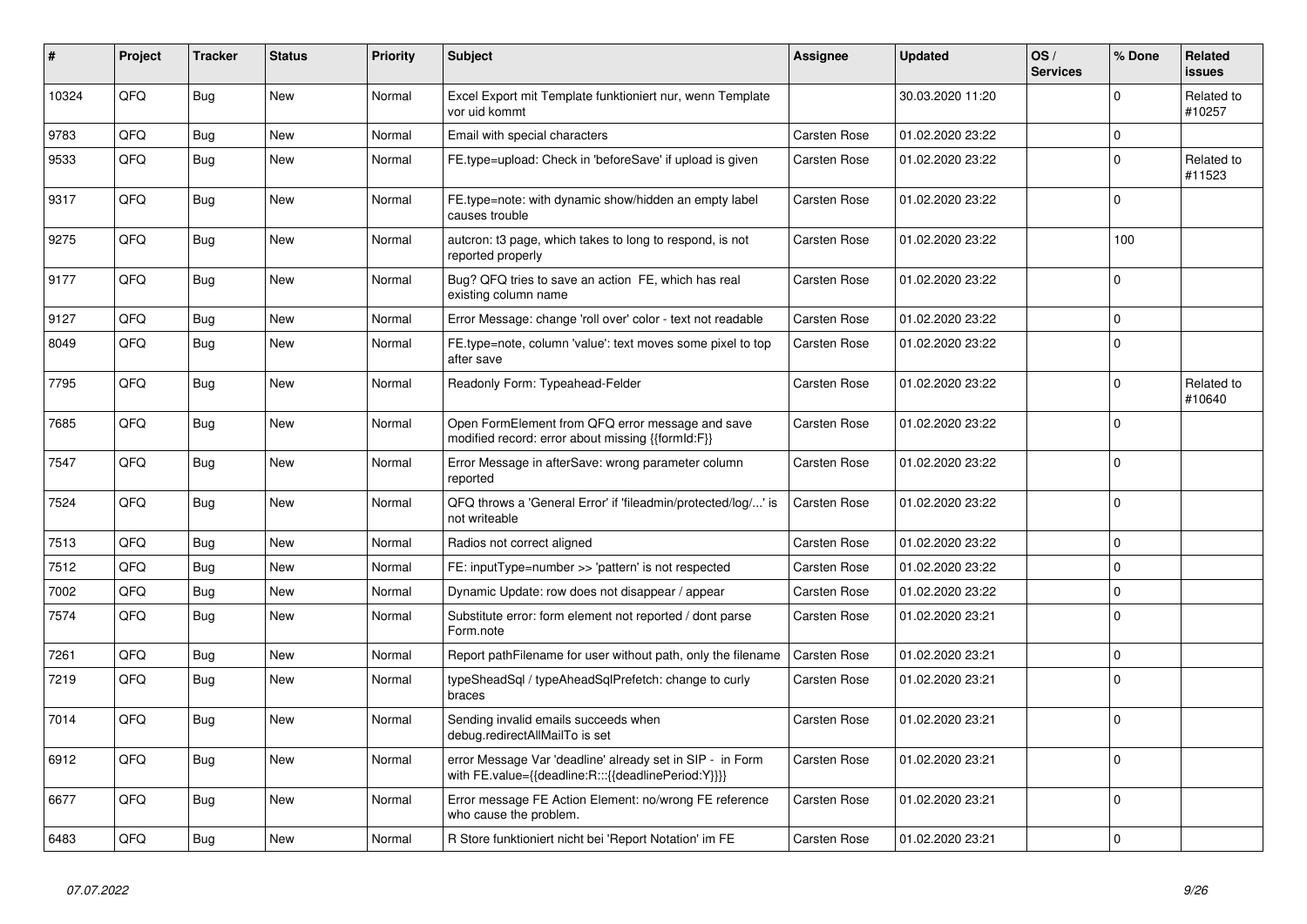| $\vert$ # | Project | <b>Tracker</b> | <b>Status</b>     | <b>Priority</b> | <b>Subject</b>                                                           | <b>Assignee</b>     | <b>Updated</b>   | OS/<br><b>Services</b> | % Done         | Related<br><b>issues</b>                                               |
|-----------|---------|----------------|-------------------|-----------------|--------------------------------------------------------------------------|---------------------|------------------|------------------------|----------------|------------------------------------------------------------------------|
| 6462      | QFQ     | <b>Bug</b>     | <b>New</b>        | Normal          | File Upload: Nutzlose Fehlermeldung wenn Datei zu gross                  | <b>Carsten Rose</b> | 01.02.2020 23:21 |                        | $\Omega$       | Related to<br>#6139                                                    |
| 5576      | QFQ     | <b>Bug</b>     | <b>New</b>        | Normal          | Using MySQL 'DROP' requires privilege - wich is not really<br>necessary. | <b>Carsten Rose</b> | 01.02.2020 23:21 |                        | $\Omega$       |                                                                        |
| 3547      | QFQ     | <b>Bug</b>     | New               | Normal          | FE of type 'note' causes writing of empty fields.                        | <b>Carsten Rose</b> | 01.02.2020 23:21 |                        | $\overline{0}$ |                                                                        |
| 9855      | QFQ     | <b>Bug</b>     | <b>New</b>        | Normal          | <b>Required Check</b>                                                    |                     | 01.02.2020 15:56 |                        | $\Omega$       |                                                                        |
| 9773      | QFQ     | <b>Bug</b>     | New               | Normal          | form.parameter.formModeGlobal=requiredOff                                | <b>Carsten Rose</b> | 01.02.2020 15:56 |                        | $\overline{0}$ |                                                                        |
| 4756      | QFQ     | <b>Bug</b>     | <b>New</b>        | Normal          | Form dirty even nothing changes                                          | Carsten Rose        | 11.12.2019 16:16 |                        | $\mathbf 0$    |                                                                        |
| 13608     | QFQ     | Feature        | Some day<br>maybe | Normal          | Automatic Browser Language Redirect                                      | Enis Nuredini       | 17.06.2022 08:35 |                        | $\mathbf 0$    |                                                                        |
| 7732      | QFQ     | Feature        | Some day<br>maybe | Normal          | Javascript: Lazy Loading der add on libs                                 | Benjamin Baer       | 08.06.2022 10:38 |                        | $\Omega$       | Related to<br>#12611,<br>Related to<br>#12490,<br>Related to<br>#10013 |
| 10013     | QFQ     | Feature        | Some day<br>maybe | Normal          | FE.typ=editor: CodeMirror                                                | <b>Carsten Rose</b> | 08.06.2022 10:37 |                        | $\Omega$       | Related to<br>#12611,<br>Related to<br>#12490,<br>Related to<br>#7732  |
| 12611     | QFQ     | Feature        | Some day<br>maybe | Normal          | Refactoring: Bootstrap with Lazy Loading                                 | Carsten Rose        | 08.06.2022 10:37 |                        | $\Omega$       | Related to<br>#12490,<br>Related to<br>#10013,<br>Related to<br>#7732  |
| 5548      | QFQ     | Feature        | Some day<br>maybe | Normal          | 801 Textfiles/Scriptfiles als Thumbnail                                  | Carsten Rose        | 07.03.2022 16:26 |                        | $\Omega$       |                                                                        |
| 12337     | QFQ     | Feature        | Some day<br>maybe | Normal          | Database.php: better caching                                             | Carsten Rose        | 16.09.2021 15:10 |                        | $\Omega$       |                                                                        |
| 12315     | QFQ     | Feature        | Some day<br>maybe | Normal          | Form History (Diffs) / Backups                                           | Carsten Rose        | 16.09.2021 15:10 |                        | $\Omega$       |                                                                        |
| 11323     | QFQ     | Feature        | Some day<br>maybe | Normal          | Report Frontend Editor Modal + Codemirror                                | <b>Carsten Rose</b> | 16.09.2021 15:10 |                        | $\Omega$       | Related to<br>#11036                                                   |
| 11322     | QFQ     | Feature        | Some day<br>maybe | Normal          | Form Element JSON - (multiline parameter field)                          | Carsten Rose        | 16.09.2021 15:10 |                        | $\Omega$       |                                                                        |
| 11217     | QFQ     | Feature        | Some day<br>maybe | Normal          | <b>Extend Script Functionality</b>                                       | Carsten Rose        | 16.09.2021 15:10 |                        | $\overline{0}$ |                                                                        |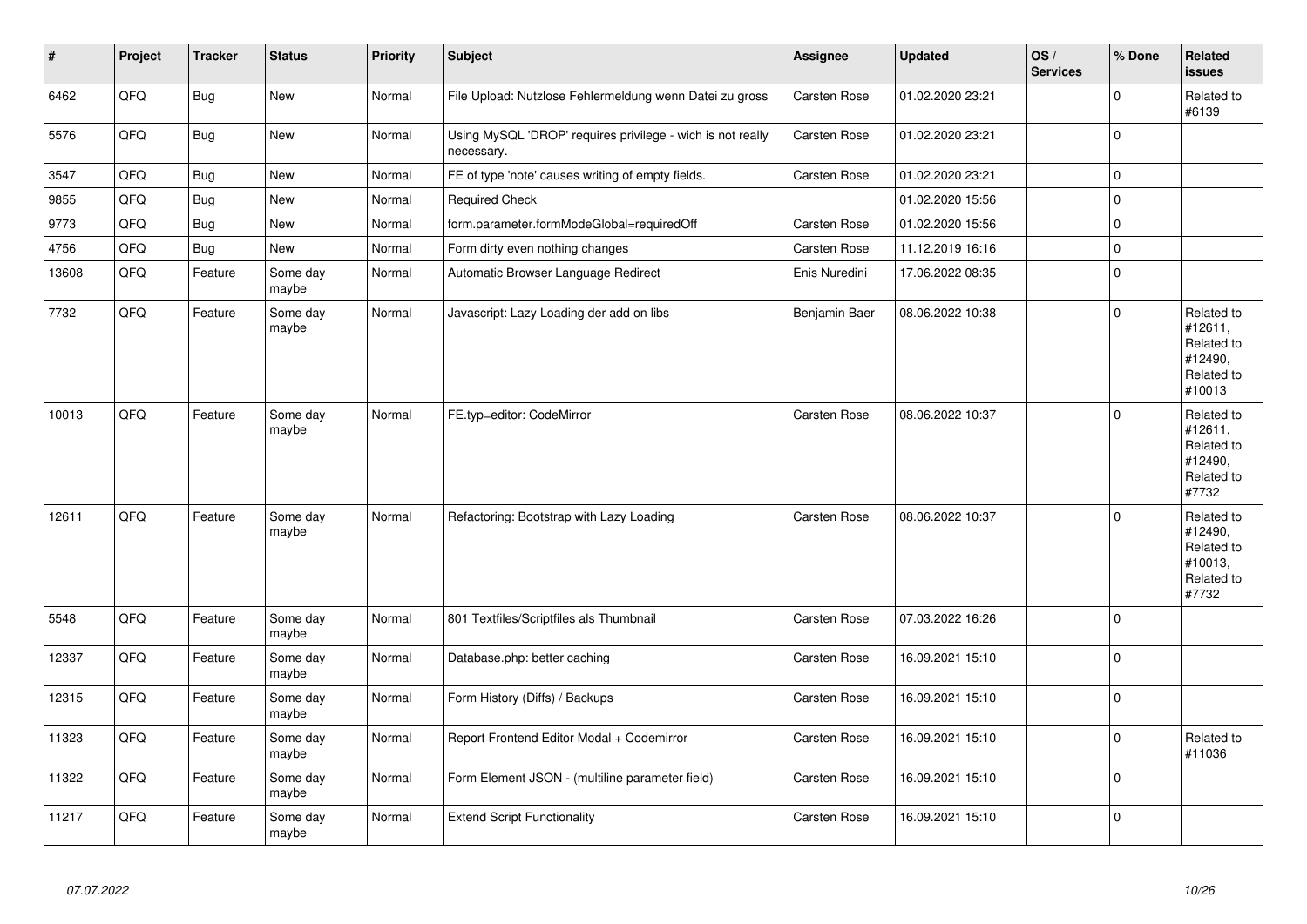| #     | Project | <b>Tracker</b> | <b>Status</b>     | <b>Priority</b> | <b>Subject</b>                                                                               | <b>Assignee</b>     | <b>Updated</b>   | OS/<br><b>Services</b> | % Done      | Related<br>issues                            |
|-------|---------|----------------|-------------------|-----------------|----------------------------------------------------------------------------------------------|---------------------|------------------|------------------------|-------------|----------------------------------------------|
| 10716 | QFQ     | Feature        | Some day<br>maybe | Normal          | Business Logic mit Externen Skripten                                                         | Carsten Rose        | 16.09.2021 15:10 |                        | $\Omega$    | Related to<br>#10713,<br>Related to<br>#8217 |
| 10095 | QFQ     | Feature        | Some day<br>maybe | Normal          | Generic Gitlab Integration into QFQ                                                          | <b>Carsten Rose</b> | 16.09.2021 15:10 |                        | $\Omega$    |                                              |
| 8586  | QFQ     | Feature        | Some day<br>maybe | Normal          | QFQ: Enhance Error message for 'record not found'                                            | <b>Carsten Rose</b> | 16.09.2021 15:10 |                        | $\mathbf 0$ |                                              |
| 8520  | QFQ     | Feature        | Some day<br>maybe | Normal          | Bring QFQ to Composer                                                                        | <b>Carsten Rose</b> | 16.09.2021 15:10 |                        | l 0         |                                              |
| 8101  | QFQ     | Feature        | Some day<br>maybe | Normal          | Password hash: support further hashing methods                                               | <b>Carsten Rose</b> | 16.09.2021 15:10 |                        | $\mathbf 0$ |                                              |
| 7453  | QFQ     | Feature        | Some day<br>maybe | Normal          | import / export forms QFQ                                                                    | Carsten Rose        | 16.09.2021 15:10 |                        | $\mathbf 0$ |                                              |
| 7452  | QFQ     | Feature        | Some day<br>maybe | Normal          | automate deployment new QFQ version                                                          | <b>Carsten Rose</b> | 16.09.2021 15:10 |                        | $\mathbf 0$ |                                              |
| 11036 | QFQ     | Feature        | Some day<br>maybe | Normal          | inline report editor permissions                                                             | <b>Carsten Rose</b> | 16.09.2021 15:09 |                        | $\mathbf 0$ | Related to<br>#11323                         |
| 10745 | QFQ     | Feature        | Some day<br>maybe | Normal          | <b>Tablesorter Excel Export</b>                                                              | <b>Carsten Rose</b> | 16.09.2021 15:09 |                        | $\Omega$    |                                              |
| 10116 | QFQ     | Feature        | Some day<br>maybe | Normal          | TypeAhead: Tag - show inside 'input' element                                                 | <b>Carsten Rose</b> | 16.09.2021 15:09 |                        | $\mathbf 0$ |                                              |
| 4445  | QFQ     | Feature        | Some day<br>maybe | Normal          | template group: Option to simulate fieldset                                                  |                     | 28.06.2021 14:11 |                        | l 0         |                                              |
| 4258  | QFQ     | Feature        | Some day<br>maybe | High            | <b>System Defaults: Forms</b>                                                                | Carsten Rose        | 03.05.2021 21:14 |                        | $\Omega$    |                                              |
| 3990  | QFQ     | Feature        | Some day<br>maybe | High            | custom class definition: add space automatically                                             | Carsten Rose        | 03.05.2021 21:14 |                        | $\mathbf 0$ |                                              |
| 3967  | QFQ     | Feature        | Some day<br>maybe | High            | Report: Checkbox, Radio, Dropdown, Input welches ohne<br>Submit funktioniert - 'Inline-Form' | <b>Carsten Rose</b> | 03.05.2021 21:14 |                        | $\mathbf 0$ |                                              |
| 3848  | QFQ     | Feature        | Some day<br>maybe | High            | Antivirus check fuer Upload files in qfq?                                                    | Carsten Rose        | 03.05.2021 21:14 |                        | $\mathbf 0$ | Related to<br>#4131                          |
| 880   | QFQ     | Feature        | Some day<br>maybe | Urgent          | Security: PHP, SQL Injection, XSS                                                            |                     | 03.05.2021 21:14 |                        | $\Omega$    | Related to<br>#14320                         |
| 7278  | QFQ     | Feature        | Some day<br>maybe | Normal          | Form: Wert vordefinieren der immer gesetzt wird                                              |                     | 02.05.2021 09:27 |                        | $\mathbf 0$ |                                              |
| 7229  | QFQ     | Feature        | Some day<br>maybe | Normal          | New FormElement.type: Button                                                                 |                     | 01.02.2021 12:32 |                        | 0           |                                              |
| 3880  | QFG     | Feature        | Some day<br>maybe | Normal          | Form 'Form': anlegen einer Tabelle                                                           |                     | 14.01.2021 10:12 |                        | 0           |                                              |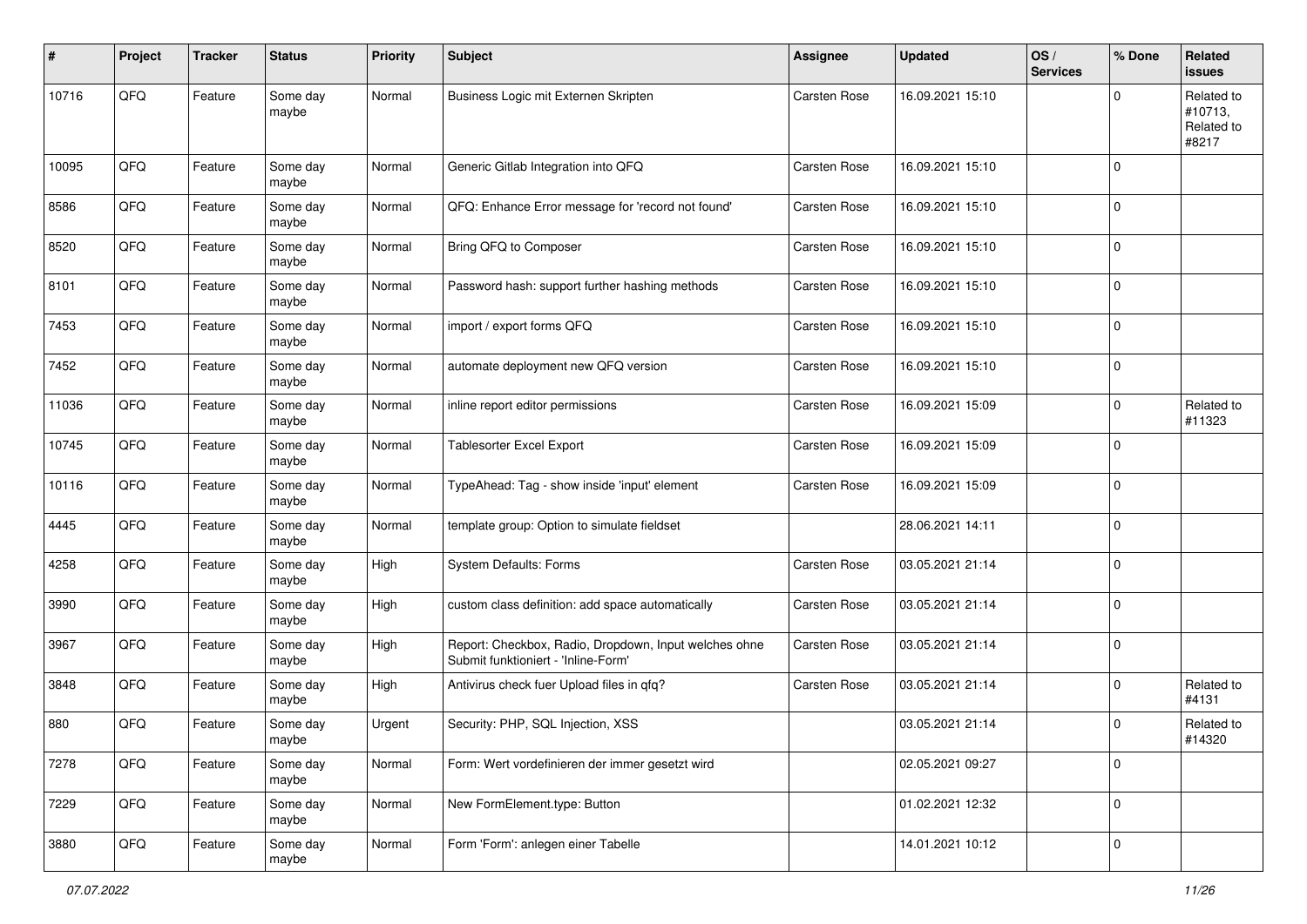| #     | Project | <b>Tracker</b> | <b>Status</b>     | <b>Priority</b> | <b>Subject</b>                                                                                                                                                | <b>Assignee</b>     | <b>Updated</b>   | OS/<br><b>Services</b> | % Done       | Related<br><b>issues</b> |
|-------|---------|----------------|-------------------|-----------------|---------------------------------------------------------------------------------------------------------------------------------------------------------------|---------------------|------------------|------------------------|--------------|--------------------------|
| 10738 | QFQ     | Feature        | Some day<br>maybe | Normal          | CORS headers for external API requests                                                                                                                        |                     | 10.06.2020 14:00 |                        | $\Omega$     |                          |
| 9130  | QFQ     | Feature        | Some day<br>maybe | Normal          | tablesorter: Automatic Row numbering / Zeilenummer                                                                                                            | Benjamin Baer       | 01.02.2020 23:22 |                        | $\Omega$     |                          |
| 6972  | QFQ     | Feature        | Some day<br>maybe | Normal          | Fabric Clipboard / cross browser tab                                                                                                                          | Benjamin Baer       | 01.02.2020 23:21 |                        | $\Omega$     |                          |
| 6970  | QFQ     | Feature        | Some day<br>maybe | Normal          | tablesorter: default fuer 'sortReset' aendern von 'Ctrl' zu 'Alt'                                                                                             | Benjamin Baer       | 01.02.2020 23:21 |                        | $\Omega$     |                          |
| 5892  | QFQ     | Feature        | Some day<br>maybe | Normal          | QFQ should use T3 API to manipulate FE GROUP<br>membership                                                                                                    |                     | 01.02.2020 23:20 |                        | $\mathbf 0$  |                          |
| 5480  | QFQ     | Feature        | Some day<br>maybe | Normal          | QFQ: Dokumentation mit Screenshots versehen                                                                                                                   | <b>Carsten Rose</b> | 01.02.2020 23:20 |                        | $\Omega$     | Related to<br>#9879      |
| 5452  | QFQ     | Feature        | Some day<br>maybe | Normal          | Thumbnails from PDF: bad quality                                                                                                                              |                     | 01.02.2020 23:20 |                        | $\Omega$     |                          |
| 4719  | QFQ     | Feature        | Some day<br>maybe | Normal          | Custom Message in Client in case of 'Browser tab close,<br>modification will be lost'                                                                         |                     | 01.02.2020 23:20 |                        | 0            |                          |
| 4650  | QFQ     | Feature        | Some day<br>maybe | Normal          | Convert html to doc/rtf                                                                                                                                       | <b>Carsten Rose</b> | 01.02.2020 23:20 |                        | <sup>0</sup> | Related to<br>#10704     |
| 4640  | QFQ     | Feature        | Some day<br>maybe | Normal          | Rename System Forms                                                                                                                                           |                     | 01.02.2020 23:20 |                        | $\Omega$     |                          |
| 4627  | QFQ     | Feature        | Some day<br>maybe | Normal          | dbupdate: all tables - check 'create', 'modified' if it is possible<br>to change to default 'CURRENT_TIMESTAMP' and modified<br>'ON UPDATE CURRENT TIMESTAMP' |                     | 01.02.2020 23:20 |                        | $\Omega$     |                          |
| 4626  | QFQ     | Feature        | Some day<br>maybe | Normal          | Mobile View: 'classBody=qfq-form-right' makes no sense                                                                                                        |                     | 01.02.2020 23:20 |                        | $\Omega$     |                          |
| 4551  | QFQ     | Feature        | Some day<br>maybe | Normal          | Set 'pills' via dynamicUpdate to show/hide/disabled                                                                                                           |                     | 01.02.2020 23:20 |                        | $\Omega$     | Related to<br>#3752      |
| 4536  | QFQ     | Feature        | Some day<br>maybe | Normal          | FE upload: problem with delete if mutliple uploads an<br>FE.name="                                                                                            |                     | 01.02.2020 23:20 |                        | $\Omega$     |                          |
| 4446  | QFQ     | Feature        | Some day<br>maybe | Normal          | New FE get same feldContainerId as last modifed FE                                                                                                            |                     | 01.02.2020 23:20 |                        | $\mathbf 0$  |                          |
| 4443  | QFQ     | Feature        | Some day<br>maybe | Normal          | Form: multiple secondary tables                                                                                                                               |                     | 01.02.2020 23:20 |                        | $\Omega$     |                          |
| 4365  | QFQ     | Feature        | Some day<br>maybe | Normal          | Multi Language: new way of config                                                                                                                             | <b>Carsten Rose</b> | 01.02.2020 23:20 |                        | $\Omega$     |                          |
| 4343  | QFQ     | Feature        | Some day<br>maybe | Normal          | Link: Classifier to add 'attributes'                                                                                                                          | Carsten Rose        | 01.02.2020 23:20 |                        | $\Omega$     | Related to<br>#14077     |
| 5851  | QFQ     | Feature        | Some day<br>maybe | Normal          | Queue System implementieren: MQTT, RabbitMQ                                                                                                                   |                     | 01.02.2020 23:20 |                        | $\Omega$     | Related to<br>#5715      |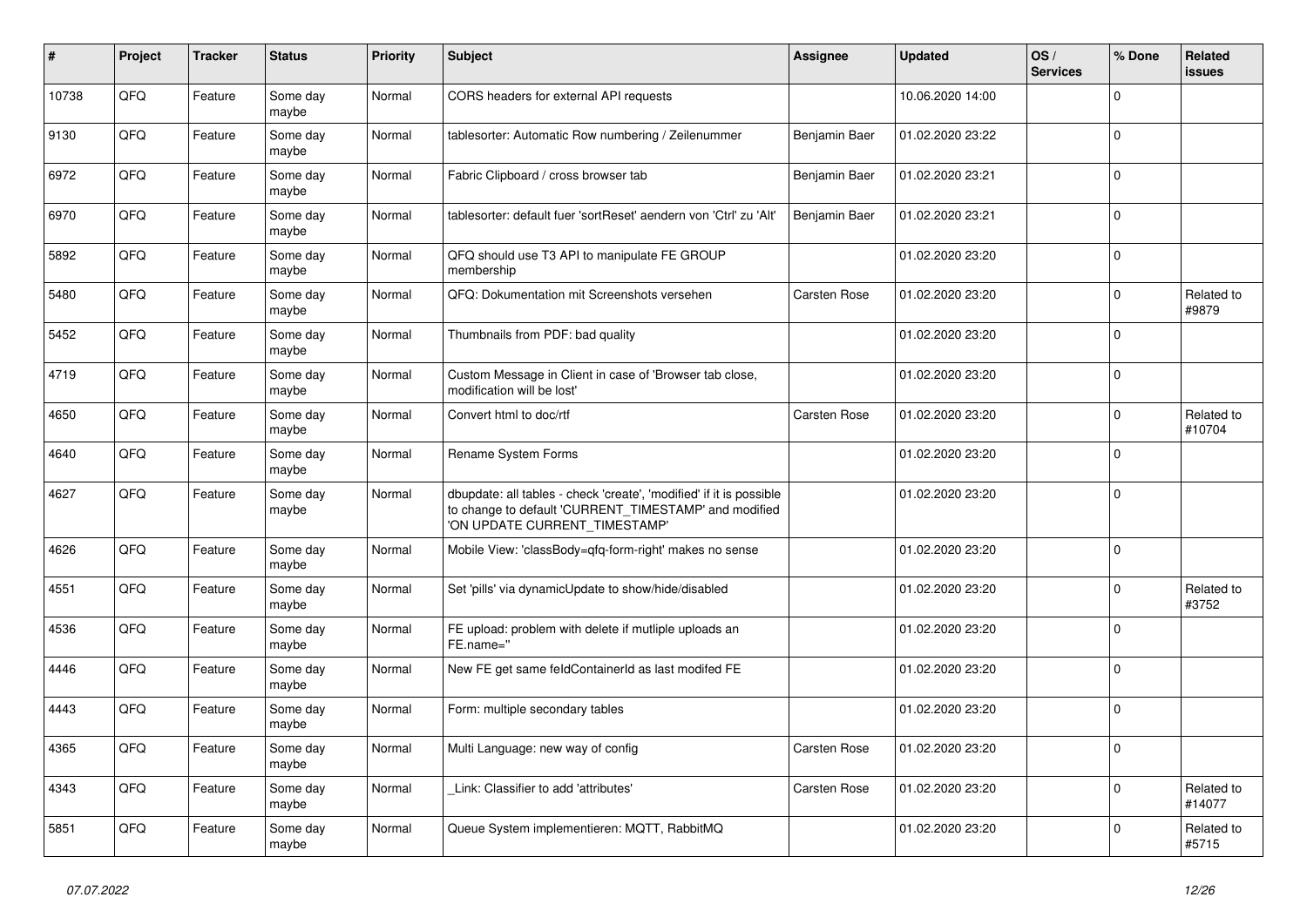| $\vert$ # | Project | <b>Tracker</b> | <b>Status</b>     | <b>Priority</b> | <b>Subject</b>                                                                                                          | Assignee            | <b>Updated</b>   | OS/<br><b>Services</b> | % Done       | Related<br><b>issues</b>                    |
|-----------|---------|----------------|-------------------|-----------------|-------------------------------------------------------------------------------------------------------------------------|---------------------|------------------|------------------------|--------------|---------------------------------------------|
| 5850      | QFQ     | Feature        | Some day<br>maybe | Normal          | Deployment: In QFQ Doc best practice fuer zeitgemaesses<br>Deployment beschreiben                                       |                     | 01.02.2020 23:20 |                        | $\Omega$     |                                             |
| 5665      | QFQ     | Feature        | Some day<br>maybe | Normal          | Versuch das '{{!' nicht mehr noetig ist.                                                                                | <b>Carsten Rose</b> | 01.02.2020 23:20 |                        | 0            | Related to<br>#7432,<br>Related to<br>#7434 |
| 5455      | QFQ     | Feature        | Some day<br>maybe | Normal          | Mail Redirects grld abhaengig                                                                                           |                     | 01.02.2020 23:20 |                        | $\Omega$     |                                             |
| 5428      | QFQ     | Feature        | Some day<br>maybe | Normal          | secure thumbnail: late render on access.                                                                                | <b>Carsten Rose</b> | 01.02.2020 23:20 |                        | $\Omega$     |                                             |
| 5342      | QFQ     | Feature        | Some day<br>maybe | Normal          | link - with HTML Attributes                                                                                             |                     | 01.02.2020 23:20 |                        | $\Omega$     | Related to<br>#14077                        |
| 5024      | QFQ     | Feature        | Some day<br>maybe | Normal          | Fabric: Generate PDF with edits                                                                                         | Benjamin Baer       | 01.02.2020 23:20 |                        | <sup>0</sup> | Related to<br>#10704                        |
| 4816      | QFQ     | Feature        | Some day<br>maybe | Normal          | Templates for QFQ Reports (Tables, Radios, )                                                                            |                     | 01.02.2020 23:20 |                        | $\Omega$     |                                             |
| 4757      | QFQ     | Feature        | Some day<br>maybe | Normal          | Test subrecord: download links ok? Links ok?                                                                            | <b>Carsten Rose</b> | 01.02.2020 23:20 |                        | 0            |                                             |
| 4652      | QFQ     | Feature        | Some day<br>maybe | Normal          | UZH CD: Weiterleitung auf benutzerdefinierte 403/404 Seite                                                              | <b>Carsten Rose</b> | 01.02.2020 23:20 |                        | $\Omega$     |                                             |
| 4439      | QFQ     | Feature        | Some day<br>maybe | Normal          | Log: report all actions fired by an FE Element, incl. the<br>original directive (slaveld, sqllnsert, )                  |                     | 01.02.2020 23:20 |                        | $\Omega$     | Related to<br>#4432.<br>Related to<br>#5458 |
| 4435      | QFQ     | Feature        | Some day<br>maybe | Normal          | Report: striptags - specify allowed tags                                                                                |                     | 01.02.2020 23:20 |                        | $\Omega$     |                                             |
| 4433      | QFQ     | Feature        | Some day<br>maybe | Normal          | Log when SIP will be destroyed by QFQ for any (security)<br>reason                                                      |                     | 01.02.2020 23:20 |                        | $\Omega$     | Related to<br>#4432,<br>Related to<br>#5458 |
| 4330      | QFQ     | Feature        | Some day<br>maybe | Normal          | Error Message: report missing {{ / }} in sqlUpdate, sqlInsert,<br>sqlDelete, sqlAfter, sqlBefore in FE action elements. | <b>Carsten Rose</b> | 01.02.2020 23:20 |                        | $\mathbf 0$  |                                             |
| 1234      | QFQ     | Feature        | Some day<br>maybe | Normal          | QF: Record numbering: Im Grid soll in Spalte 1 optional die<br>laufende Nummer der Records angezeigt werden.            |                     | 01.02.2020 23:20 |                        | $\Omega$     |                                             |
| 955       | QFQ     | Feature        | Some day<br>maybe | Normal          | QF: Notizen vor/nach dem Form                                                                                           |                     | 01.02.2020 23:20 |                        | $\Omega$     |                                             |
| 8522      | QFQ     | Feature        | Some day<br>maybe | Normal          | build QFQ - npm warnings                                                                                                | Benjamin Baer       | 01.02.2020 23:19 |                        | 50           |                                             |
| 8056      | QFQ     | Feature        | Some day<br>maybe | Normal          | Termin Organisation (Reservation)                                                                                       |                     | 01.02.2020 23:19 |                        | $\Omega$     | Related to<br>#8658                         |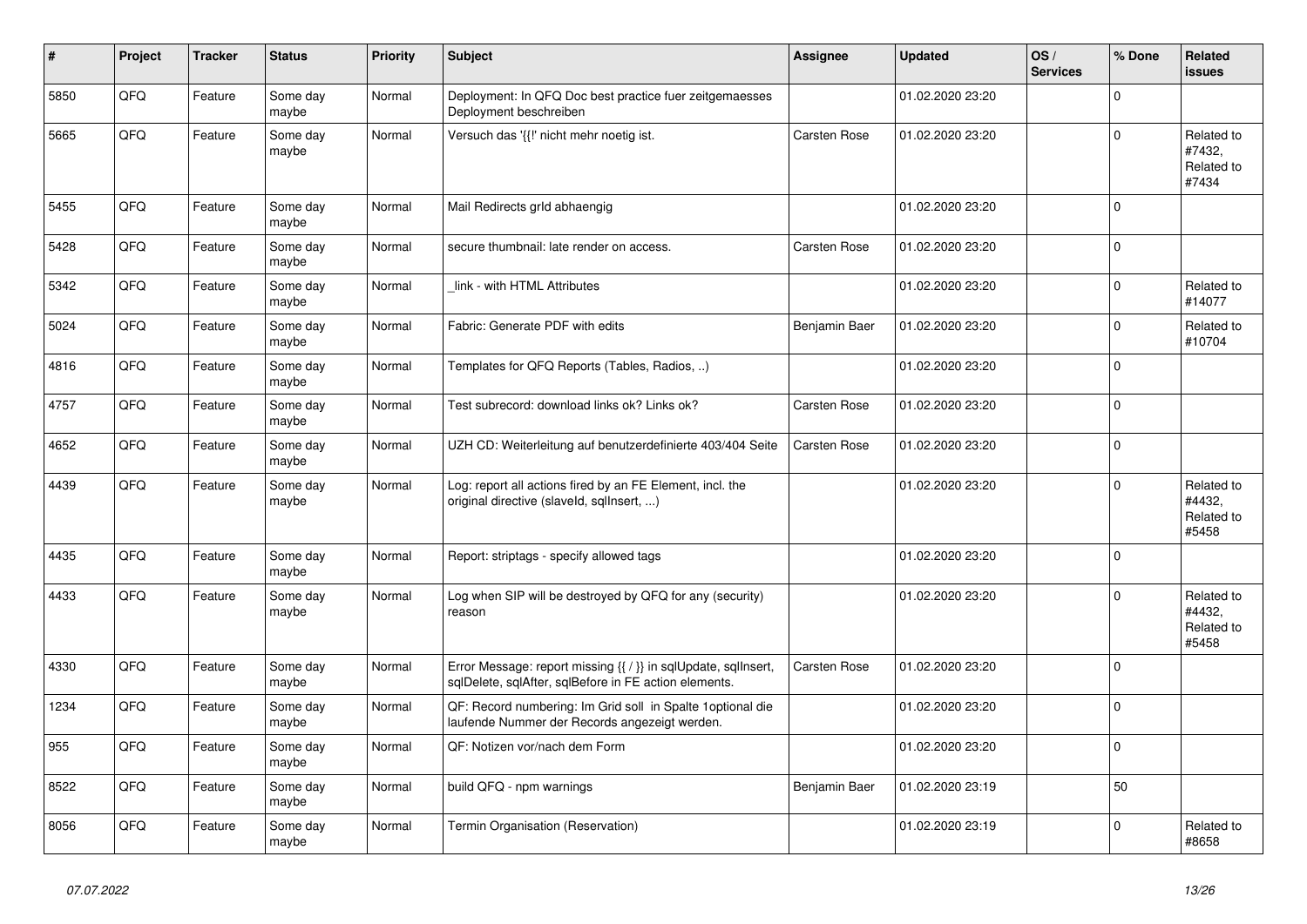| #    | Project | <b>Tracker</b> | <b>Status</b>     | <b>Priority</b> | <b>Subject</b>                                                                                                     | Assignee            | <b>Updated</b>   | OS/<br><b>Services</b> | % Done       | Related<br><b>issues</b> |
|------|---------|----------------|-------------------|-----------------|--------------------------------------------------------------------------------------------------------------------|---------------------|------------------|------------------------|--------------|--------------------------|
| 7921 | QFQ     | Feature        | Some day<br>maybe | Normal          | Rest API Export: URL kuerzer machen                                                                                |                     | 01.02.2020 23:19 |                        | $\Omega$     |                          |
| 7100 | QFQ     | Feature        | Some day<br>maybe | Normal          | Download: log access, max downloads, time limit                                                                    |                     | 01.02.2020 23:19 |                        | $\Omega$     |                          |
| 6704 | QFQ     | Feature        | Some day<br>maybe | Normal          | Upload Mode: Bilder in Notizen rechts sollen aktuellen<br>Upload repräsentieren.                                   |                     | 01.02.2020 23:19 |                        | $\Omega$     | Related to<br>#3264      |
| 6084 | QFQ     | Feature        | Some day<br>maybe | Normal          | New escape type: 'D' - convert date                                                                                |                     | 01.02.2020 23:19 |                        | $\Omega$     |                          |
| 5983 | QFQ     | Feature        | Some day<br>maybe | Normal          | Form Submit (save & update): normalize date/-time FE                                                               | <b>Carsten Rose</b> | 01.02.2020 23:19 |                        | $\mathbf 0$  |                          |
| 5923 | QFQ     | Feature        | Some day<br>maybe | Normal          | fillStoreSystemBySqlLate                                                                                           |                     | 01.02.2020 23:19 |                        | $\Omega$     |                          |
| 5895 | QFQ     | Feature        | Some day<br>maybe | Normal          | Tutorial: List of all QFQ Features                                                                                 |                     | 01.02.2020 23:19 |                        | $\Omega$     |                          |
| 5893 | QFQ     | Feature        | Some day<br>maybe | Normal          | Edit on double-click                                                                                               |                     | 01.02.2020 23:19 |                        | $\Omega$     | Related to<br>#5894      |
| 5852 | QFQ     | Feature        | Some day<br>maybe | Normal          | Logging: mail.log / sql.log - im FE anzeigen und via AJAX<br>aktualisieren                                         | <b>Carsten Rose</b> | 01.02.2020 23:19 |                        | $\mathbf{0}$ | Related to<br>#5885      |
| 5805 | QFQ     | Feature        | Some day<br>maybe | Normal          | TypeAHead SQL value instead of key stored                                                                          |                     | 01.02.2020 23:19 |                        | $\Omega$     | Related to<br>#5444      |
| 5579 | QFQ     | Feature        | Some day<br>maybe | Normal          | Enhance Doc / Presentation: variable type 'link column type'                                                       | Carsten Rose        | 01.02.2020 23:19 |                        | $\mathbf{0}$ |                          |
| 5389 | QFQ     | Feature        | Some day<br>maybe | Normal          | QFQ Design: Multline label / note                                                                                  | Benjamin Baer       | 01.02.2020 23:19 |                        | $\mathbf 0$  |                          |
| 5132 | QFQ     | Feature        | Some day<br>maybe | Normal          | Error Message sendmail missing attachment: more details                                                            | Carsten Rose        | 01.02.2020 23:19 |                        | $\mathbf{0}$ |                          |
| 4872 | QFQ     | Feature        | Some day<br>maybe | Normal          | Fields of Typo3 page available in STORE TYPO3                                                                      | Carsten Rose        | 01.02.2020 23:19 |                        | $\mathbf 0$  |                          |
| 4869 | QFQ     | Feature        | Some day<br>maybe | Normal          | Dynamic Update (show, hide, readonly?, required?) for<br><b>Template Group Elements</b>                            | Carsten Rose        | 01.02.2020 23:19 |                        | $\Omega$     | Related to<br>#4865      |
| 4606 | QFQ     | Feature        | Some day<br>maybe | Normal          | link: qualifier to render bootstrap button                                                                         | Carsten Rose        | 01.02.2020 23:19 |                        | $\Omega$     |                          |
| 3267 | QFQ     | Feature        | Some day<br>maybe | Normal          | 2 Forms auf einer Seite: real + Read only                                                                          | <b>Carsten Rose</b> | 11.12.2019 16:03 |                        | $\Omega$     |                          |
| 3216 | QFG     | Feature        | Some day<br>maybe | Normal          | dynamic update für checkbox label2                                                                                 | Carsten Rose        | 11.12.2019 16:03 |                        | $\mathbf 0$  | Related to<br>#2081      |
| 2995 | QFQ     | Feature        | Some day<br>maybe | Normal          | Dropdown JQuery Plugin: 'chosen' - Moeglichkeit um Select<br>Listen mehr Funktion zu geben. Kein Bootstrap noetig. | <b>Carsten Rose</b> | 11.12.2019 16:03 |                        | $\Omega$     |                          |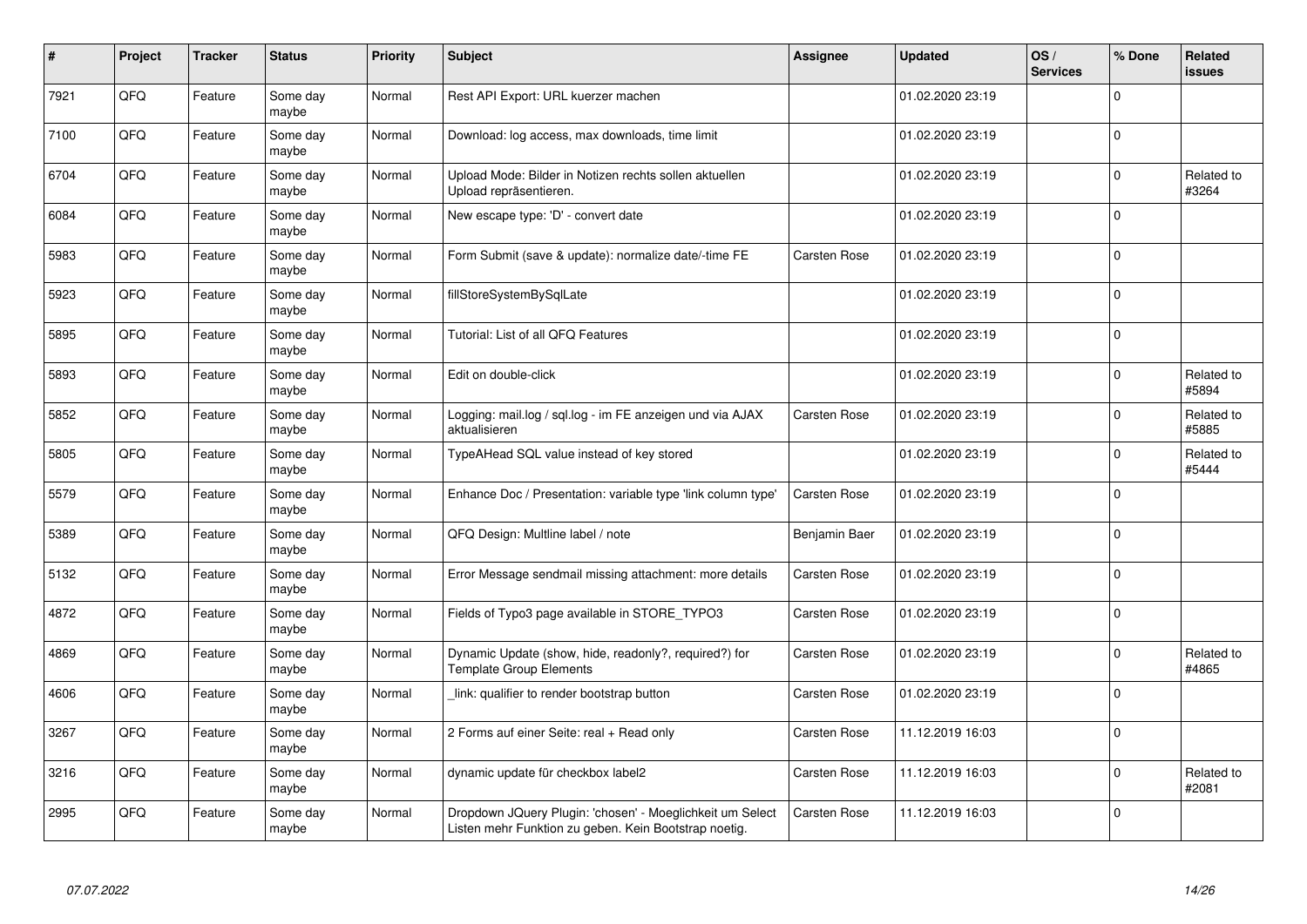| $\sharp$ | Project | <b>Tracker</b> | <b>Status</b>     | <b>Priority</b> | <b>Subject</b>                                                                         | Assignee            | <b>Updated</b>   | OS/<br><b>Services</b> | % Done      | Related<br><b>issues</b>                    |
|----------|---------|----------------|-------------------|-----------------|----------------------------------------------------------------------------------------|---------------------|------------------|------------------------|-------------|---------------------------------------------|
| 2950     | QFQ     | Feature        | Some day<br>maybe | Normal          | Inhalt QFQ Records als File                                                            |                     | 11.12.2019 16:03 |                        | $\Omega$    |                                             |
| 2084     | QFQ     | Feature        | Some day<br>maybe | Normal          | Mailto mit encryption: Subrecord                                                       | <b>Carsten Rose</b> | 11.12.2019 16:03 |                        | $\mathbf 0$ | Related to<br>#2082                         |
| 1946     | QFQ     | Feature        | Some day<br>maybe | Normal          | Kontrolle ob der ReadOnly Modus bei den<br>Formularelementen korrekt implementiert ist | <b>Carsten Rose</b> | 11.12.2019 16:03 |                        | $\mathbf 0$ |                                             |
| 1635     | QFQ     | Feature        | Some day<br>maybe | Normal          | QFQ Extension content record: weitere Optionen einblenden.                             | <b>Carsten Rose</b> | 11.12.2019 16:03 |                        | $\mathbf 0$ |                                             |
| 1623     | QFQ     | Feature        | Some day<br>maybe | Normal          | RealURL                                                                                |                     | 11.12.2019 16:03 |                        | 30          |                                             |
| 1510     | QFQ     | Feature        | Some day<br>maybe | Normal          | jquery von google laden, falls das nicht geht lokal                                    |                     | 11.12.2019 16:03 |                        | $\mathbf 0$ |                                             |
| 1253     | QFQ     | Feature        | Some day<br>maybe | Normal          | QF: Colorpicker                                                                        |                     | 11.12.2019 16:03 |                        | $\mathbf 0$ |                                             |
| 1251     | QFQ     | Feature        | Some day<br>maybe | Normal          | QF: Combo                                                                              |                     | 11.12.2019 16:03 |                        | $\pmb{0}$   |                                             |
| 4259     | QFQ     | Feature        | Some day<br>maybe | Normal          | Instant trigger a cron job                                                             | Carsten Rose        | 11.12.2019 16:03 |                        | $\pmb{0}$   |                                             |
| 4197     | QFQ     | Feature        | Some day<br>maybe | Normal          | Unit Test fuer JSON Stream von QuickFormQuery.php ><br>doForm()                        | <b>Carsten Rose</b> | 11.12.2019 16:03 |                        | $\mathbf 0$ |                                             |
| 4027     | QFQ     | Feature        | Some day<br>maybe | Normal          | Missing: orange 'check' / 'bullet'                                                     |                     | 11.12.2019 16:03 |                        | $\mathbf 0$ |                                             |
| 4026     | QFQ     | Feature        | Some day<br>maybe | Normal          | sglLog.sgl: log number of FE.id                                                        | <b>Carsten Rose</b> | 11.12.2019 16:03 |                        | $\Omega$    | Related to<br>#5458                         |
| 3991     | QFQ     | Feature        | Some day<br>maybe | Normal          | report: Columnname '_skipWrap' skips 'fbeg', 'fend'                                    | <b>Carsten Rose</b> | 11.12.2019 16:03 |                        | $\mathbf 0$ |                                             |
| 3947     | QFQ     | Feature        | Some day<br>maybe | Normal          | Attack detectect: logout current user                                                  | <b>Carsten Rose</b> | 11.12.2019 16:03 |                        | $\Omega$    | Related to<br>#5458,<br>Related to<br>#6299 |
| 3942     | QFQ     | Feature        | Some day<br>maybe | Normal          | Action Elemente: neu generierte IDs via FE weitergeben                                 | <b>Carsten Rose</b> | 11.12.2019 16:03 |                        | $\mathbf 0$ | Related to<br>#3941                         |
| 3941     | QFQ     | Feature        | Some day<br>maybe | Normal          | sqlAfter: es sollten mehrere moeglich sein                                             | <b>Carsten Rose</b> | 11.12.2019 16:03 |                        | $\mathbf 0$ | Related to<br>#3942                         |
| 3905     | QFQ     | Feature        | Some day<br>maybe | Normal          | Documentation: Best Practice anhand eines Online<br>Bewerbungstools                    | <b>Carsten Rose</b> | 11.12.2019 16:03 |                        | $\mathbf 0$ |                                             |
| 3900     | QFQ     | Feature        | Some day<br>maybe | Normal          | Extend documentation of 'Copy / Paste'                                                 | <b>Carsten Rose</b> | 11.12.2019 16:03 |                        | $\Omega$    | Related to<br>#3899                         |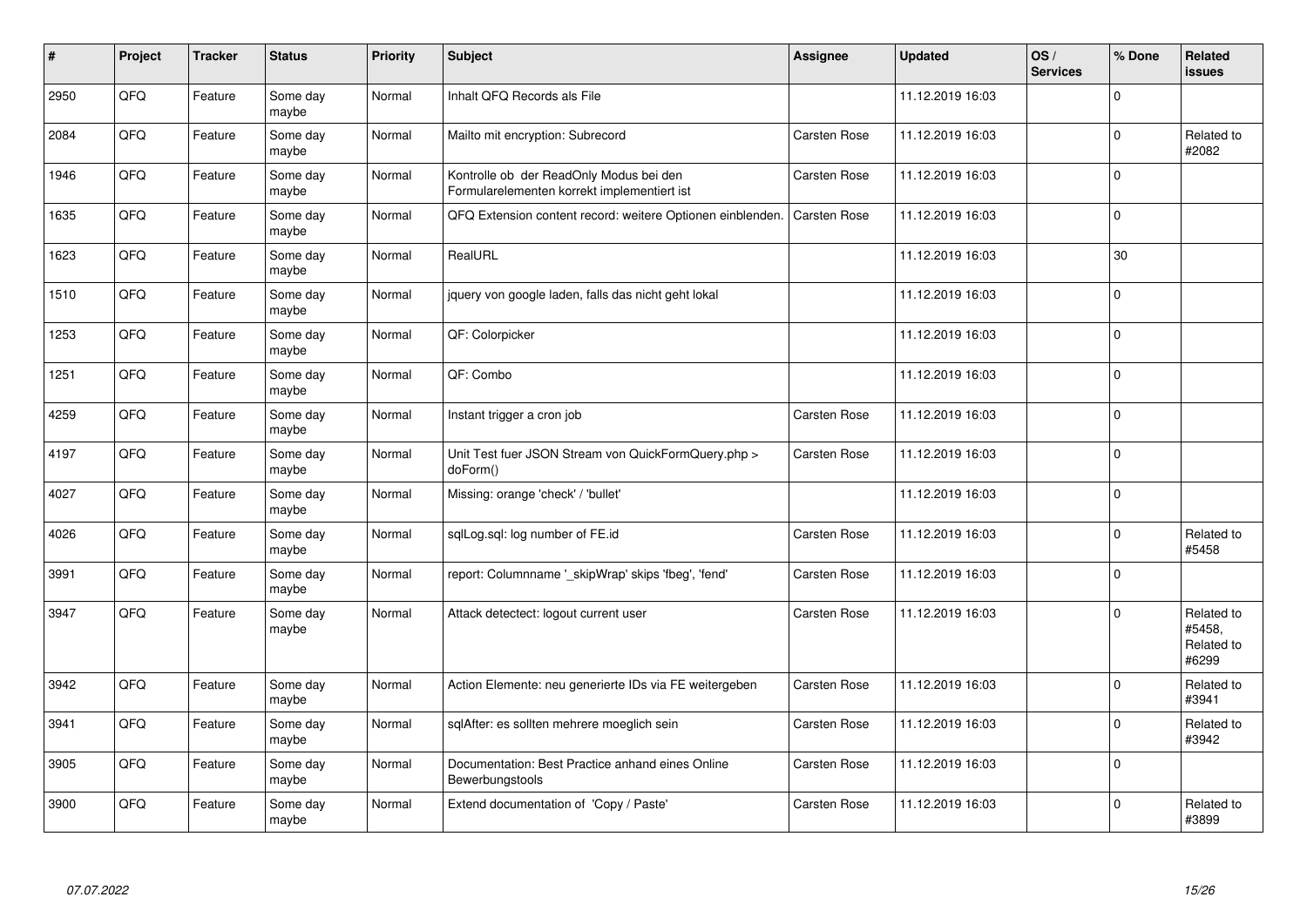| #    | Project | <b>Tracker</b> | <b>Status</b>     | <b>Priority</b> | <b>Subject</b>                                                                                                                                           | <b>Assignee</b>     | <b>Updated</b>   | OS/<br><b>Services</b> | % Done       | Related<br><b>issues</b> |
|------|---------|----------------|-------------------|-----------------|----------------------------------------------------------------------------------------------------------------------------------------------------------|---------------------|------------------|------------------------|--------------|--------------------------|
| 3879 | QFQ     | Feature        | Some day<br>maybe | Normal          | Form 'FormElement': Beim Feld 'name' rechts in der Notiz<br>einen Link einblenden - a) aktuelle Definition anzeigen, b)<br>Spalte in der Tabelle anlegen |                     | 11.12.2019 16:03 |                        | $\Omega$     |                          |
| 3878 | QFQ     | Feature        | Some day<br>maybe | Normal          | Form 'FormElement': Spalte 'name' typeAhead mit<br>Spaltennamen der Primarytable.                                                                        |                     | 11.12.2019 16:03 |                        | $\Omega$     |                          |
| 3877 | QFQ     | Feature        | Some day<br>maybe | Normal          | FormEditor: die Felder die aktuell nicht gebraucht werden<br>nur auf readonly/disabled setzen (nicht ausblenden > das<br>irritiert.                      | <b>Carsten Rose</b> | 11.12.2019 16:03 |                        | $\mathbf 0$  |                          |
| 3708 | QFQ     | Feature        | Some day<br>maybe | Normal          | Form: input - 'specialchars', 'none'  gewisse tags erlauben,<br>andere verbieten                                                                         | <b>Carsten Rose</b> | 11.12.2019 16:02 |                        | $\Omega$     | Related to<br>#14320     |
| 3692 | QFQ     | Feature        | Some day<br>maybe | Normal          | QFQ Webseite                                                                                                                                             | Benjamin Baer       | 11.12.2019 16:02 |                        | $\mathbf{0}$ | Related to<br>#5033      |
| 3677 | QFQ     | Feature        | Some day<br>maybe | Normal          | wkhtmltopdf: FE User access prohibited, if client IP changes<br>\$TYPO3_CONF_VARS[FE][locklP]                                                            | <b>Carsten Rose</b> | 11.12.2019 16:02 |                        | $\Omega$     |                          |
| 3666 | QFQ     | Feature        | Some day<br>maybe | Normal          | a) Performance Messung: mysql real escape string() im<br>Vergleich zu str_replace(), b) doppeltes Aufrufen von<br>mysql real escape string()             | <b>Carsten Rose</b> | 11.12.2019 16:02 |                        | $\mathbf{0}$ |                          |
| 3646 | QFQ     | Feature        | Some day<br>maybe | Normal          | Moeglichkeit HTML Tags in Reports auszugeben (zu<br>enkodieren: htmlspecialchars)                                                                        |                     | 11.12.2019 16:02 |                        | $\Omega$     | Related to<br>#14320     |
| 3617 | QFQ     | Feature        | Some day<br>maybe | Normal          | Load javascripts at bottom                                                                                                                               |                     | 11.12.2019 16:02 |                        | $\Omega$     |                          |
| 3567 | QFQ     | Feature        | Some day<br>maybe | Low             | 'Save', 'Close', 'New' als FormElement                                                                                                                   |                     | 11.12.2019 16:02 |                        | $\Omega$     |                          |
| 3537 | QFQ     | Feature        | Some day<br>maybe | Low             | SHOW COLUMNS FROM tableName - Extend '{{!'<br>definition                                                                                                 | <b>Carsten Rose</b> | 11.12.2019 16:02 |                        | $\mathbf{0}$ |                          |
| 3495 | QFQ     | Feature        | Some day<br>maybe | Normal          | Predifined Parameter werden nicht in '+' (add new record)<br>SIP gerendert.                                                                              |                     | 11.12.2019 16:02 |                        | $\Omega$     |                          |
| 3458 | QFQ     | Feature        | Some day<br>maybe | Normal          | Display 'Edit Form Element'-Checkbox on form: should<br>depend on FE Group                                                                               | <b>Carsten Rose</b> | 11.12.2019 16:02 |                        | $\Omega$     | Related to<br>#3447      |
| 3457 | QFQ     | Feature        | Some day<br>maybe | Normal          | LDAP: concat multi values to one single entry                                                                                                            | <b>Carsten Rose</b> | 11.12.2019 16:02 |                        | $\Omega$     |                          |
| 3415 | QFQ     | Feature        | Some day<br>maybe | Normal          | FE Login Box Templatefile                                                                                                                                | Benjamin Baer       | 11.12.2019 16:02 |                        | $\Omega$     |                          |
| 3402 | QFQ     | Feature        | Some day<br>maybe | Normal          | Syntax Highlighting via CodeMirror                                                                                                                       | <b>Carsten Rose</b> | 11.12.2019 16:02 |                        | 100          | Related to<br>#3207      |
| 3385 | QFQ     | Feature        | Some day<br>maybe | Normal          | templateGroup: insert/update/delete non primary records                                                                                                  | <b>Carsten Rose</b> | 11.12.2019 16:02 |                        | $\Omega$     |                          |
| 3350 | QFQ     | Feature        | Some day<br>maybe | Normal          | FormEditor: Hilfetext hinter 'checktype'                                                                                                                 | <b>Carsten Rose</b> | 11.12.2019 16:02 |                        | $\mathbf{0}$ |                          |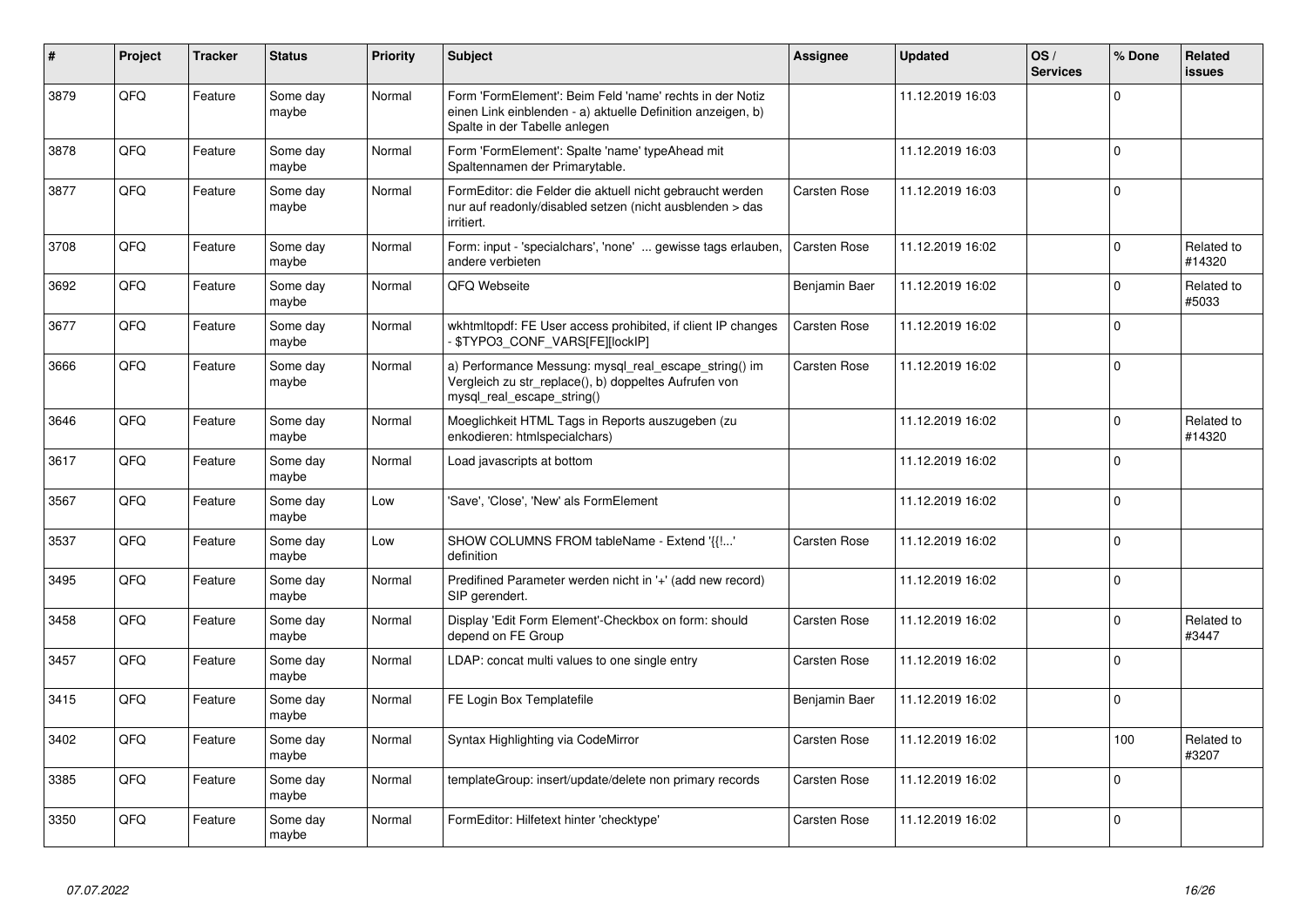| #    | Project | <b>Tracker</b> | <b>Status</b>     | <b>Priority</b> | <b>Subject</b>                                                                                            | Assignee      | <b>Updated</b>   | OS/<br><b>Services</b> | % Done         | Related<br><b>issues</b>                    |
|------|---------|----------------|-------------------|-----------------|-----------------------------------------------------------------------------------------------------------|---------------|------------------|------------------------|----------------|---------------------------------------------|
| 3332 | QFQ     | Feature        | Some day<br>maybe | Normal          | Uploads: Thumbnails, Details zum hochgeladenen File                                                       | Carsten Rose  | 11.12.2019 16:02 |                        | $\Omega$       | Related to<br>#3264,<br>Related to<br>#5333 |
| 3331 | QFQ     | Feature        | Some day<br>maybe | Normal          | Default Tooltip fuer _page? Links: mit Form und Record ID                                                 | Carsten Rose  | 11.12.2019 16:02 |                        | $\mathbf 0$    |                                             |
| 3291 | QFQ     | Feature        | Some day<br>maybe | Normal          | AutoCron websiteToken                                                                                     | Carsten Rose  | 11.12.2019 16:02 |                        | $\mathbf 0$    | Related to<br>#4250                         |
| 3285 | QFQ     | Feature        | Some day<br>maybe | Normal          | Zeichenlimit pro Feld: textarea / editor                                                                  | Carsten Rose  | 11.12.2019 16:02 |                        | $\mathbf 0$    |                                             |
| 3273 | QFQ     | Feature        | Some day<br>maybe | Low             | Dirty Flag in Form                                                                                        | Carsten Rose  | 11.12.2019 16:02 |                        | $\mathbf 0$    |                                             |
| 5160 | QFQ     | Feature        | Some day<br>maybe | Normal          | QFQ collaborative / together.js, ShareJS, y-js, collaborative,                                            |               | 11.12.2019 16:02 |                        | $\overline{0}$ |                                             |
| 5129 | QFQ     | Feature        | Some day<br>maybe | Normal          | Reports: SQL fuer x Achse und y Achse                                                                     |               | 11.12.2019 16:02 |                        | $\mathbf 0$    |                                             |
| 4974 | QFQ     | Feature        | Some day<br>maybe | Normal          | Long polling - inform all listening clients of changes                                                    |               | 11.12.2019 16:02 |                        | $\overline{0}$ |                                             |
| 4956 | QFQ     | Feature        | Some day<br>maybe | Normal          | Sendmail: Benutzerdefinierte Headers                                                                      | Carsten Rose  | 11.12.2019 16:02 |                        | $\mathbf 0$    |                                             |
| 4839 | QFQ     | Feature        | Some day<br>maybe | Normal          | qfq-handle in <head> Abschnitt</head>                                                                     | Carsten Rose  | 11.12.2019 16:02 |                        | $\overline{0}$ |                                             |
| 4444 | QFQ     | Feature        | Some day<br>maybe | Normal          | FE.type=upload: detect mime type                                                                          |               | 11.12.2019 16:02 |                        | $\mathbf 0$    | Related to<br>#4303                         |
| 4442 | QFQ     | Feature        | Some day<br>maybe | Normal          | Special Column Name: _link - new symbol G (Glyph) to<br>choose any available symbol                       |               | 11.12.2019 16:02 |                        | $\overline{0}$ |                                             |
| 4440 | QFQ     | Feature        | Some day<br>maybe | Normal          | Manual.rst: explain how to. expand PHP Session to 4h                                                      |               | 11.12.2019 16:02 |                        | $\overline{0}$ |                                             |
| 4420 | QFQ     | Feature        | Some day<br>maybe | Normal          | Client: Local Storage - store the changes of a form, local in<br>the browser.                             | Benjamin Baer | 11.12.2019 16:02 |                        | $\mathbf 0$    |                                             |
| 4349 | QFQ     | Feature        | Some day<br>maybe | Normal          | link download: downloaded external URL to<br>deliver/concatenate - check mimetipe and handle it correctly | Carsten Rose  | 11.12.2019 16:02 |                        | $\overline{0}$ |                                             |
| 6715 | QFQ     | Feature        | Some day<br>maybe | Normal          | Code-Refactoring: dbArray vereinheitlichen                                                                | Carsten Rose  | 11.12.2019 16:02 |                        | $\mathbf 0$    |                                             |
| 6515 | QFQ     | Feature        | Some day<br>maybe | Normal          | Formular: Felder dynamisch ein/ausblenden                                                                 |               | 11.12.2019 16:02 |                        | $\overline{0}$ |                                             |
| 6299 | QFQ     | Feature        | Some day<br>maybe | Normal          | Attack detection: log table with invalid SIP access                                                       |               | 11.12.2019 16:02 |                        | $\mathbf 0$    | Related to<br>#3947                         |
| 6288 | QFG     | Feature        | Some day<br>maybe | Normal          | Best Practice: Erklaeren wie man ein Formular ganz in<br>'weiss' erstellen kann                           |               | 11.12.2019 16:02 |                        | $\overline{0}$ |                                             |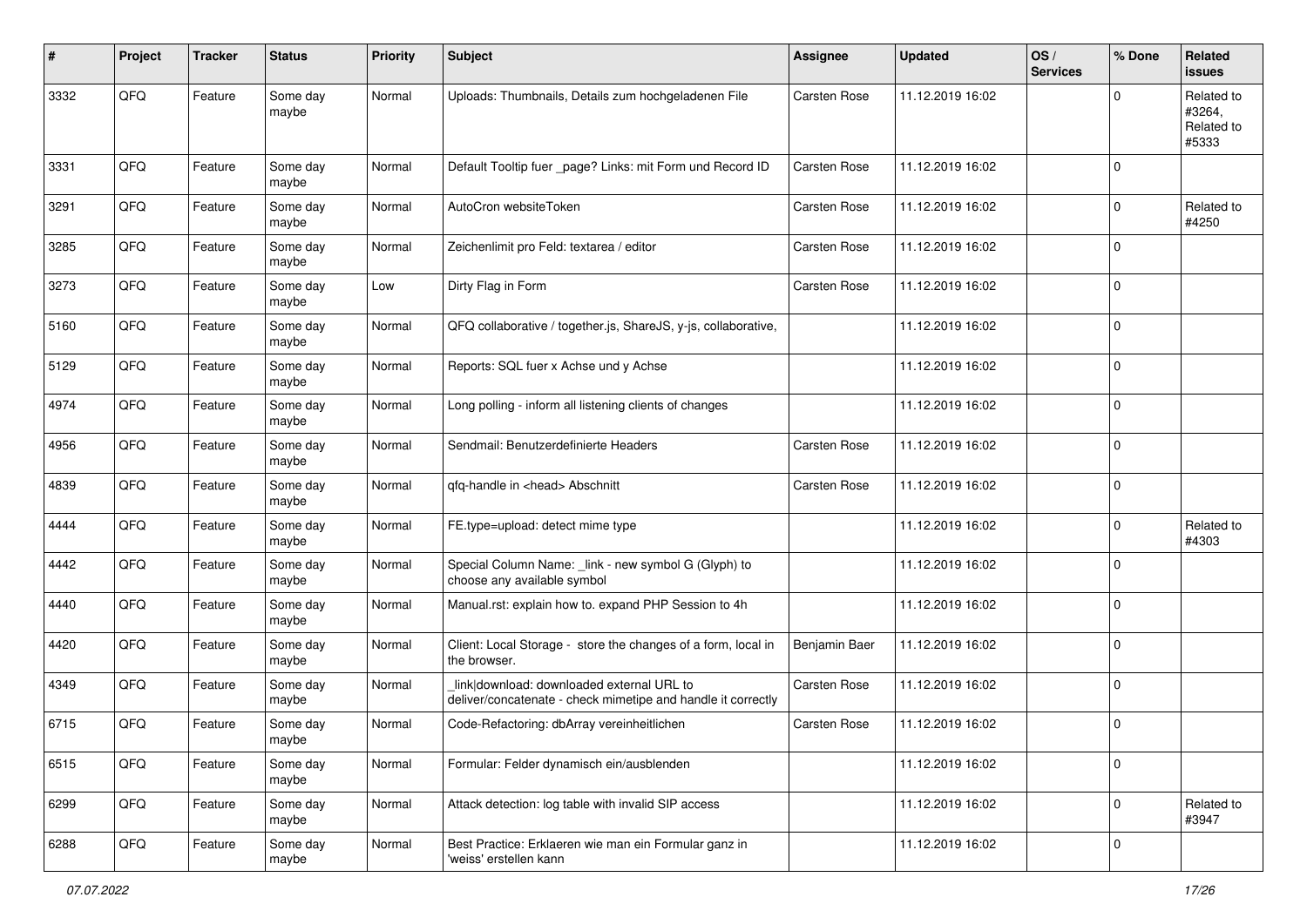| $\#$  | Project | <b>Tracker</b> | <b>Status</b>     | <b>Priority</b> | <b>Subject</b>                                                                                 | <b>Assignee</b>     | <b>Updated</b>   | OS/<br><b>Services</b> | % Done       | Related<br>issues                           |
|-------|---------|----------------|-------------------|-----------------|------------------------------------------------------------------------------------------------|---------------------|------------------|------------------------|--------------|---------------------------------------------|
| 6083  | QFQ     | Feature        | Some day<br>maybe | Normal          | Dynamic Update: Value Check via SQL                                                            |                     | 11.12.2019 16:02 |                        | <sup>0</sup> |                                             |
| 5783  | QFQ     | Feature        | Some day<br>maybe | Normal          | <b>BPMN View/Edit</b>                                                                          |                     | 11.12.2019 16:02 |                        | $\mathbf 0$  |                                             |
| 7336  | QFQ     | Feature        | Some day<br>maybe | Normal          | PDF Upload: disallow PDFs with specific Meta information                                       | <b>Carsten Rose</b> | 11.12.2019 16:01 |                        | 0            |                                             |
| 7108  | QFQ     | Feature        | Some day<br>maybe | Normal          | <b>QFQ Wrap Elements</b>                                                                       |                     | 11.12.2019 16:01 |                        | $\mathbf 0$  |                                             |
| 7107  | QFQ     | Feature        | Some day<br>maybe | Normal          | Showcase Registration Tool: Anmeldung / Administration :<br>Liste Anmeldungen / Emaileinaldung | <b>Carsten Rose</b> | 11.12.2019 16:01 |                        | $\mathbf 0$  |                                             |
| 7106  | QFQ     | Feature        | Some day<br>maybe | Normal          | Beispiel Nummerierung von Rows in Report                                                       |                     | 11.12.2019 16:01 |                        | $\Omega$     |                                             |
| 7105  | QFQ     | Feature        | Some day<br>maybe | Normal          | Beispiel wie man in einer zweiten Tabelle speichert.                                           |                     | 11.12.2019 16:01 |                        | $\Omega$     |                                             |
| 7104  | QFQ     | Feature        | Some day<br>maybe | Normal          | Manual: hint about escaping if '\r' appears in mail body                                       |                     | 11.12.2019 16:01 |                        | $\Omega$     |                                             |
| 6992  | QFQ     | Feature        | Some day<br>maybe | Normal          | DB exception: Syntax Highlight                                                                 |                     | 11.12.2019 16:01 |                        | $\Omega$     | Related to<br>#5450                         |
| 8894  | QFQ     | Feature        | Some day<br>maybe | Normal          | Documentation Tags Usable in QFQ Application                                                   | <b>Carsten Rose</b> | 11.12.2019 16:01 |                        | 0            |                                             |
| 8892  | QFQ     | Feature        | Some day<br>maybe | Normal          | Display and Edit SQL Comments in Form Editor                                                   | Carsten Rose        | 11.12.2019 16:01 |                        | $\Omega$     |                                             |
| 9704  | QFQ     | Feature        | Some day<br>maybe | Normal          | Thumbnails Generieren beim Splitten von PDF Files                                              | <b>Carsten Rose</b> | 11.12.2019 16:01 |                        | $\Omega$     |                                             |
| 9579  | QFQ     | Feature        | Some day<br>maybe | Normal          | Multiform with Process Row                                                                     | <b>Carsten Rose</b> | 11.12.2019 16:01 |                        | $\Omega$     |                                             |
| 9052  | QFQ     | Feature        | Feedback          | High            | Report: CodeMirror with SQL Syntax Highlight in FE                                             | Enis Nuredini       | 08.06.2022 10:25 |                        | 0            |                                             |
| 12584 | QFQ     | Feature        | Feedback          | Normal          | T3 v10 migration script: replace alias-patterns (v11)                                          | Carsten Rose        | 28.05.2022 11:12 |                        | 100          |                                             |
| 13572 | QFQ     | Feature        | Feedback          | Normal          | Form Load: misleading error message on trying to load non<br>existent primary record           | Enis Nuredini       | 16.05.2022 23:16 |                        | 100          |                                             |
| 10782 | QFQ     | Feature        | Feedback          | Normal          | Tiny MCE: Image Upload                                                                         | Enis Nuredini       | 16.05.2022 23:16 |                        | $\Omega$     | Related to<br>#12452                        |
| 5894  | QFQ     | Feature        | Feedback          | Normal          | Typeahead in Report: show/hide rows dynamically                                                | Carsten Rose        | 18.02.2022 08:50 |                        |              | Related to<br>#5893,<br>Related to<br>#5885 |
| 9548  | QFQ     | Feature        | Feedback          | High            | FormElement: Pattern mismatch - optional report only on<br>focus lost                          | Benjamin Baer       | 03.05.2021 21:14 |                        | $\mathbf 0$  |                                             |
| 10124 | QFQ     | Feature        | Feedback          | Normal          | qfq AAI-Login                                                                                  | Karin Niffeler      | 07.05.2020 09:36 |                        | $\mathbf 0$  |                                             |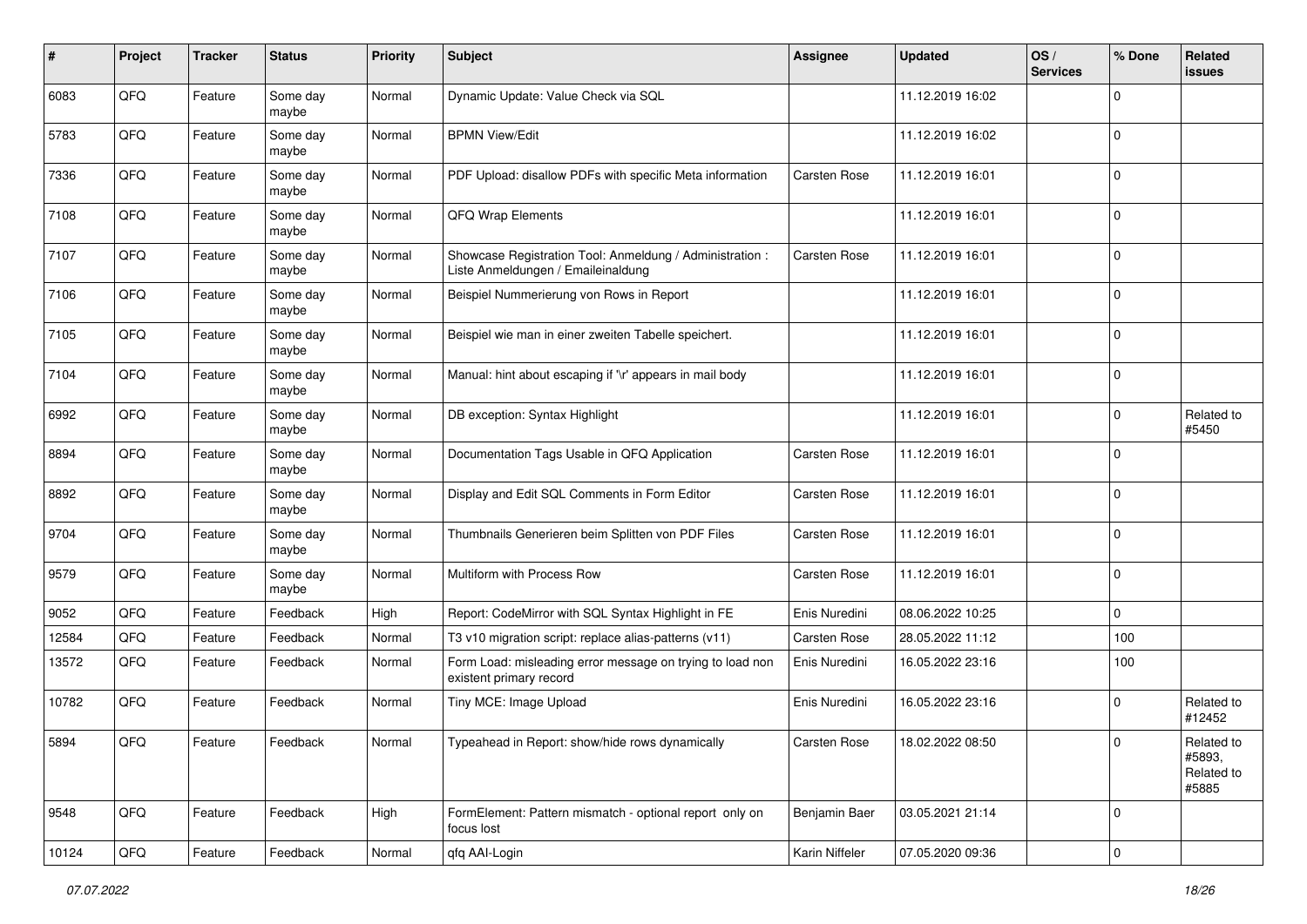| #     | Project | <b>Tracker</b> | <b>Status</b>              | <b>Priority</b> | Subject                                                   | Assignee      | Updated          | OS/<br><b>Services</b> | % Done      | Related<br><b>issues</b>                                                                                                                                              |
|-------|---------|----------------|----------------------------|-----------------|-----------------------------------------------------------|---------------|------------------|------------------------|-------------|-----------------------------------------------------------------------------------------------------------------------------------------------------------------------|
| 13566 | QFG     | Feature        | Ready to sync<br>(develop) | Normal          | Delete config-example.qfq.php file                        | Carsten Rose  | 23.12.2021 09:25 |                        | $\mathbf 0$ |                                                                                                                                                                       |
| 14320 | QFQ     | Feature        | In Progress                | Normal          | Allow specific HTML Tags and Attributes: general, TinyMCE | Enis Nuredini | 04.07.2022 14:09 |                        | $\mathbf 0$ | Related to<br>#12664,<br>Related to<br>#12039,<br>Related to<br>#11702,<br>Related to<br>#7239,<br>Related to<br>#3708,<br>Related to<br>#3646,<br>Related to<br>#880 |
| 12440 | QFQ     | Feature        | In Progress                | Normal          | Typo3 V10 upgrade (durchfuehren und testen)               | Carsten Rose  | 21.03.2022 09:53 |                        | 50          | Related to<br>#12357,<br>Related to<br>#12067,<br>Related to<br>#10661                                                                                                |
| 13330 | QFQ     | Feature        | In Progress                | Normal          | Multi Form: Upload                                        | Carsten Rose  | 07.11.2021 12:40 |                        | 50          | Related to<br>#9706                                                                                                                                                   |
| 11980 | QFQ     | Feature        | In Progress                | Normal          | protected verzeichnis MUSS geschützt werden               | Carsten Rose  | 07.09.2021 13:30 |                        | $\mathbf 0$ |                                                                                                                                                                       |
| 10793 | QFQ     | Feature        | In Progress                | Normal          | <b>Update NPM Packages</b>                                | Carsten Rose  | 07.09.2021 13:25 |                        | $30\,$      |                                                                                                                                                                       |
| 12439 | QFG     | Feature        | In Progress                | Normal          | TinyMCE Paste from Word & Character Count/Limit           | Carsten Rose  | 05.05.2021 22:15 |                        | $\mathbf 0$ |                                                                                                                                                                       |
| 9517  | QFQ     | Feature        | In Progress                | High            | Input multiple tags with typeahead                        | Carsten Rose  | 03.05.2021 21:14 |                        | 40          | Related to<br>#10150                                                                                                                                                  |
| 4194  | QFQ     | Feature        | In Progress                | Normal          | Bootstrap 4 ist jetzt offiziel                            |               | 03.05.2021 20:47 |                        | $\mathbf 0$ | Related to<br>#10114                                                                                                                                                  |
| 5695  | QFQ     | Feature        | In Progress                | Normal          | Multiform                                                 | Carsten Rose  | 02.01.2021 18:38 |                        | $\mathbf 0$ |                                                                                                                                                                       |
| 11076 | QFQ     | Feature        | In Progress                | Normal          | SELECT  AS _websocket                                     | Carsten Rose  | 30.08.2020 17:49 |                        | $\mathbf 0$ | Related to<br>#13354                                                                                                                                                  |
| 10443 | QFQ     | Feature        | In Progress                | Normal          | Konzept_api / _live                                       | Carsten Rose  | 07.05.2020 09:39 |                        | $\mathbf 0$ |                                                                                                                                                                       |
| 6250  | QFQ     | Feature        | In Progress                | Normal          | Enhance layout: a) Subrecord, b) Subrecord-Title          | Carsten Rose  | 01.02.2020 23:22 |                        | 0           | Related to<br>#5391                                                                                                                                                   |
| 12262 | QFQ     | Feature        | ToDo                       | Normal          | Form buttons on top: more customable                      | Enis Nuredini | 17.06.2022 10:44 |                        | $\mathbf 0$ | Related to<br>#13945, Has<br>duplicate<br>#4046, Has<br>duplicate<br>#10080                                                                                           |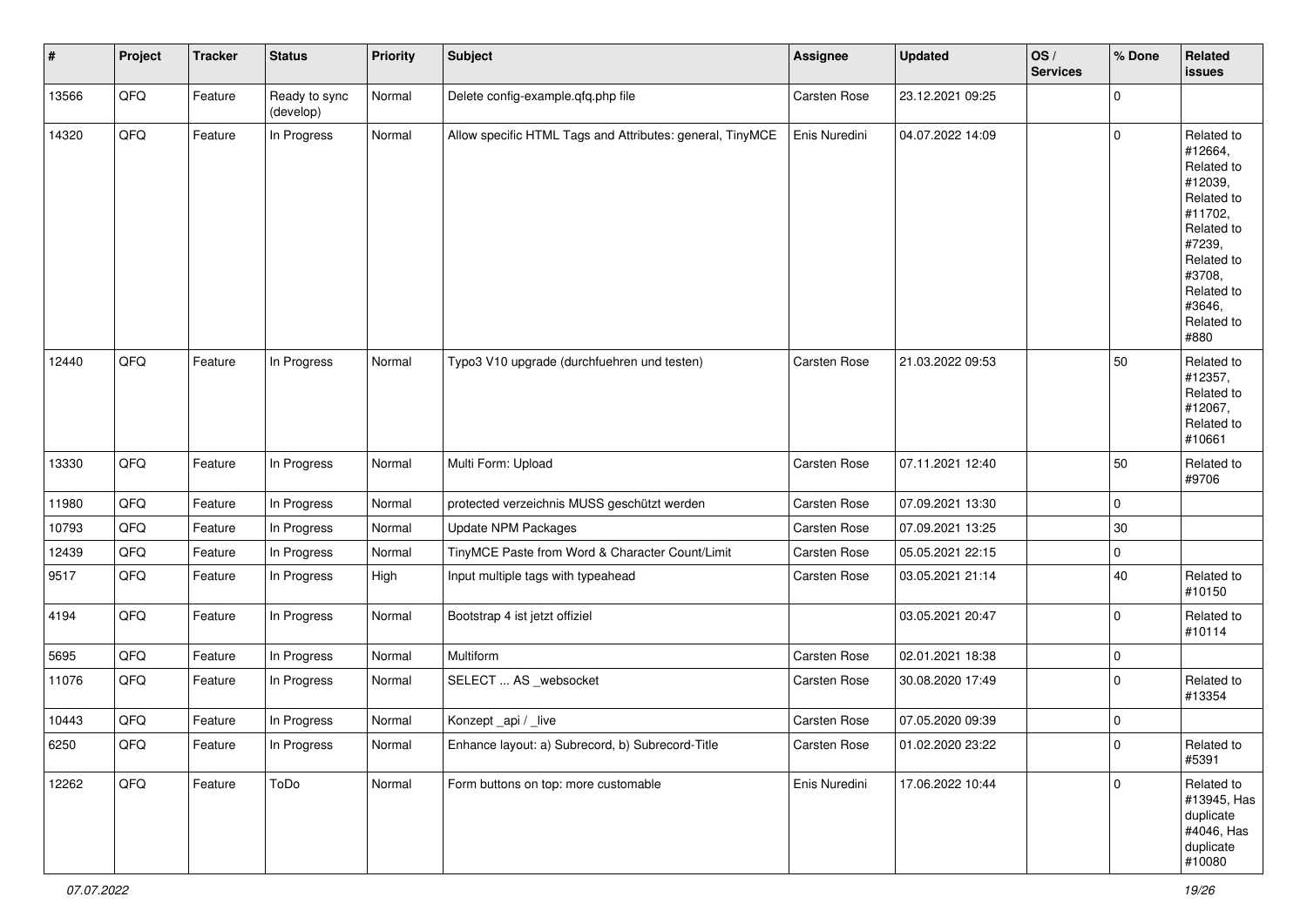| $\vert$ # | Project | <b>Tracker</b> | <b>Status</b> | <b>Priority</b> | Subject                                                        | Assignee      | <b>Updated</b>   | OS/<br><b>Services</b> | % Done      | Related<br>issues                                                      |
|-----------|---------|----------------|---------------|-----------------|----------------------------------------------------------------|---------------|------------------|------------------------|-------------|------------------------------------------------------------------------|
| 7602      | QFQ     | Feature        | ToDo          | High            | Multi Select: with checkboxes                                  | Benjamin Baer | 22.03.2022 09:07 |                        | $\mathbf 0$ |                                                                        |
| 14371     | QFQ     | Feature        | Priorize      | Normal          | <b>LDAP via REPORT</b>                                         | Carsten Rose  | 19.06.2022 16:37 |                        | $\mathbf 0$ |                                                                        |
| 14290     | QFQ     | Feature        | Priorize      | Normal          | FormEditor: Show Table Definition                              | Carsten Rose  | 19.06.2022 16:37 |                        | $\mathbf 0$ |                                                                        |
| 12452     | QFQ     | Feature        | Priorize      | Normal          | BaseURL: alsways with '/' at the end                           | Carsten Rose  | 19.06.2022 13:45 |                        | $\mathbf 0$ | Related to<br>#10782                                                   |
| 13900     | QFQ     | Feature        | Priorize      | Normal          | Selenium: Check das Cookie/PDF funktioniert                    | Enis Nuredini | 25.03.2022 12:45 |                        | $\mathbf 0$ |                                                                        |
| 10569     | QFQ     | Feature        | Priorize      | Normal          | link blank more safe                                           | Enis Nuredini | 25.03.2022 12:44 |                        | 0           |                                                                        |
| 6801      | QFQ     | Feature        | Priorize      | Normal          | Fabric: Maximize / FullIscreen                                 | Benjamin Baer | 21.03.2022 09:56 |                        | $\mathbf 0$ |                                                                        |
| 5562      | QFQ     | Feature        | Priorize      | Normal          | Drag'n'Drop fuer Uploads                                       | Benjamin Baer | 21.03.2022 09:52 |                        | $\mathbf 0$ | Related to<br>#9706                                                    |
| 6224      | QFQ     | Feature        | Priorize      | Normal          | Dynamic update: fade in/out fields                             | Benjamin Baer | 21.03.2022 09:50 |                        | $\mathbf 0$ |                                                                        |
| 5366      | QFQ     | Feature        | Priorize      | Normal          | Saving with keyboard shortcuts                                 | Benjamin Baer | 21.03.2022 09:47 |                        | $\mathbf 0$ |                                                                        |
| 6870      | QFQ     | Feature        | Priorize      | Normal          | Click on '_link' triggers an API call                          | Benjamin Baer | 03.01.2022 08:25 |                        | $\mathbf 0$ |                                                                        |
| 7965      | QFQ     | Feature        | Priorize      | Normal          | Input type 'text' with visual format - currency                | Benjamin Baer | 03.01.2022 07:45 |                        | $\mathbf 0$ |                                                                        |
| 9135      | QFQ     | Feature        | Priorize      | Normal          | Progress Bar generic / replace old hourglass download<br>popup | Benjamin Baer | 03.01.2022 07:43 |                        | $\mathbf 0$ |                                                                        |
| 8082      | QFQ     | Feature        | Priorize      | High            | Contact form without saving record                             | Carsten Rose  | 07.12.2021 15:20 |                        | $\mathbf 0$ | Related to<br>#8587,<br><b>Blocks</b><br>#11850                        |
| 8204      | QFQ     | Feature        | Priorize      | High            | Position 'required mark'                                       | Carsten Rose  | 16.06.2021 13:44 |                        | $\mathbf 0$ |                                                                        |
| 9346      | QFQ     | Feature        | Priorize      | Normal          | beforeSave: check if an upload is given                        | Carsten Rose  | 11.06.2021 21:18 |                        | $\mathbf 0$ |                                                                        |
| 10012     | QFQ     | Feature        | Priorize      | Normal          | redirectAllMailTo: {{beEmail:T}}                               | Carsten Rose  | 08.05.2021 09:54 |                        | $\mathbf 0$ | Related to<br>#12412,<br>Related to<br>#12413,<br>Related to<br>#10011 |
| 10011     | QFQ     | Feature        | Priorize      | Normal          | Offer new STORE_TYPO3 Variable 'beUser', 'beEmail'             | Carsten Rose  | 08.05.2021 09:51 |                        | 0           | Related to<br>#10012,<br>Related to<br>#12511                          |
| 8668      | QFQ     | Feature        | Priorize      | Normal          | Form.mode: rename 'hidden' to 'hide'                           | Carsten Rose  | 05.05.2021 22:14 |                        | $\pmb{0}$   | Related to<br>#6437                                                    |
| 8044      | QFG     | Feature        | Priorize      | Normal          | Transaction: a) Form, b) Report                                | Carsten Rose  | 05.05.2021 22:14 |                        | $\mathbf 0$ | Related to<br>#8043                                                    |
| 3867      | QFG     | Feature        | Priorize      | Normal          | Readonly Formular: Template Groups add/delete<br>ausbeldnen    | Carsten Rose  | 05.05.2021 22:12 |                        | 0           |                                                                        |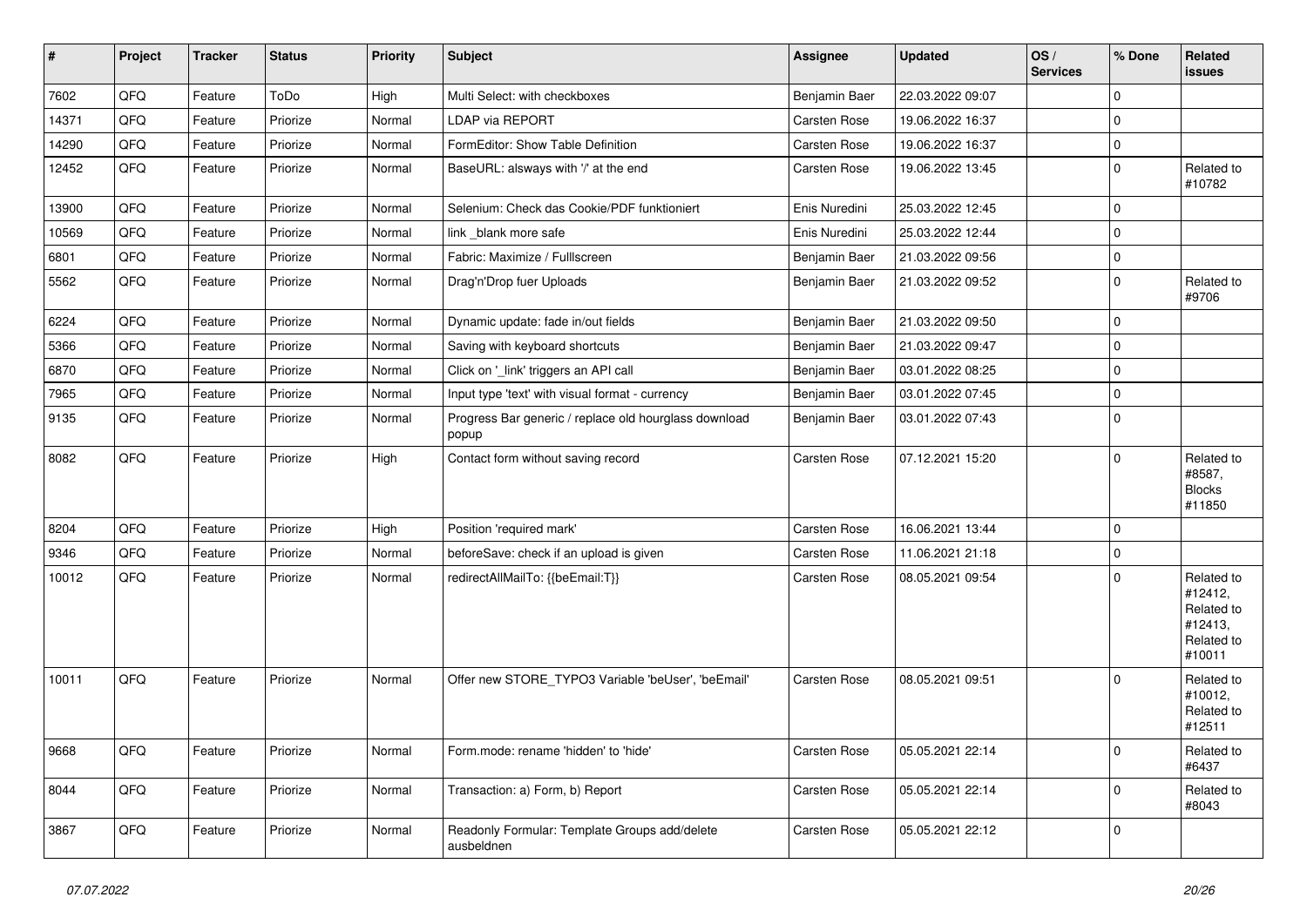| #     | Project | <b>Tracker</b> | <b>Status</b> | <b>Priority</b> | <b>Subject</b>                                                                                         | Assignee            | <b>Updated</b>   | OS/<br><b>Services</b> | % Done      | Related<br>issues    |
|-------|---------|----------------|---------------|-----------------|--------------------------------------------------------------------------------------------------------|---------------------|------------------|------------------------|-------------|----------------------|
| 8963  | QFQ     | Feature        | Priorize      | Normal          | Setting values in a store: flexible way                                                                | Carsten Rose        | 05.05.2021 22:10 |                        | $\Omega$    | Related to<br>#8975  |
| 9394  | QFQ     | Feature        | Priorize      | Normal          | REST: allow for non numerical ids in get requests                                                      | <b>Carsten Rose</b> | 05.05.2021 22:10 |                        | $\mathbf 0$ |                      |
| 11320 | QFQ     | Feature        | Priorize      | Normal          | Typo3 Version 10 support                                                                               | <b>Carsten Rose</b> | 05.05.2021 22:09 |                        | $\mathbf 0$ |                      |
| 12503 | QFQ     | Feature        | Priorize      | Normal          | Detect dangerous UPDATE statement with missing WHERE                                                   | Carsten Rose        | 05.05.2021 22:09 |                        | $\Omega$    |                      |
| 12504 | QFQ     | Feature        | Priorize      | Normal          | sql.log: report fe.id                                                                                  | Carsten Rose        | 05.05.2021 22:09 |                        | $\Omega$    |                      |
| 10005 | QFQ     | Feature        | Priorize      | Normal          | Report / special column name:  AS calendar                                                             | Carsten Rose        | 03.06.2020 17:28 |                        | $\Omega$    |                      |
| 10003 | QFQ     | Feature        | Priorize      | Normal          | fieldset: stronger visualize group                                                                     | Benjamin Baer       | 12.02.2020 08:13 |                        | $\Omega$    |                      |
| 10015 | QFQ     | Feature        | Priorize      | Normal          | Monospace in Textarea                                                                                  | <b>Carsten Rose</b> | 03.02.2020 13:40 |                        | $\Omega$    |                      |
| 7730  | QFQ     | Feature        | Priorize      | Normal          | SELECT Box: title in between                                                                           | Benjamin Baer       | 01.02.2020 23:22 |                        | $\mathbf 0$ |                      |
| 9968  | QFQ     | Feature        | Priorize      | Normal          | Tooltip in Links for Developer                                                                         | <b>Carsten Rose</b> | 01.02.2020 23:17 |                        | $\Omega$    |                      |
| 8277  | QFQ     | Feature        | Priorize      | Normal          | fe.parameter.default=                                                                                  | <b>Carsten Rose</b> | 01.02.2020 23:17 |                        | $\Omega$    | Related to<br>#8113  |
| 9928  | QFQ     | Feature        | Priorize      | Normal          | SpecialColumnName: a) Deprecated: ' AS "_+tag " ', b)<br>New: ' AS "_ <tag1><tag2>"</tag2></tag1>      | <b>Carsten Rose</b> | 01.02.2020 23:17 |                        | $\Omega$    | Related to<br>#9929  |
| 9900  | QFQ     | Feature        | Priorize      | Normal          | Generic API Call: tt-content record >> JSON                                                            | <b>Carsten Rose</b> | 01.02.2020 10:13 |                        | $\mathbf 0$ |                      |
| 8585  | QFQ     | Feature        | Priorize      | Normal          | Enhance Error message for 'unknown form'                                                               | <b>Carsten Rose</b> | 01.02.2020 10:13 |                        | $\Omega$    |                      |
| 8584  | QFQ     | Feature        | Priorize      | Normal          | FE 'Action' - never assign to Container (except Template<br>Group)                                     | Carsten Rose        | 01.02.2020 10:13 |                        | $\Omega$    |                      |
| 8034  | QFQ     | Feature        | Priorize      | Normal          | FormElement 'data': 22.22.2222 should not be accepted                                                  | Carsten Rose        | 01.02.2020 10:13 |                        | $\Omega$    |                      |
| 7630  | QFQ     | Feature        | Priorize      | Normal          | detailed error message for simple upload                                                               | <b>Carsten Rose</b> | 01.02.2020 10:13 |                        | $\Omega$    |                      |
| 7522  | QFQ     | Feature        | Priorize      | Normal          | Inserting default index.html to folder (Avoid Apache Indexing)                                         | <b>Carsten Rose</b> | 01.02.2020 10:13 |                        | $\Omega$    |                      |
| 7290  | QFQ     | Feature        | Priorize      | Normal          | FormEditor: title as textarea if LEN(title)>60                                                         | <b>Carsten Rose</b> | 01.02.2020 10:13 |                        | $\Omega$    | Blocked by<br>#7682  |
| 7217  | QFQ     | Feature        | Priorize      | Normal          | Download: notice User if `_sip=?` is missing                                                           | <b>Carsten Rose</b> | 01.02.2020 10:13 |                        | 0           |                      |
| 6998  | QFQ     | Feature        | Priorize      | Normal          | Form: with debug=on show column information as tooltip of<br>column label                              | <b>Carsten Rose</b> | 01.02.2020 10:13 |                        | $\Omega$    |                      |
| 5942  | QFQ     | Feature        | Priorize      | Normal          | 'L' and 'type': append to links, generate via '_link' by using 'u:'                                    | <b>Carsten Rose</b> | 01.02.2020 10:13 |                        | $\Omega$    |                      |
| 9136  | QFQ     | Feature        | <b>New</b>    | Normal          | Create ZIP files with dynamic PDFs                                                                     | Carsten Rose        | 06.07.2022 13:21 |                        | $\mathbf 0$ |                      |
| 13354 | QFQ     | Feature        | <b>New</b>    | Normal          | Using Websocket in QFQ                                                                                 | <b>Carsten Rose</b> | 05.07.2022 16:26 |                        | $\Omega$    | Related to<br>#11076 |
| 3864  | QFQ     | Feature        | <b>New</b>    | Normal          | Encrypt / decrypt field                                                                                | Enis Nuredini       | 30.06.2022 16:29 |                        | 0           |                      |
| 4018  | QFQ     | Feature        | <b>New</b>    | Normal          | typeahead: long query parameter / answer triggers 'Attack<br>detected' and purges current SIP storage. | <b>Carsten Rose</b> | 29.06.2022 22:46 |                        | $\Omega$    | Related to<br>#9077  |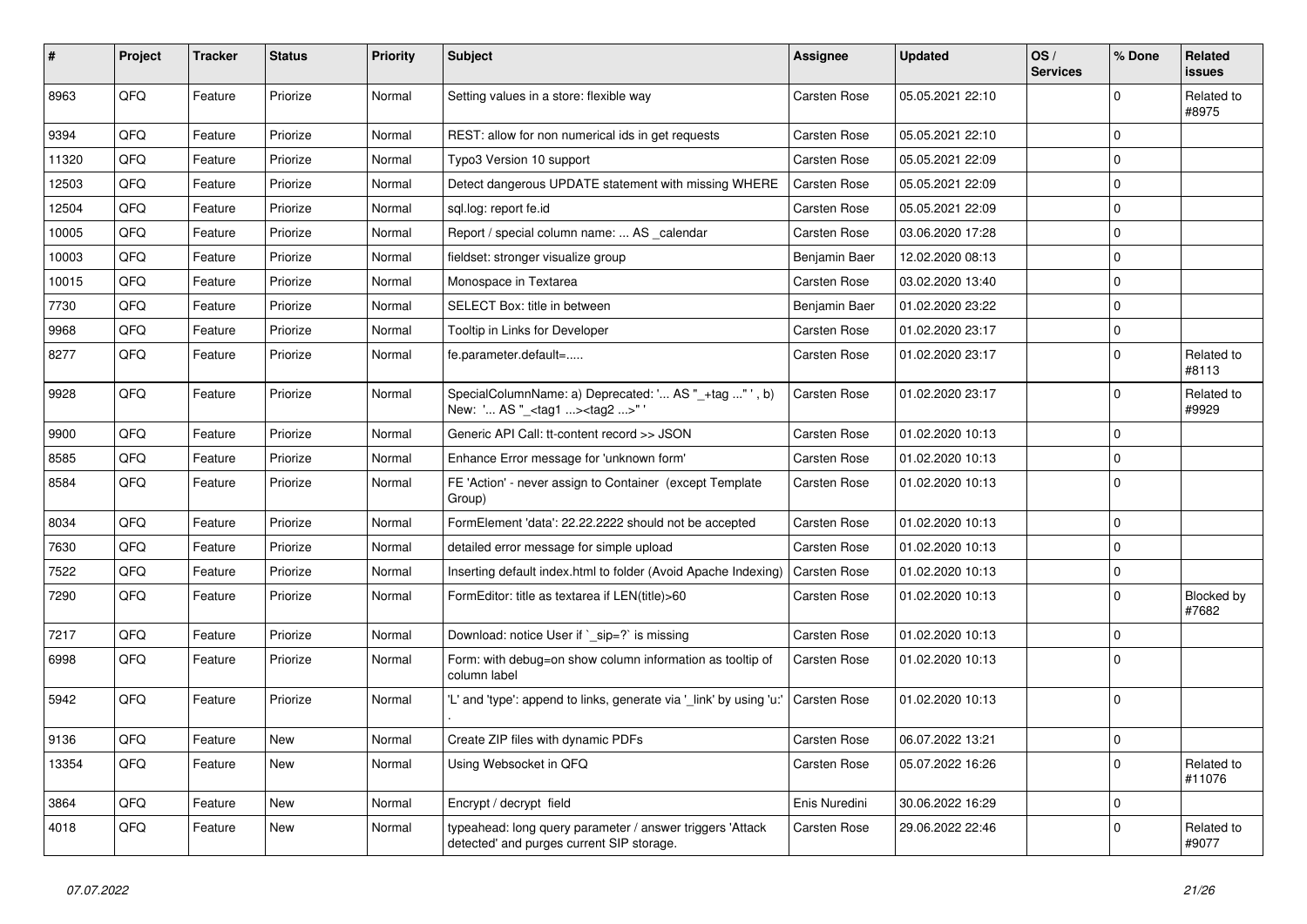| #     | Project | <b>Tracker</b> | <b>Status</b> | <b>Priority</b> | <b>Subject</b>                                                                        | <b>Assignee</b>        | <b>Updated</b>   | OS/<br><b>Services</b> | % Done      | Related<br><b>issues</b>                                               |
|-------|---------|----------------|---------------|-----------------|---------------------------------------------------------------------------------------|------------------------|------------------|------------------------|-------------|------------------------------------------------------------------------|
| 9221  | QFQ     | Feature        | New           | Normal          | typeAhead: Zeichenlimite ausschalten                                                  | Carsten Rose           | 29.06.2022 22:36 |                        | $\Omega$    |                                                                        |
| 14376 | QFQ     | Feature        | New           | Normal          | QFQ Bootstrap: if missing, create stored procedures                                   | Enis Nuredini          | 19.06.2022 16:37 |                        | $\mathbf 0$ |                                                                        |
| 12490 | QFQ     | Feature        | New           | Normal          | Loading Plugins in QFQ - see what tinymce does. (lazy<br>loading)                     | Benjamin Baer          | 08.06.2022 10:37 |                        | $\Omega$    | Related to<br>#12611,<br>Related to<br>#10013,<br>Related to<br>#7732  |
| 14185 | QFQ     | Feature        | <b>New</b>    | Normal          | External/Autocron.php - better suitable directory                                     | Support: System        | 28.05.2022 11:03 |                        | $\mathbf 0$ |                                                                        |
| 14090 | QFQ     | Feature        | New           | Normal          | Nützliche _script funktionen                                                          | <b>Carsten Rose</b>    | 28.05.2022 11:03 |                        | $\mathbf 0$ |                                                                        |
| 13609 | QFQ     | Feature        | New           | Normal          | QFQ Introduction: Seite aufloesen                                                     | Philipp<br>Gröbelbauer | 28.05.2022 11:02 |                        | $\Omega$    |                                                                        |
| 14227 | QFQ     | Feature        | New           | Normal          | Selenium Konkurrenz: cypress.io                                                       | Enis Nuredini          | 28.05.2022 11:02 |                        | $\mathbf 0$ |                                                                        |
| 14187 | QFQ     | Feature        | New           | High            | qfq.log: show current URL                                                             | <b>Carsten Rose</b>    | 28.05.2022 11:02 |                        | $\mathbf 0$ | Related to<br>#13933,<br>Related to<br>#12532,<br>Related to<br>#11893 |
| 14028 | QFQ     | Feature        | <b>New</b>    | Normal          | Required notification: visual nicer                                                   | Enis Nuredini          | 28.05.2022 11:01 |                        | $\mathbf 0$ |                                                                        |
| 13945 | QFQ     | Feature        | New           | Normal          | As _link: content before/after link                                                   | Enis Nuredini          | 28.05.2022 11:01 |                        | $\mathbf 0$ | Related to<br>#12262                                                   |
| 10979 | QFQ     | Feature        | <b>New</b>    | Normal          | Ajax Calls an API - dataReport                                                        | Carsten Rose           | 11.05.2022 12:15 |                        | $\mathbf 0$ |                                                                        |
| 10463 | QFQ     | Feature        | New           | Normal          | Report_link: expliztes setzen von HTML Tags (Bedarf fuer<br>'data-selenium' & 'id')   | Enis Nuredini          | 23.03.2022 09:23 |                        | $\Omega$    | Related to<br>#7648                                                    |
| 11892 | QFQ     | Feature        | New           | Normal          | tablesorter: columns with links are hard to order - new<br>qualifier 'Y: <ord>'</ord> | Enis Nuredini          | 23.03.2022 09:22 |                        | $\Omega$    |                                                                        |
| 12556 | QFQ     | Feature        | <b>New</b>    | Normal          | Pills Title: colored = static or dynamic on allrequiredgiven                          | Benjamin Baer          | 19.03.2022 17:49 |                        | $\mathbf 0$ |                                                                        |
| 12603 | QFQ     | Feature        | <b>New</b>    | Normal          | Dropdown (Select), Radio, checkbox:<br>itemListAlways={{!SELECT key, value}}          | Carsten Rose           | 19.03.2022 17:47 |                        | $\mathbf 0$ |                                                                        |
| 12664 | QFQ     | Feature        | <b>New</b>    | Normal          | TinyMCE: report/remove malicous HTML/JS Code                                          | <b>Carsten Rose</b>    | 19.03.2022 17:47 |                        | $\mathbf 0$ | Related to<br>#14320                                                   |
| 13467 | QFQ     | Feature        | <b>New</b>    | Normal          | ChangeLog Generator                                                                   | <b>Carsten Rose</b>    | 19.03.2022 17:46 |                        | $\Omega$    | Related to<br>#11460                                                   |
| 13700 | QFQ     | Feature        | New           | Normal          | Redesign qfq.io Seite                                                                 | Carsten Rose           | 19.03.2022 17:43 |                        | l 0         |                                                                        |
| 13757 | QFQ     | Feature        | New           | High            | QR / Bar-Code Plugin                                                                  | Enis Nuredini          | 19.03.2022 17:43 |                        | $\mathbf 0$ |                                                                        |
| 13841 | QFQ     | Feature        | New           | Normal          | Create PDF via iText - evaluate                                                       | Carsten Rose           | 19.03.2022 17:42 |                        | $\mathbf 0$ |                                                                        |
| 13843 | QFQ     | Feature        | New           | Normal          | Create JWT via QFQ                                                                    | Carsten Rose           | 19.03.2022 17:42 |                        | $\mathbf 0$ |                                                                        |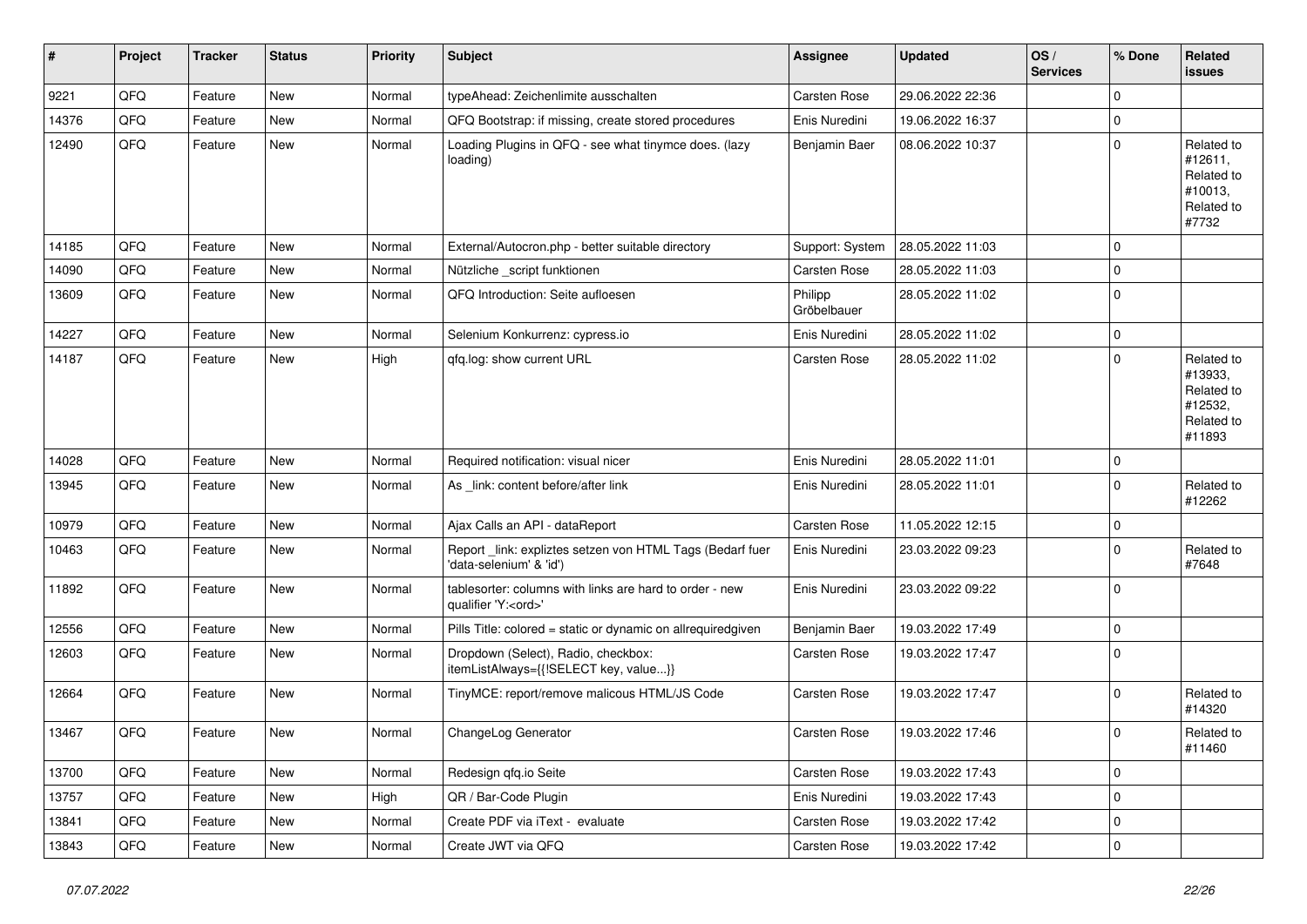| $\vert$ # | Project | <b>Tracker</b> | <b>Status</b> | <b>Priority</b> | <b>Subject</b>                                                                                                                        | Assignee            | <b>Updated</b>   | OS/<br><b>Services</b> | % Done      | Related<br><b>issues</b>                      |
|-----------|---------|----------------|---------------|-----------------|---------------------------------------------------------------------------------------------------------------------------------------|---------------------|------------------|------------------------|-------------|-----------------------------------------------|
| 4413      | QFQ     | Feature        | New           | Normal          | fieldset: show/hidden, modeSql, dynamicUpdate                                                                                         | Carsten Rose        | 09.02.2022 15:19 |                        | $\mathbf 0$ |                                               |
| 12476     | QFQ     | Feature        | New           | Normal          | clearMe: a) should trigger 'dirty', b) sticky on textarea resize                                                                      | Benjamin Baer       | 04.01.2022 08:40 |                        | $\mathbf 0$ | Related to<br>#9528                           |
| 12544     | QFQ     | Feature        | New           | High            | a) ' AS _link' new also as ' AS _format', b) sortierung via<br>'display: none;', c) '_format' benoeitgt nicht zwingend<br>u/U/p/m/z/d | <b>Carsten Rose</b> | 14.12.2021 16:03 |                        | $\mathbf 0$ |                                               |
| 12532     | QFQ     | Feature        | New           | High            | SIP-Parameter bei Seitenaufruf in Browser-Console<br>anzeigen                                                                         | <b>Carsten Rose</b> | 07.12.2021 17:19 |                        | $\mathbf 0$ | Related to<br>#11893,<br>Related to<br>#14187 |
| 12186     | QFQ     | Feature        | <b>New</b>    | High            | TinyMCE Config für Objekte                                                                                                            | <b>Carsten Rose</b> | 07.12.2021 17:19 |                        | $\Omega$    | <b>Blocks</b><br>#12632                       |
| 10114     | QFQ     | Feature        | New           | High            | Symbol (Link): 'G:' (Glyphicon) replaced by 'i:' (icon)                                                                               |                     | 07.12.2021 17:19 |                        | $\Omega$    | Related to<br>#3797,<br>Related to<br>#4194   |
| 11702     | QFQ     | Feature        | New           | Normal          | HTML Special Char makes no sense for 'allbut' if '&' is<br>forbidden                                                                  | <b>Carsten Rose</b> | 07.12.2021 16:35 |                        | $\mathbf 0$ | Related to<br>#5112,<br>Related to<br>#14320  |
| 12679     | QFQ     | Feature        | <b>New</b>    | Normal          | tablesorter: custom column width                                                                                                      | <b>Carsten Rose</b> | 16.06.2021 11:10 |                        | $\mathbf 0$ |                                               |
| 11460     | QFQ     | Feature        | New           | Normal          | Easier creation of changelog: gitchangelog                                                                                            | <b>Carsten Rose</b> | 12.06.2021 10:20 |                        | $\mathbf 0$ | Related to<br>#13467                          |
| 6261      | QFQ     | Feature        | New           | Normal          | Persistent SIP                                                                                                                        | <b>Carsten Rose</b> | 12.06.2021 09:07 |                        | $\mathbf 0$ | Related to<br>#10819                          |
| 6723      | QFQ     | Feature        | New           | Normal          | Report QFQ Installation and Version                                                                                                   | <b>Carsten Rose</b> | 12.06.2021 09:07 |                        | $\mathbf 0$ |                                               |
| 9348      | QFQ     | Feature        | New           | Normal          | defaultThumbnailSize: pre render thumbnails                                                                                           | Carsten Rose        | 12.06.2021 09:05 |                        | $\mathbf 0$ |                                               |
| 12632     | QFQ     | Feature        | New           | Normal          | TinyMCE: Prepare CSS classes for images                                                                                               | Carsten Rose        | 04.06.2021 14:35 |                        | 100         | Blocked by<br>#12186                          |
| 11893     | QFQ     | Feature        | New           | High            | Broken SIP: a) only report one time, b) only report in main<br>column                                                                 | <b>Carsten Rose</b> | 12.05.2021 12:13 |                        | $\Omega$    | Related to<br>#12532,<br>Related to<br>#14187 |
| 12412     | QFQ     | Feature        | New           | Normal          | Action/Escape qualifier 'e' (empty), '0': if given, an empty<br>string (or '0') will be treated as 'not found'                        | Carsten Rose        | 08.05.2021 09:40 |                        | 0           | Related to<br>#12413,<br>Related to<br>#10012 |
| 12465     | QFQ     | Feature        | New           | Normal          | QFQ Function: use in FE to fill StoreRecord                                                                                           | Carsten Rose        | 05.05.2021 21:58 |                        | $\mathbf 0$ |                                               |
| 8962      | QFQ     | Feature        | New           | High            | allow for form fields with identical names                                                                                            | Carsten Rose        | 03.05.2021 21:14 |                        | $\mathbf 0$ |                                               |
| 7850      | QFQ     | Feature        | New           | High            | Upload records: non 'pathFileName' column                                                                                             | Carsten Rose        | 03.05.2021 21:14 |                        | $\mathbf 0$ |                                               |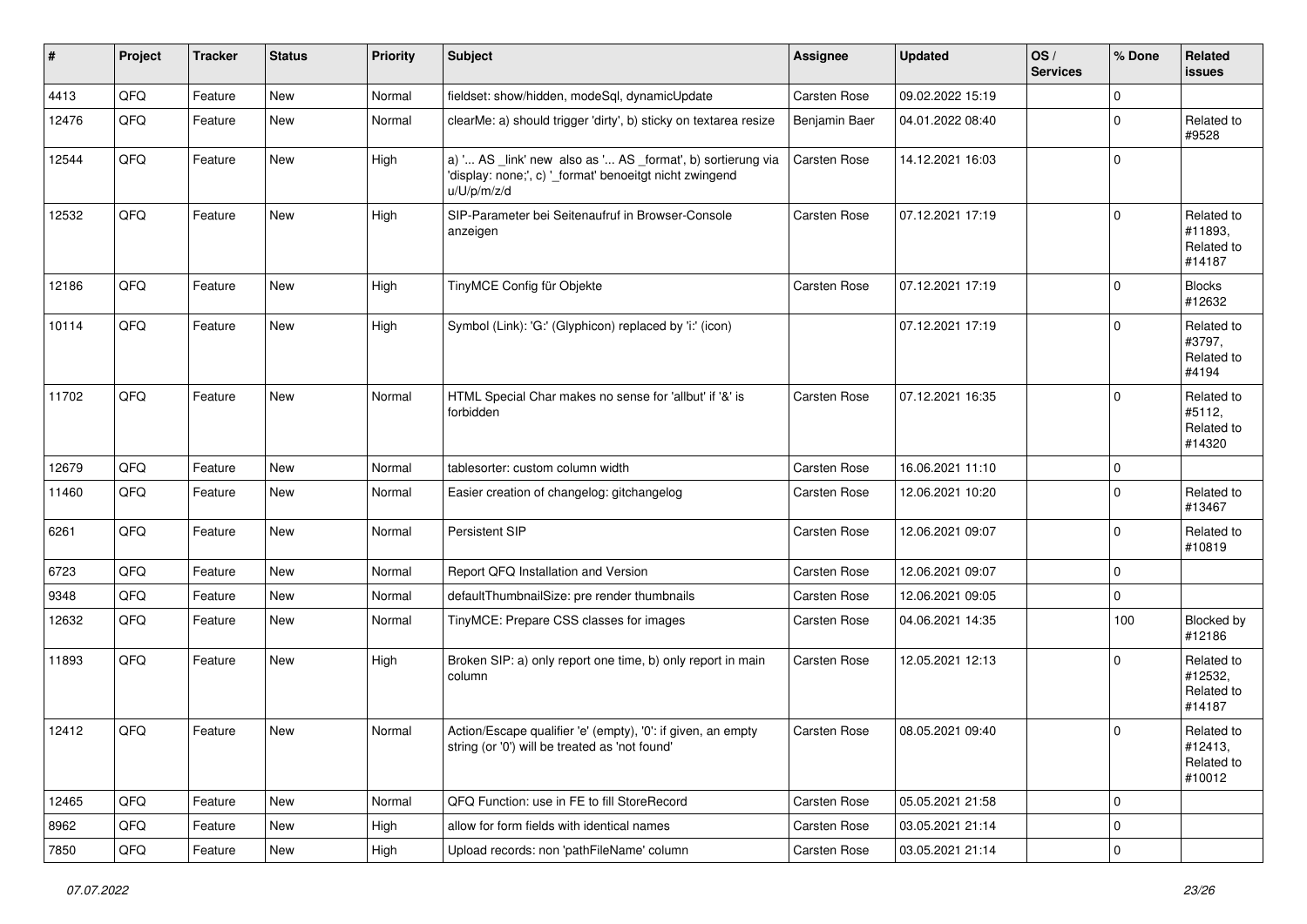| ∦     | Project | <b>Tracker</b> | <b>Status</b> | <b>Priority</b> | <b>Subject</b>                                                                                             | Assignee                                               | <b>Updated</b>      | OS/<br><b>Services</b> | % Done      | Related<br>issues                             |                      |
|-------|---------|----------------|---------------|-----------------|------------------------------------------------------------------------------------------------------------|--------------------------------------------------------|---------------------|------------------------|-------------|-----------------------------------------------|----------------------|
| 5715  | QFQ     | Feature        | New           | High            | PDF Caching                                                                                                | Carsten Rose                                           | 03.05.2021 21:14    |                        | $\Omega$    | Related to<br>#5851,<br>Related to<br>#6357   |                      |
| 3727  | QFQ     | Feature        | <b>New</b>    | High            | Security: Session Hijacking erschweren                                                                     | Carsten Rose                                           | 03.05.2021 21:14    |                        | $\mathbf 0$ |                                               |                      |
| 11850 | QFQ     | Feature        | New           | Urgent          | Wizard Form: basierend auf einer Tabelle eine Form<br>anlegen.                                             |                                                        | 03.05.2021 21:12    |                        | $\mathbf 0$ | Blocked by<br>#8082                           |                      |
| 10345 | QFQ     | Feature        | New           | Normal          | Templates - Patterns QFQ Style                                                                             |                                                        | 03.05.2021 21:01    |                        | $\mathbf 0$ | Related to<br>#10713                          |                      |
| 12119 | QFQ     | Feature        | New           | Normal          | AS paged: error message missing if there ist no 'r' argument.                                              | <b>Carsten Rose</b>                                    | 03.05.2021 20:51    |                        | $\mathbf 0$ |                                               |                      |
| 12163 | QFQ     | Feature        | New           | Normal          | Checkbox: table wrap                                                                                       | Carsten Rose                                           | 03.05.2021 20:51    |                        | $\mathbf 0$ |                                               |                      |
| 11955 | QFQ     | Feature        | New           | Normal          | subrecord: new title option to set <th> attributes - e.g. to<br/>customize tablesorter options.</th>       | attributes - e.g. to<br>customize tablesorter options. | <b>Carsten Rose</b> | 03.05.2021 20:47       |             | $\mathbf 0$                                   | Related to<br>#11775 |
| 11747 | QFQ     | Feature        | New           | Normal          | Maintenance Page with Redirect                                                                             | <b>Carsten Rose</b>                                    | 03.05.2021 20:47    |                        | $\mathbf 0$ | Related to<br>#11741                          |                      |
| 12480 | QFQ     | Feature        | <b>New</b>    | Normal          | If QFQ upgrade is running, block further request                                                           | <b>Carsten Rose</b>                                    | 03.05.2021 20:45    |                        | $\mathbf 0$ |                                               |                      |
| 12477 | QFQ     | Feature        | New           | Normal          | Support for refactoring: Form, FormElement, diverse<br>Tabellen/Spalten, tt-content Records                | Carsten Rose                                           | 03.05.2021 20:45    |                        | $\mathbf 0$ |                                               |                      |
| 12474 | QFQ     | Feature        | New           | Normal          | Check BaseConfigURL if it is given and the the last char is '/'                                            | Carsten Rose                                           | 03.05.2021 20:45    |                        | $\mathbf 0$ |                                               |                      |
| 12413 | QFQ     | Feature        | New           | Normal          | STORE_TYPO3: enhance for {{be_users.email:T}},<br>{{fe users.email:T}}                                     | <b>Carsten Rose</b>                                    | 03.05.2021 20:45    |                        | $\mathbf 0$ | Related to<br>#12412,<br>Related to<br>#10012 |                      |
| 12400 | QFQ     | Feature        | New           | Normal          | Tutorial ist in QFQ Doku, Wird in der Suche gefunden, es<br>gibt aber kein Menupunkt - Inhalt ueberpruefen | Carsten Rose                                           | 03.05.2021 20:45    |                        | $\mathbf 0$ |                                               |                      |
| 12269 | QFQ     | Feature        | New           | Normal          | 2FA - Login                                                                                                | Carsten Rose                                           | 03.05.2021 20:45    |                        | $\mathbf 0$ |                                               |                      |
| 12162 | QFQ     | Feature        | New           | Normal          | FE.type=sendmail: personalized mailing (several mails) via<br>template                                     | <b>Carsten Rose</b>                                    | 03.05.2021 20:45    |                        | $\mathbf 0$ |                                               |                      |
| 12156 | QFQ     | Feature        | <b>New</b>    | Normal          | Form: Optional disable 'leave page'                                                                        |                                                        | 03.05.2021 20:45    |                        | $\mathbf 0$ |                                               |                      |
| 12109 | QFQ     | Feature        | New           | Normal          | Donwload Link: Plain, SIP, Persistent Link, Peristent SIP -<br>new notation                                | Carsten Rose                                           | 03.05.2021 20:45    |                        | $\mathbf 0$ | Related to<br>#12085                          |                      |
| 12135 | QFQ     | Feature        | New           | Normal          | Subrecord: Notiz                                                                                           |                                                        | 24.04.2021 16:58    |                        | $\mathbf 0$ |                                               |                      |
| 12330 | QFG     | Feature        | New           | Normal          | Copy to input field / text area / TinyMCE                                                                  | Carsten Rose                                           | 07.04.2021 09:01    |                        | $\mathbf 0$ |                                               |                      |
| 10080 | QFQ     | Feature        | New           | Normal          | Popup on 'save' / 'close': configure dialog (answer<br>yes/no/cancle/)                                     | Carsten Rose                                           | 28.03.2021 20:52    |                        | $\mathbf 0$ | Is duplicate<br>of #12262                     |                      |
| 10714 | QFQ     | Feature        | New           | Normal          | multi Table Form                                                                                           | Carsten Rose                                           | 16.03.2021 18:44    |                        | $\mathbf 0$ |                                               |                      |
| 8217  | QFO     | Feature        | New           | Normal          | if-elseif-else construct                                                                                   | Carsten Rose                                           | 16.03.2021 18:41    |                        | $\mathbf 0$ | Related to<br>#10716                          |                      |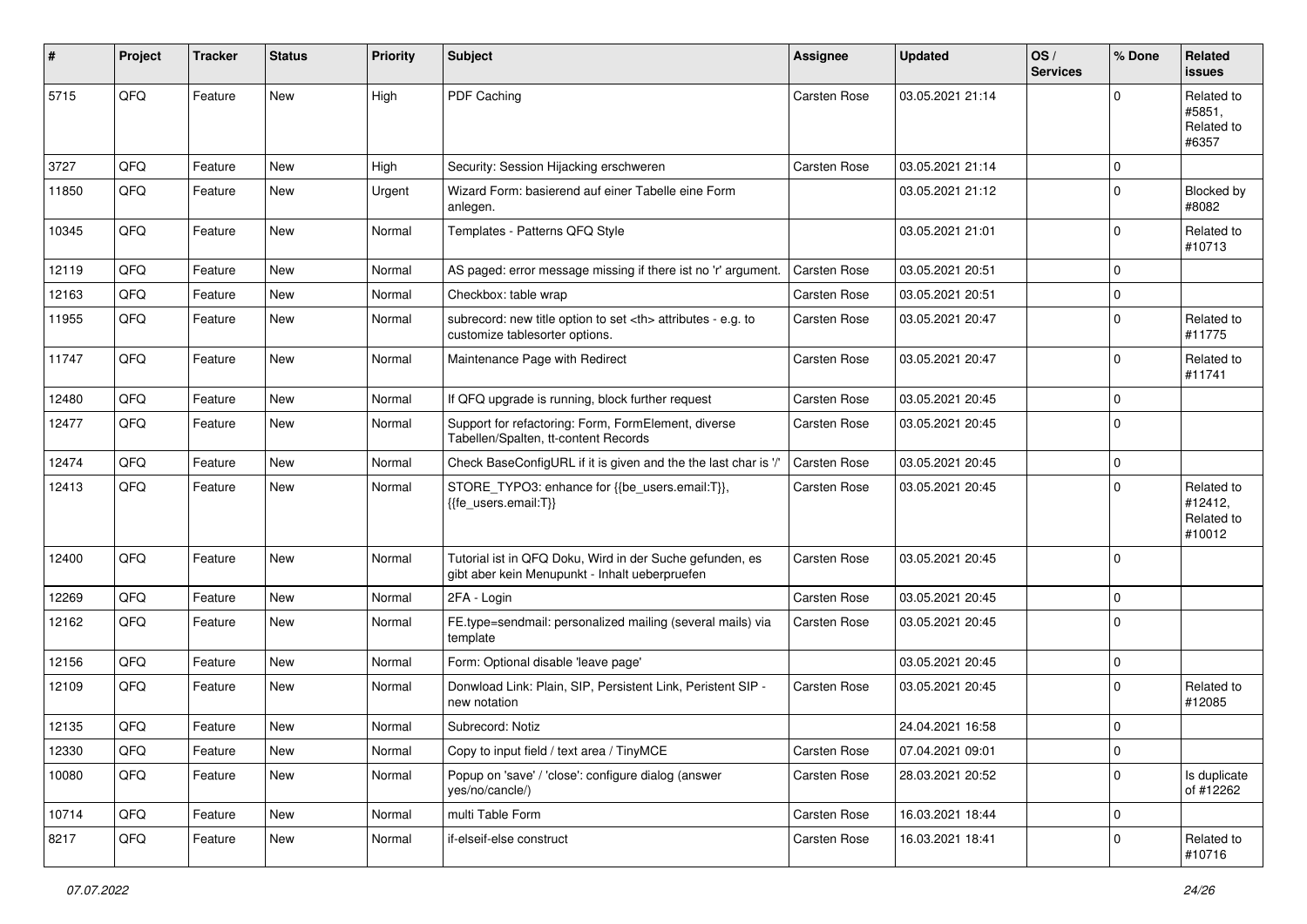| #     | Project | <b>Tracker</b> | <b>Status</b> | <b>Priority</b> | <b>Subject</b>                                                                                       | Assignee            | <b>Updated</b>   | OS/<br><b>Services</b> | % Done              | <b>Related</b><br><b>issues</b> |
|-------|---------|----------------|---------------|-----------------|------------------------------------------------------------------------------------------------------|---------------------|------------------|------------------------|---------------------|---------------------------------|
| 11516 | QFQ     | Feature        | <b>New</b>    | Normal          | Multi Page Form (Previous/Next Buttons)                                                              | Carsten Rose        | 16.03.2021 17:52 |                        | $\mathbf 0$         |                                 |
| 12146 | QFQ     | Feature        | <b>New</b>    | Normal          | Autocron Job: Anzeigen wann der naechste Job ausgefuehrt<br>wird, resp das er nicht ausgefuehrt wird | Carsten Rose        | 15.03.2021 15:23 |                        | $\Omega$            |                                 |
| 8187  | QFQ     | Feature        | <b>New</b>    | Normal          | Subrecord: enable/hide new button - make new/edit/delete<br>customizeable.                           | Carsten Rose        | 06.03.2021 18:44 |                        | $\Omega$            | Related to<br>#11326            |
| 12039 | QFQ     | Feature        | <b>New</b>    | Normal          | Missing htmlSpecialChar() in pre processing on form submit                                           |                     | 18.02.2021 00:09 |                        | $\mathsf{O}\xspace$ | Related to<br>#14320            |
| 12024 | QFQ     | Feature        | <b>New</b>    | Normal          | Excel Export: text columns by default decode<br>htmlspeciachar()                                     | <b>Carsten Rose</b> | 17.02.2021 23:55 |                        | $\mathbf 0$         | Related to<br>#12022            |
| 12038 | QFQ     | Feature        | <b>New</b>    | Normal          | a) STORE_VAR: filenameOnlyStripUniq, b) SP:<br>QSTRIPUNIQ()                                          |                     | 17.02.2021 23:55 |                        | $\mathbf 0$         |                                 |
| 12023 | QFQ     | Feature        | New           | Normal          | MySQL Stored Precdure: QDECODESPECIALCHAR()                                                          | <b>Carsten Rose</b> | 16.02.2021 11:16 |                        | $\mathbf 0$         | Related to<br>#12022            |
| 11775 | QFQ     | Feature        | <b>New</b>    | Normal          | Subrecord Tooltip pro Feld                                                                           | Carsten Rose        | 18.12.2020 15:22 |                        | $\pmb{0}$           | Related to<br>#11955            |
| 11716 | QFQ     | Feature        | <b>New</b>    | Normal          | Form an beliebiger Stelle im Report anzeigen                                                         |                     | 09.12.2020 09:47 |                        | $\mathsf{O}\xspace$ |                                 |
| 11534 | QFQ     | Feature        | <b>New</b>    | Normal          | Report: Action on selected rows - Table batchprocessing<br>feature                                   |                     | 18.11.2020 08:15 |                        | $\mathbf 0$         |                                 |
| 11535 | QFQ     | Feature        | New           | Normal          | Ability to create SQL columns in frontend QFQ forms                                                  |                     | 17.11.2020 12:11 |                        | $\mathbf 0$         |                                 |
| 11523 | QFQ     | Feature        | <b>New</b>    | Normal          | Mit dynamic Update erkennen, ob Upload gemacht wurde                                                 | <b>Carsten Rose</b> | 13.11.2020 15:07 |                        | $\mathbf 0$         | Related to<br>#9533             |
| 11504 | QFQ     | Feature        | <b>New</b>    | Normal          | Dynamic Update: Button text update for 'Save',' Close' &<br>'Delete'                                 | <b>Carsten Rose</b> | 12.11.2020 23:44 |                        | $\Omega$            |                                 |
| 11080 | QFQ     | Feature        | <b>New</b>    | Normal          | Send MQTT messages                                                                                   | <b>Carsten Rose</b> | 29.08.2020 19:49 |                        | $\mathbf 0$         |                                 |
| 10996 | QFQ     | Feature        | New           | Normal          | Download video via sip: no seek                                                                      | Carsten Rose        | 12.08.2020 14:18 |                        | $\Omega$            |                                 |
| 10976 | QFQ     | Feature        | <b>New</b>    | Normal          | Excel Export Verbesserungen                                                                          | Carsten Rose        | 06.08.2020 10:56 |                        | $\mathbf 0$         |                                 |
| 10874 | QFQ     | Feature        | New           | Normal          | Erstellen eines Foreign Keys in der Tabelle "FormElement"                                            |                     | 13.07.2020 10:11 |                        | $\mathsf{O}\xspace$ |                                 |
| 10819 | QFQ     | Feature        | <b>New</b>    | Normal          | Persistent SIP - second try                                                                          | <b>Carsten Rose</b> | 29.06.2020 23:02 |                        | $\mathbf 0$         | Related to<br>#6261             |
| 10763 | QFQ     | Feature        | New           | Normal          | form accessed and submitted despite logout?                                                          |                     | 16.06.2020 11:43 |                        | $\mathbf 0$         |                                 |
| 3432  | QFQ     | Feature        | <b>New</b>    | Normal          | subrecord: dynamicUpdate                                                                             | Carsten Rose        | 11.06.2020 21:10 |                        | $\mathbf 0$         | Related to<br>#5691             |
| 5345  | QFQ     | Feature        | <b>New</b>    | Normal          | Report: UPDATE / INSERT / DELETE statements should<br>trigger subqueries, depending on the result.   | <b>Carsten Rose</b> | 27.05.2020 16:11 |                        | $\mathbf 0$         |                                 |
| 10593 | QFQ     | Feature        | <b>New</b>    | Normal          | label2: text behind input element                                                                    | <b>Carsten Rose</b> | 16.05.2020 10:57 |                        | $\pmb{0}$           |                                 |
| 10384 | QFQ     | Feature        | <b>New</b>    | Normal          | Parameter Exchange QFQ Instances                                                                     |                     | 07.05.2020 09:38 |                        | $\mathsf{O}\xspace$ |                                 |